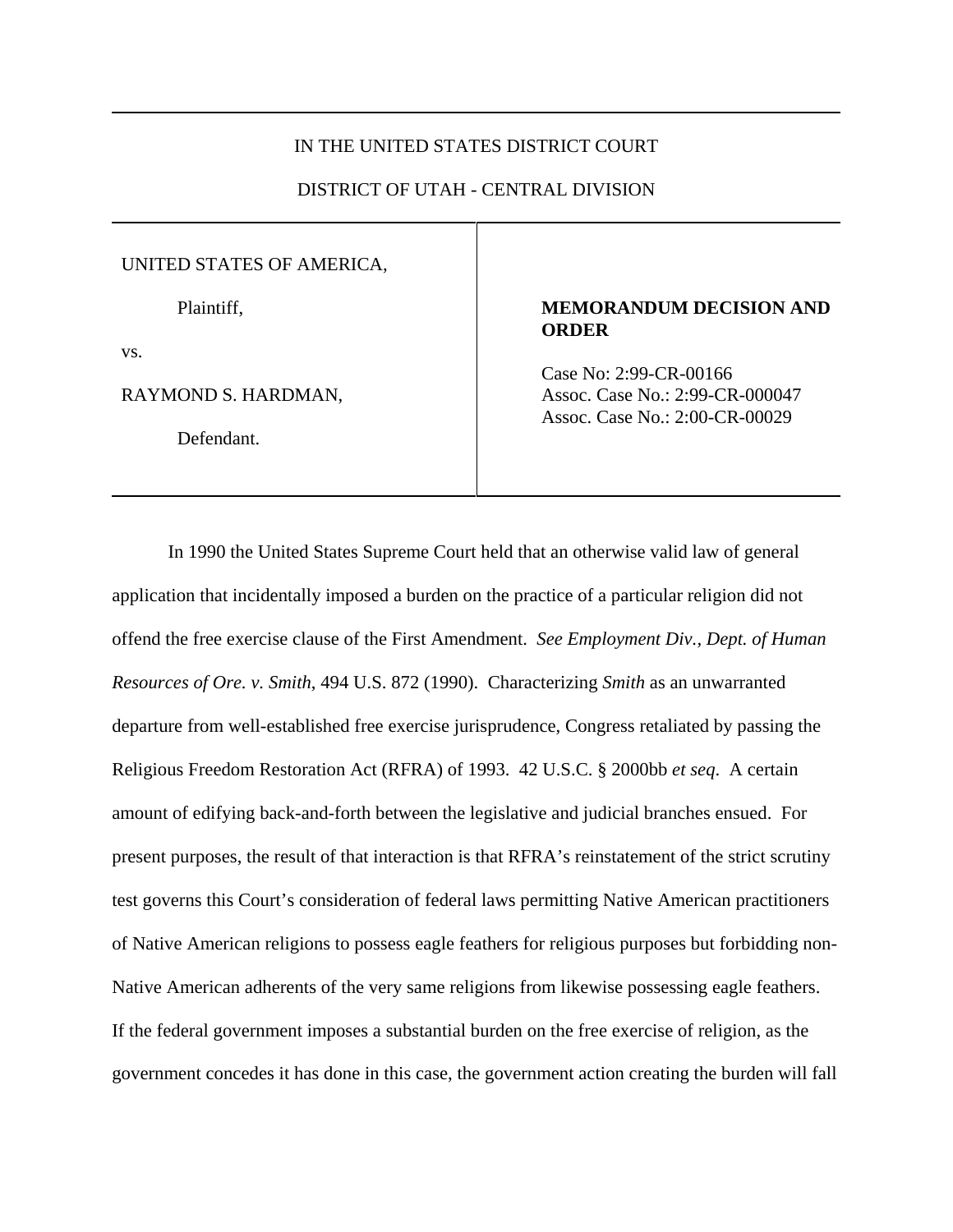afoul of RFRA unless the government can demonstrate that the burden

(1) is in furtherance of a compelling governmental interest; and (2) is the least restrictive means of furthering that compelling governmental interest.

42 U.S.C. § 2000bb-1(b). In other words, "only those interests of the highest order and those not otherwise served can overbalance legitimate claims to the free exercise of religion." *Wisconsin v. Yoder*, 406 U.S. 205, 215 (1972). In order to show that its compelling interests "cannot otherwise be served," the government must demonstrate that it has explored other possible means of advancing its goals and found that they would not serve. *See Spratt v. Rhode Island Dept. of Corrections*, 482 F.3d 33, 41 (1st Cir. 2007); *Warsoldier v. Woodford*, 418 F.3d 989, 999 (9th Cir. 2005). Satisfying the least restrictive means test does not require the government to consider every conceivable alternative, however unwieldy or ineffective, *see Hamilton v. Schriro*, 74 F.3d 1545, 1556 (8th Cir. 1996), but the government must, at a minimum, refute options put forward by the parties.

The burden of showing that the means employed are the least restrictive practicable is a heavy one, and various types of evidence can demonstrate that the reverse is true. For instance, the existence of government-sanctioned exceptions to a scheme purporting to be the least restrictive one possible can show that other, less-restrictive alternatives could be envisaged. *See Gonzales v. O Centro Espirita Beneficente Uniao do Vegetal et al.*, 546 U.S. 418, 126 S.Ct. 1211, 1221–22 (2006) (existence of exceptions to statutory scheme for one religious group demonstrated inadequacy of government's contention that similar exception to different religious group defeated government's compelling interest in uniform enforcement). Exceptions for some groups or interests to a government scheme that substantially burdens religious practice make it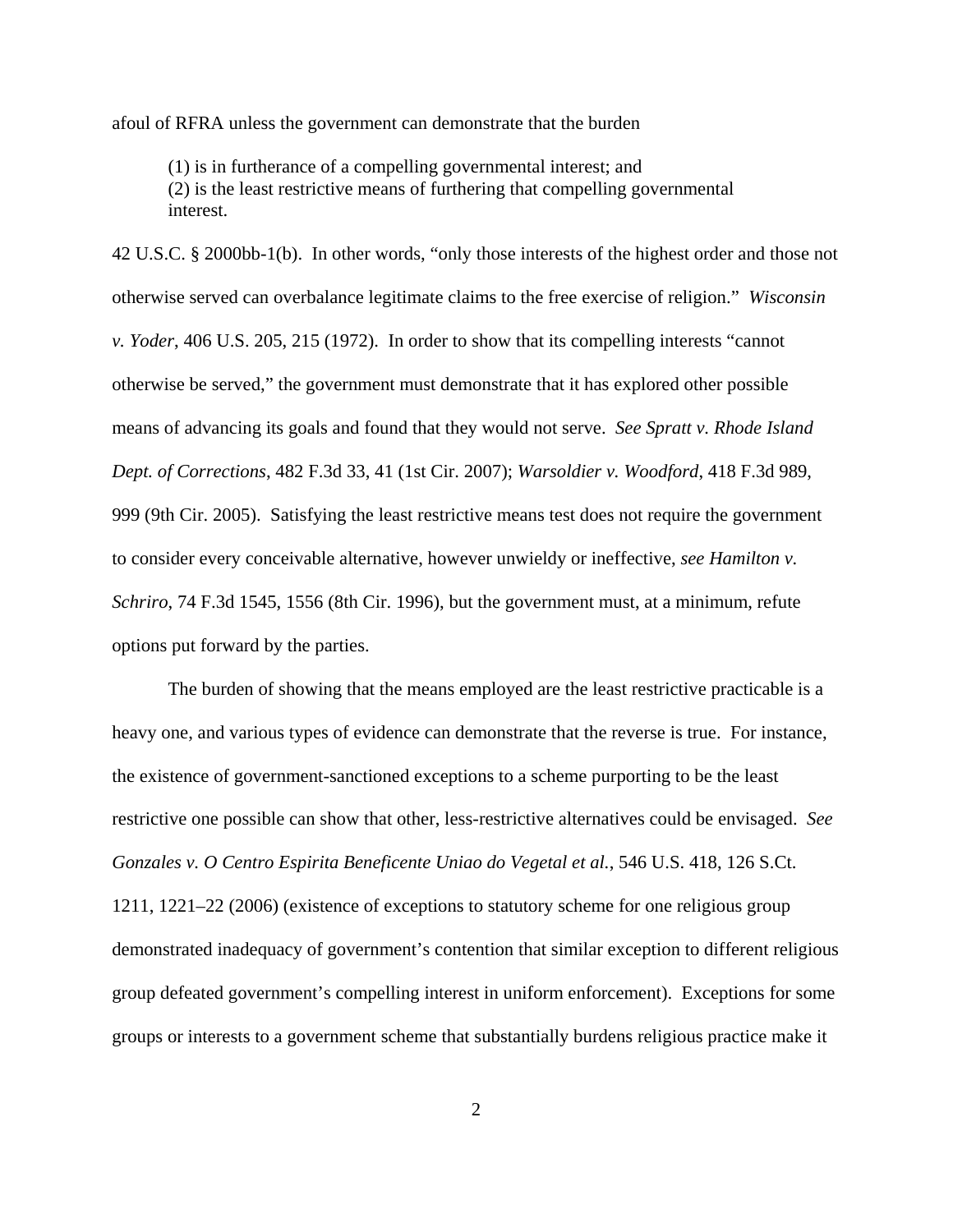difficult for the government to show that its restrictions on religious practice are the least restrictive means of pursuing its goals. In other words, the government cannot justify the religious restrictions created by a policy as necessary to further the policy's aims if that same policy is riddled with exceptions to promote the interests of other religious practitioners or other non-religious interests.

The government argues that its interests in protecting eagle populations and Native American culture are compelling interests that cannot be served by any means less restrictive than those currently employed. The government attempts to advance its compelling interests through the Bald and Golden Eagle Protection Act and the Migratory Bird Treaty Act, both of which prohibit the possession of eagle feathers.<sup>1</sup> 16 U.S.C.  $\S$  668(a); 16 U.S.C.  $\S$  703(a). Each Act, however, authorizes the Secretary of the Interior to determine whether and what exceptions to allow to this general prohibition. 16 U.S.C. § 668a; 16 U.S.C. § 704. Pursuant to this authority, the Secretary has promulgated regulations<sup>2</sup> authorizing enrolled members of federally recognized Indian tribes to possess bald and golden eagle feathers for religious purposes.<sup>3</sup> 50

<sup>2</sup>The Bald and Golden Eagle Protection Act and the Migratory Bird Treaty Act share a single set of regulations.

<sup>&</sup>lt;sup>1</sup>The Bald and Golden Eagle Act prohibits possession and other acts involving "any bald eagle . . . or any golden eagle, alive or dead, or any part, nest, or egg thereof." 16 U.S.C. § 668(a). The Migratory Bird Treaty Act proscribes possession or other acts with regard to "any migratory bird, any part, nest, or egg of any such bird, or any product, whether or not manufactured, which consists, or is composed in whole or part, of any such bird or any part, nest, or egg thereof." 16 U.S.C. § 703. "Feathers" is employed in this opinion as a synecdoche for any part of an eagle or an eagle as a whole.

<sup>&</sup>lt;sup>3</sup>Additional regulations exist for museums and zoos to take or possess eagles for scientific and exhibition purposes, 50 C.F.R. § 22.21; to prevent depredation on livestock or damage to agriculture, 50 C.F.R. § 22.23; for falconry, 50 C.F.R. § 22.24 (limited to golden eagles); and, under some circumstances, golden eagle nests that interfere with resource development, 50 C.F.R. § 22.25.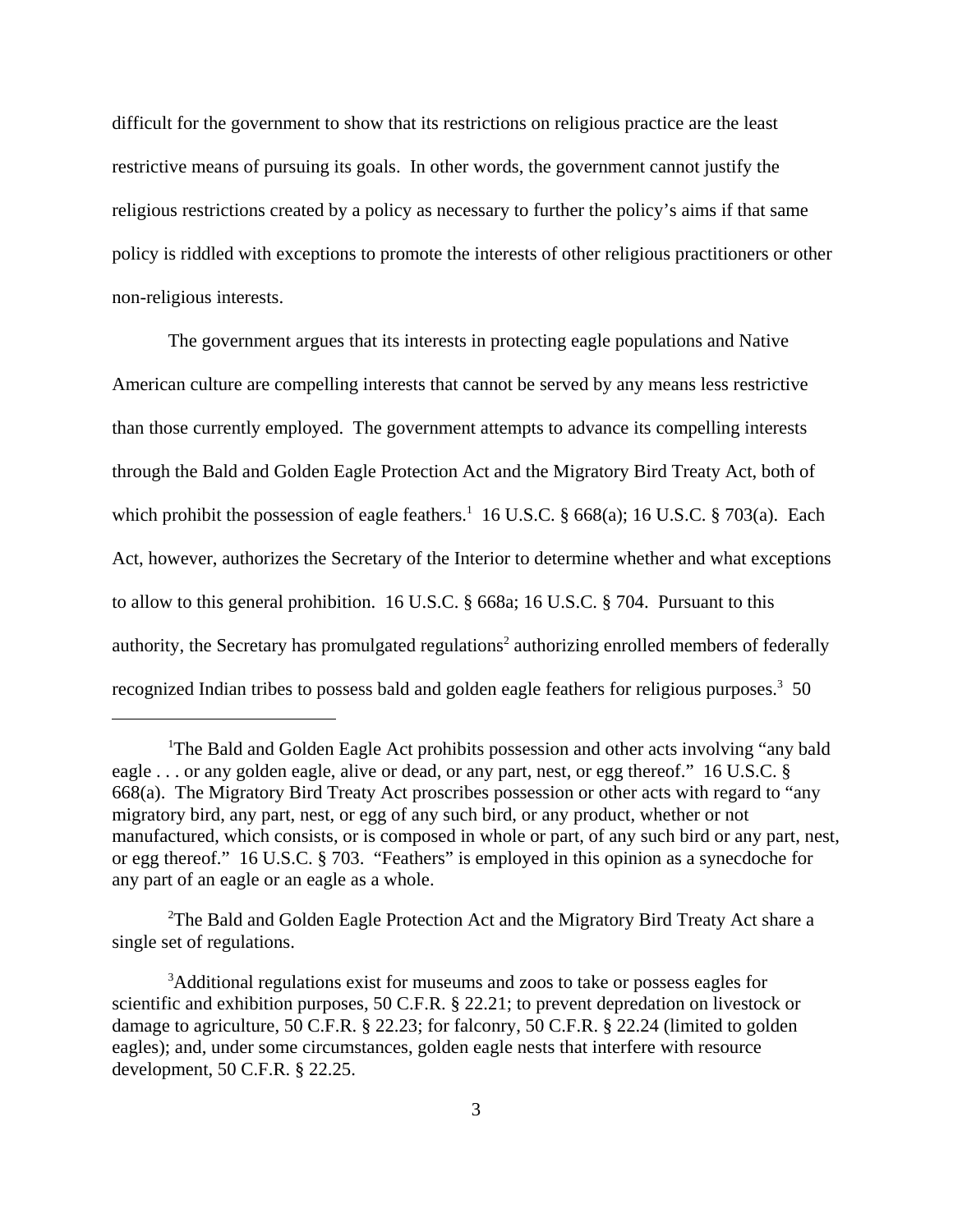C.F.R. § 22.22.In order to obtain feathers for religious purposes, enrolled members of federally recognized tribes must apply for a permit from the National Eagle Repository in Commerce City, Colorado.<sup>4</sup> State and federal wildlife officials send any dead eagles or loose feathers they find to the Repository, where staff evaluate them and prepare them for distribution*.* Neither Act allows possession of eagle feathers for religious purposes by non-Native Americans, who may neither apply to the Repository directly nor receive Repository feathers from a Native American permit holder.*<sup>5</sup>*

This presents a problem for those non-Native Americans who have adopted the religious beliefs and practices of Native Americans but who cannot legally possess the eagle feathers that play a significant role in many Native American religions. Both Defendants in this case occupy that unenviable position.<sup>6</sup> Although not of Native-American ancestry, Samuel Wilgus has practiced a Native-American religion for a number of years. After the collapse of his first marriage in the mid-1980s, Mr. Wilgus went to Cedar City, Utah to live with Wilford Jake and

<sup>&</sup>lt;sup>4</sup>Permits are not required for eagle feathers acquired before the passage of the Bald Eagle Protection Act, June 8, 1940, or before golden eagles were included in its protections, October 24, 1962. 50 C.F.R. § 22.2. It is, in other words, lawful to possess feathers acquired before the Acts were passed. *See United States v. Hardman*, 297 F.3d 1116, 1122 (10th Cir. 2002) (en banc).

<sup>&</sup>lt;sup>5</sup>A permit issued by the Repository allows the holder to possess the feathers associated with the permit; it does not permit transfer of the feathers except when they are "handed down from generation to generation or from one Indian to another in accordance with tribal or religious customs." 50 C.F.R. § 22.22.

<sup>6</sup> The two cases before this Court were consolidated with a third from the District of New Mexico for purposes of rehearing en banc. The New Mexico case was affirmed and forms no part of the discussion here. After remand, however, the cases of Mr. Hardman and Mr. Wilgus were consolidated with a third, that of Christopher and Faye Beath. The Beaths, however, pleaded guilty on June 19, 2007, and the differences in procedural posture and substance between their case and the two currently before the Court need not be considered. "Defendants" in this case refers only to Mr. Hardman and Mr. Wilgus.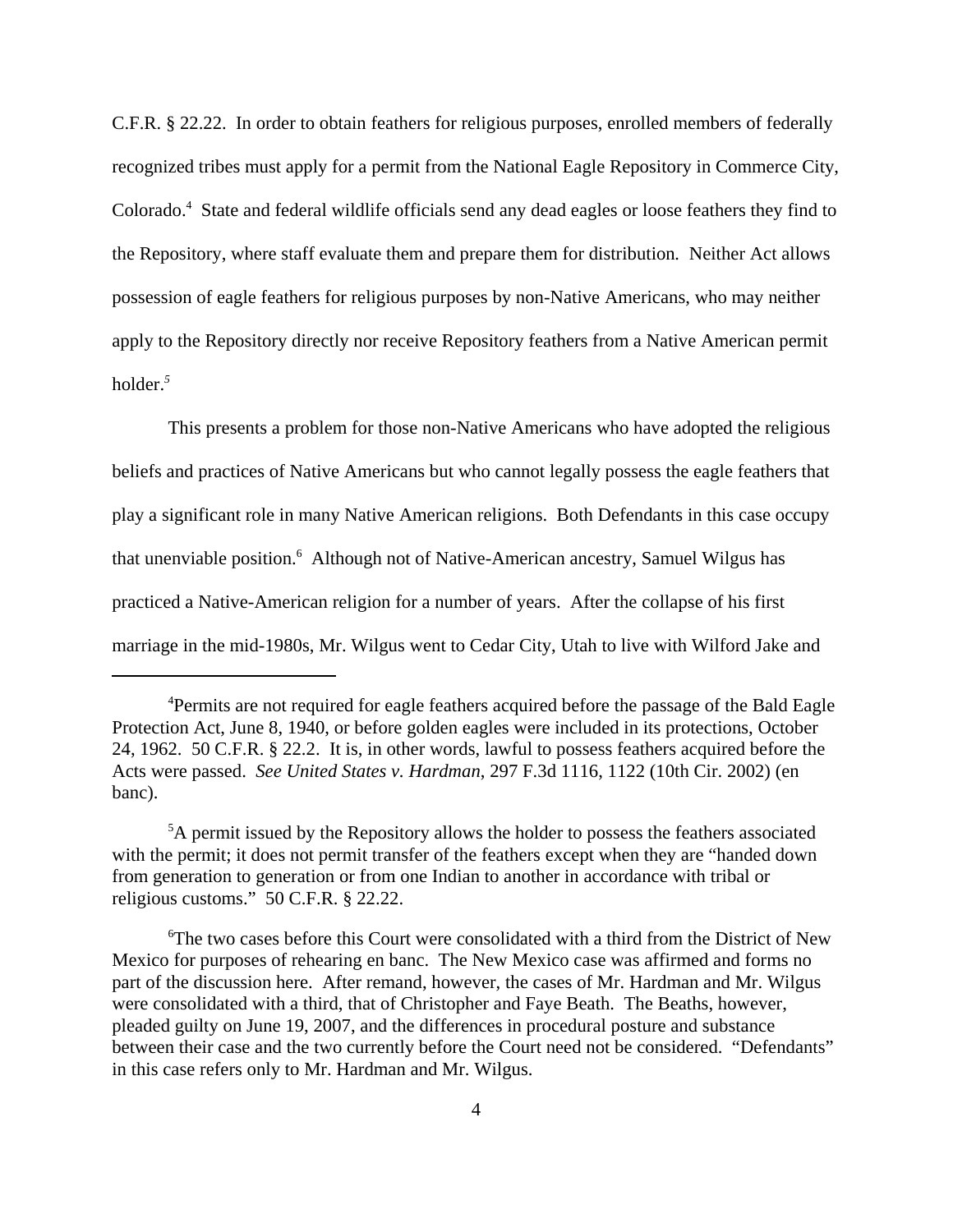his family, who are enrolled members of the Southern Paiute Nation. Mr. Wilgus was raised in a Baptist church, but while living among the Paiute his "spiritual practices and beliefs evolved." Wilgus Aff. ¶ 3, Dkt. No. 98, Case No. 2:99-CR-00047. Mr. Wilgus became a blood brother to Wilford Jake and received religious training from Mr. Jake and his brother Clifford, then a Road Man of the Native American Church. Clifford appointed Wilford to be his successor and Wilford Jake is now an elder spiritual leader in the region in which he lives. Jake Aff.  $\P$ 7, Dkt. No. 99, Case No. 2:99-CR-00047. So sincere was Mr. Wilgus's commitment to his new faith that after a time Wilford Jake presented him with a large eagle feather to honor Mr. Wilgus's service as a fireman in the Native American Church and to recognize his progress in his religious training.

Even as his religious activities culminated in gifts of feathers, his work soon began to yield such gifts as well. Mr. Wilgus received feathers from a member of the Sioux Nation in Montana "in recognition and thanks for Mr. Wilgus's services to him while [Mr. Wilgus] was Native American Support Group Advisor at Clearfield Job Corps, Clearfield, Utah." Wilgus Aff. ¶ 4. The other Native American Support Group Advisor at Clearfield, a member of the Ute Tribe, gave Mr. Wilgus a number of "small Eagle feather fluffs . . . in friendship and in recognition of my dedication to the feather and the group." *Id*. ¶ 5. The Dogmen, a religious society of the Blackfoot Nation in Lethbridge, Canada, sent Mr. Wilgus two additional feathers "for service to a member of the Blackfoot Nation" during Mr. Wilgus's tenure with the Clearfield Job Corps.<sup>7</sup> Now well supplied with feathers, Mr. Wilgus apparently pursued his

<sup>&</sup>lt;sup>7</sup>While Mr. Wilgus appears to attach religious significance to his possession of all these feathers, on his own account only the first was given to him for religious reasons. One is enough, however, to avoid questions regarding the relative weight of the religious intentions of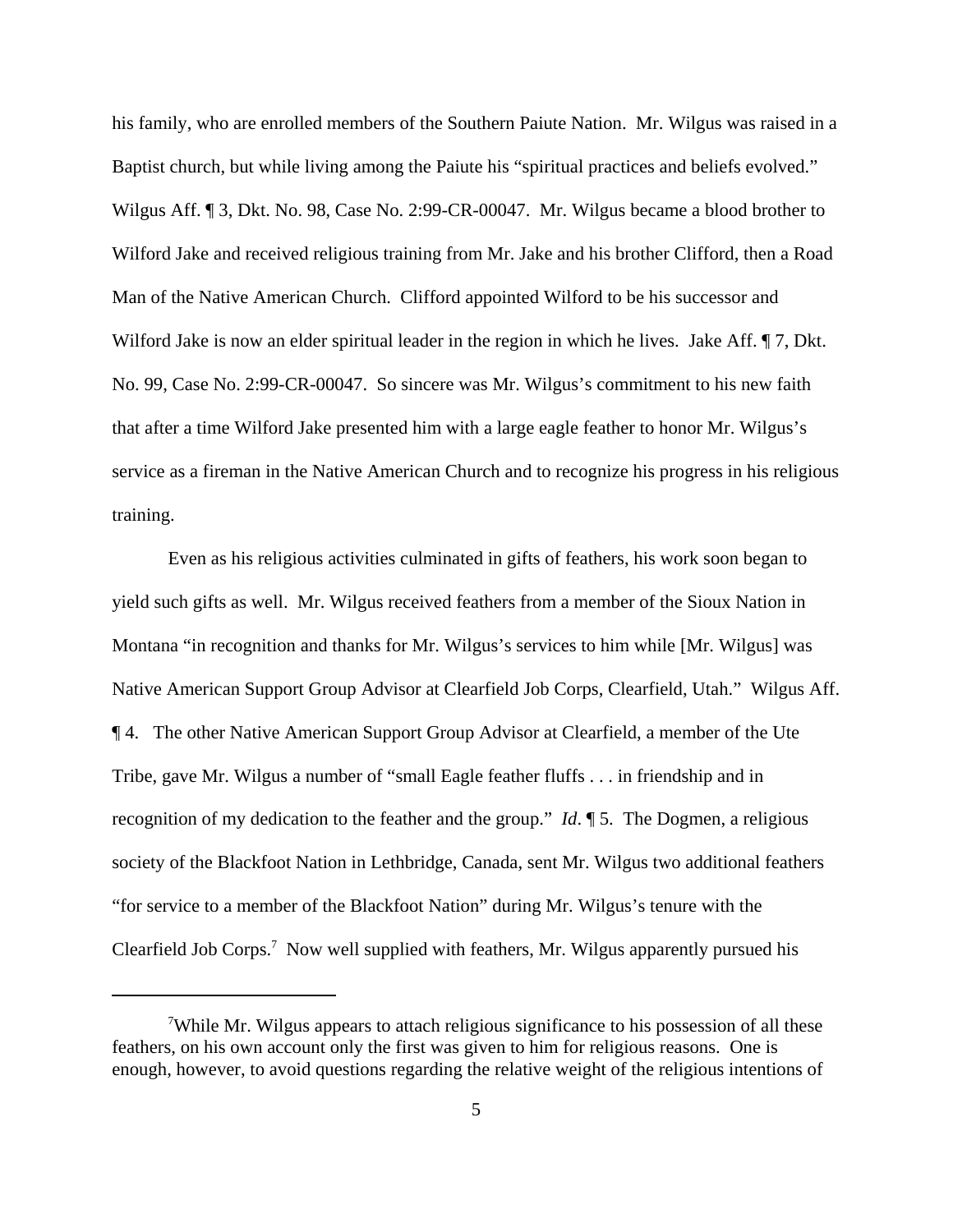religious practices in peace until a traffic stop—so often a catalyst for the development of the criminal law—intervened.

On June 5, 1998, a Utah Highway Patrol officer pulled over a speeding truck in which Mr. Wilgus was a passenger. Aff. in Supp. of Misdemeanor Information, Dkt. No. 1, Case No. 2:99-CR-00047. Observing what appeared to be drug paraphernalia, the officer asked for and received consent to search the truck and found 137 eagle feathers in a box in the bed of the truck. *Id*. When Mr. Wilgus was unable to produce a permit authorizing him to possess the feathers, the officer confiscated them. *Id*. Another officer visited Mr. Wilgus's house in Layton, Utah, and his wife gave the officer four additional feathers. *Id*. During the subsequent investigation, Mr. Wilgus insisted that he was an adopted member of the Paiute Tribe, but, when contacted, the Chairperson of the Paiute Indian Tribe of Utah contradicted Mr. Wilgus's account, explaining that Paiute law does not permit the adoption of non-Native American persons. *Id*. Mr. Wilgus conceded this point when his case was on appeal to the United States Court of Appeals for the Tenth Circuit. 297 F.3d 1116 at 1119 n.3.

In February 1999, Mr. Wilgus was charged in a two-count misdemeanor information with the possession of 141 eagle feathers in violation of the Bald and Golden Eagle Protection Act, 16 U.S.C. § 668(a). Mr. Wilgus entered a conditional guilty plea to both counts on November 4, 1999, and was sentenced to pay a \$50 special assessment fee and to twelve months' probation. Dkt. No. 38, Case No. 2:99-CR-00047. Mr. Wilgus appealed his conviction to the Tenth Circuit Court of Appeals, claiming violations of the free exercise and establishment clauses. A divided

giver or giftee in determining whether the free exercise of religion has been burdened. Nor need the Court consider whether a cultural, as opposed to a religious, transfer of feathers, e.g., as a thank-you gift, ought to be analyzed in the same manner as a religious practice.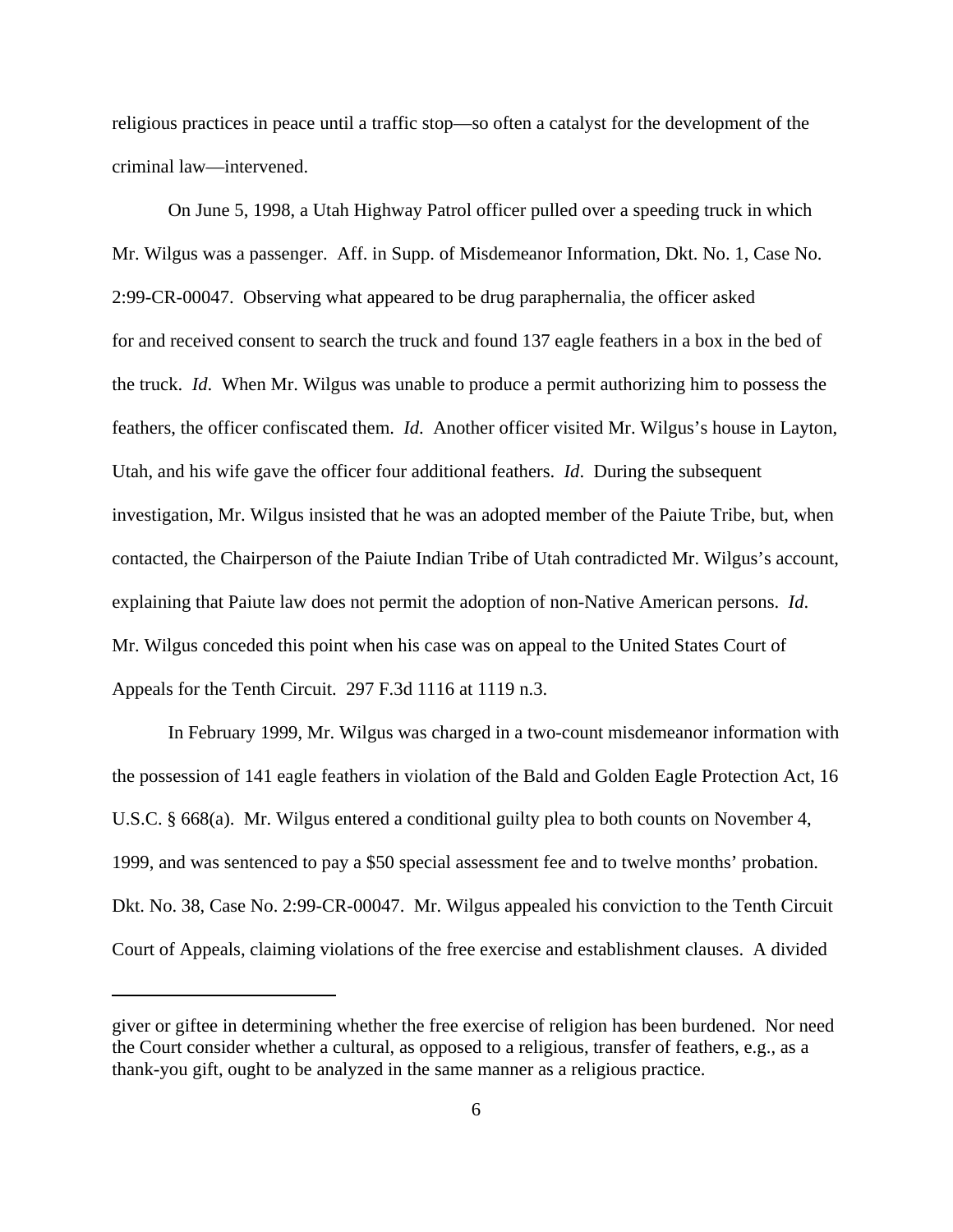panel affirmed his conviction, but the opinion of that panel was issued and vacated simultaneously, and Mr. Wilgus's case was ordered to be re-heard en banc with that of Mr. Hardman and a similar case from the District of New Mexico. *United States v. Hardman*, 260 F.3d 1199 (10th Cir. 2001).

 Like Mr. Wilgus, Defendant Raymond Hardman has been a practitioner of a Native American religion for some years. And, like Mr. Wilgus, Mr. Hardman found that divorce ultimately brought his denominational preferences into conflict with the enforcement of federal eagle protection law. For Mr. Hardman, indeed, the causal connection between divorce and federal charges is even more direct. While he cannot lay claim to Native American ancestry himself, Mr. Hardman was at one time married to an enrolled member of the S'Kallum Tribe; the couple's two children are also enrolled members of the S'Kallum Tribe. In 1993, Mr. Hardman's son's godfather died and Mr. Hardman transported the body in his truck to Arizona for religious rituals. As part of those rituals, a Hopi religious leader gave Mr. Hardman a bundle of prayer feathers to keep in his truck; the bundle included golden eagle feathers. Mr. Hardman attempted to obtain a permit for these feathers from the Utah Division of Wildlife Resources, but was informed that he was ineligible to apply because he was not a member of a federally recognized tribe. No enforcement efforts appear to have been made, however, until after Mr. Hardman and his wife separated and his now-estranged wife, finding, perhaps, that her commitment to her erstwhile husband's spiritual development had, to a degree, diminished, notified a Ute tribal official that Mr. Hardman possessed eagle feathers without a permit.

Mr. Hardman was charged in federal court with a violation of the Migratory Bird Treaty Act, 16 U.S.C. § 703, and was convicted in 1999 following a bench trial before a magistrate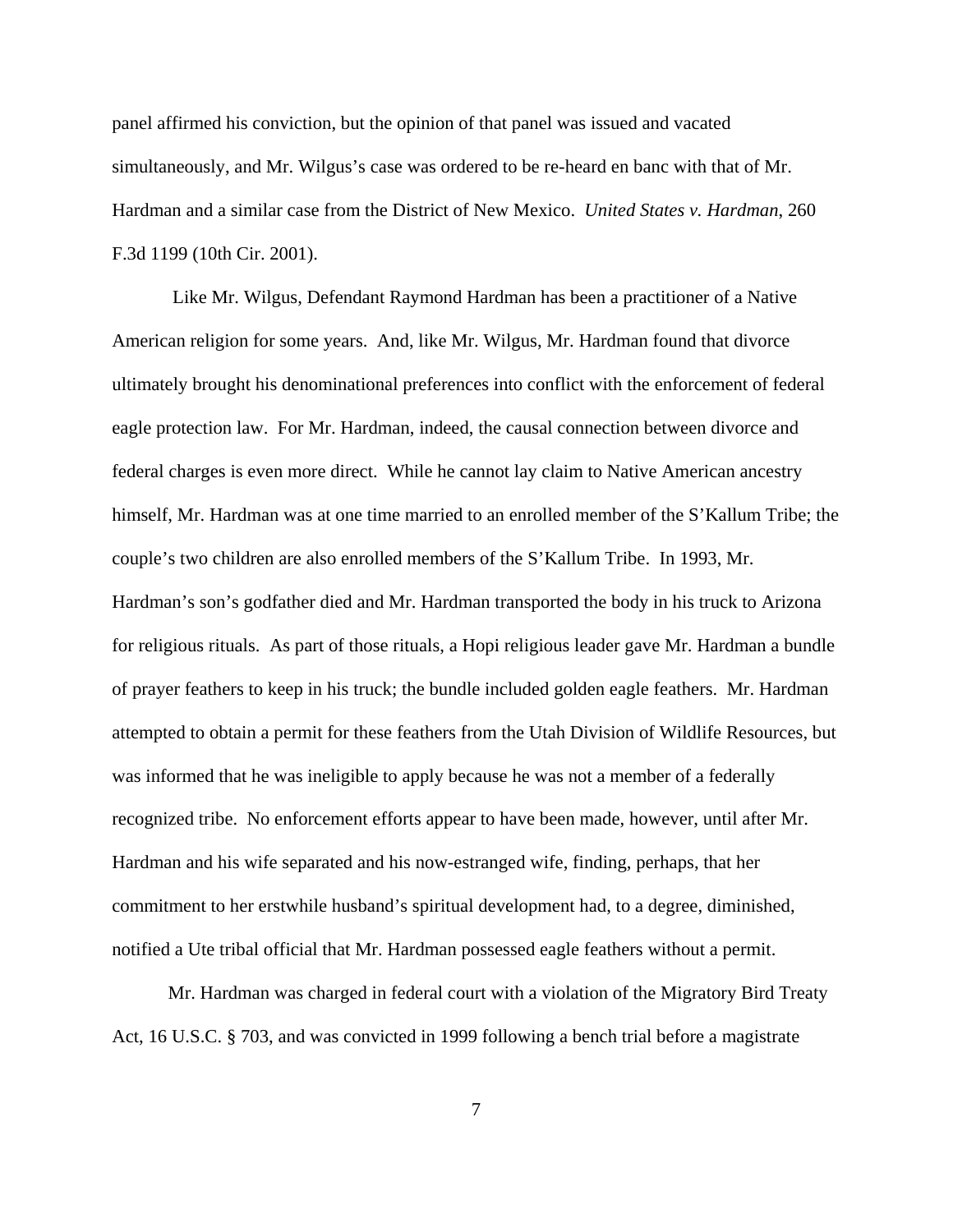judge. The district court affirmed his conviction and Mr. Hardman appealed, arguing selective and discriminatory prosecution in violation of his equal protection rights, violation of his free exercise rights, and that the statutory and regulatory schemes governing the possession of eagle feathers for religious purposes constituted an unconstitutional establishment of religion. Mr. Hardman obtained the same initial result on appeal as Mr. Wilgus: a conviction affirmed by a divided panel in an opinion immediately vacated for re-hearing en banc. *United States v. Hardman*, 260 F.3d 1199 (10th Cir. 2001).

On rehearing en banc the Tenth Circuit Court of Appeals determined that both cases were controlled by RFRA. The en banc court determined that the general prohibition on possessing eagle feathers, combined with an exception for Native-American religious uses, represents an effort to further two government interests: the protection of eagles and the protection of Native American religions and cultures. The Tenth Circuit found both of these interests to be compelling, but remanded the cases for this Court to develop a factual record with regard to each interest, and to determine whether the government's eagle-feather program is the least restrictive means of furthering these compelling interests. The factual task on remand with regard to eagles is straightforward: the government is to provide evidence regarding national populations of eagles and population trends. *Hardman*, 297 F.3d at 1133, n.21. The government is also to show whether there has been an increase in the number of eagle feathers available as a result of recovering eagle populations and to project the effect any such increase would have on wait times at the repository. *Id*. at 1133. The requisite facts concerning the government's interest in protecting Native American culture are less straightforward: the government is to provide "hard evidence that there are substantial numbers" of non-Native American adherents of Native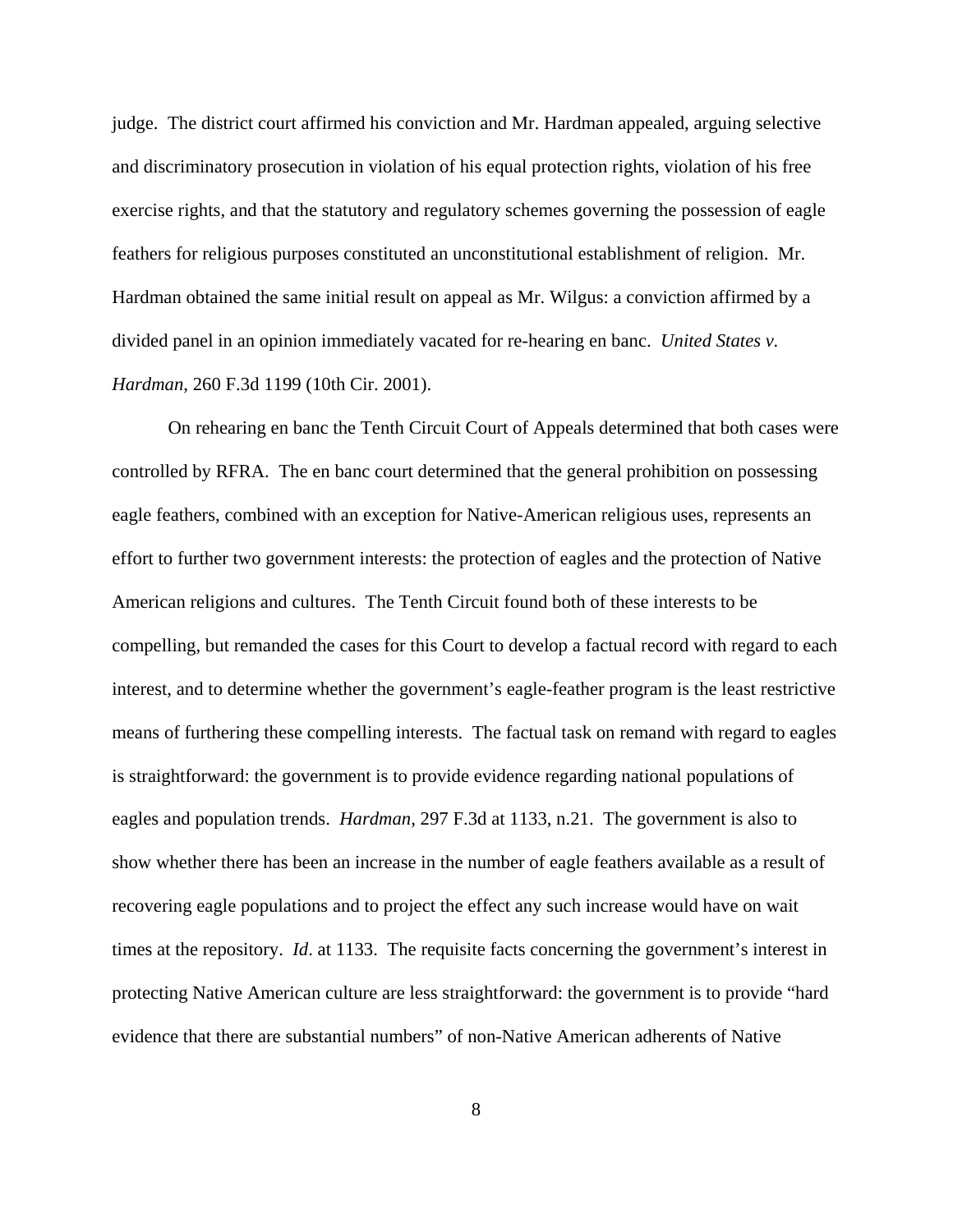American religions who could be expected to apply in such numbers that "broader eligibility would result in an increased wait substantial enough to endanger Native American cultures." *Hardman*, 297 F.3d at 1133. The en banc majority also considered the possibility that fostering the religious practices of non-Native American adherents could foster Native American religion by exposing a more varied group to it, thereby furthering the government's compelling interest. *Id*.

This factual record is then to inform this Court's determination of whether the government's policies further its compelling interests in protecting eagles and native American culture by the least restrictive means possible. Answering this question requires determining whether any alternative regulatory scheme could further those interests in a manner less inimical to the free exercise rights of Mr. Hardman and Mr. Wilgus as protected by RFRA. The government's policies—and this Court's analysis of them—must take account of the fact that the government's two interests are not only compelling, but competing. In the interests of eagle protection, the Repository system imposes significant burdens, in the form of delays, limitations in supply, and sometimes in quality of feathers, on Native Americans. *See United States v. Friday*, 525 F.3d 938, 944 (10th Cir. 2008). In the interest of fostering Native American religions, the government permits Native American possession of eagle feathers, creating enforcement problems that hinder the protection of eagles. Thus the government must balance its competing interests so as to promote each to the greatest extent possible without disproportionately harming the other. The government's scheme must, in other words, "properly set [its] interests in equipoise." *United States v. Hardman*, 297 F.3d 1116, 1135 (10th Cir. 2002) (en banc). "Properly," in this context comprehends the balance between the two interests in

9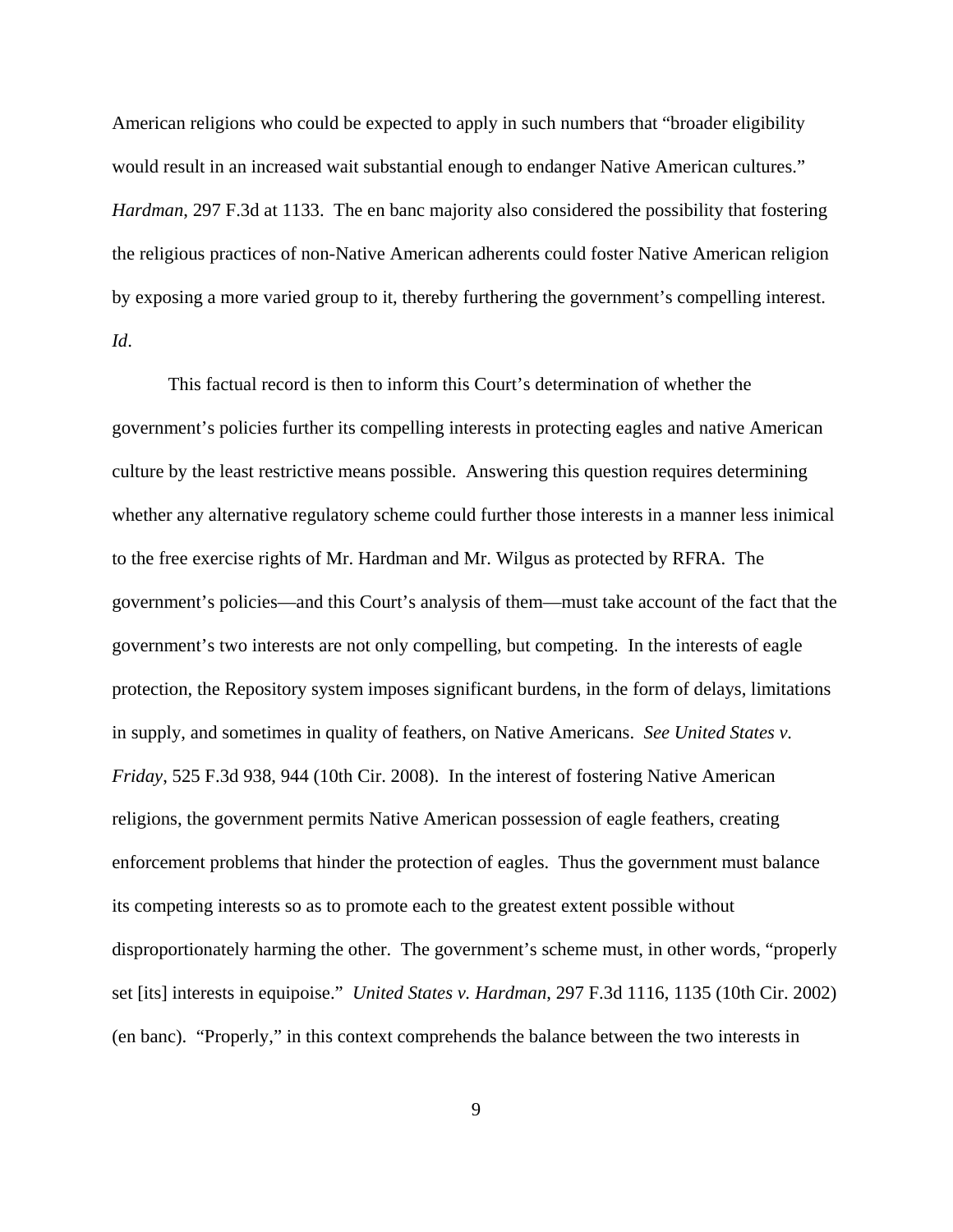addition to ensuring that balance intrudes to the smallest extent possible on the free exercise of individuals situated as are the defendants in this case.

Defendants maintain that the government has not selected the least restrictive means available of furthering its interests in imposing a flat ban on possession of eagle feathers by any but Native American adherents of Native American faiths. The simplest means of eliminating the burden is to drop the ban on possession by non-Native American adherents of Native American faiths and to let all adherents, regardless of tribal status, apply to the Repository for feathers and permits to possess them:

What is questioned is how those permits are distributed. The question at the heart of this case is why an individual who is not a member of a federally recognized tribe is foreclosed from applying for a permit that may be used as a defense to criminal prosecution for possession of eagle feathers, while an identically situated individual may apply for a permit if she is a member of a federally recognized tribe.

Hardman, 297 F.3d at 1135 (emphasis added).<sup>8</sup> This alternative would unquestionably ease the government-created burden on non-Native American adherents of Native American religions. But to determine whether it is possible to ease that burden without compromising the government's two compelling interests, it is necessary to consider the nature of those interests and how recent developments have altered the measures necessary to advance them.

After the case was remanded, this Court has heard testimony over several days from

numerous witnesses and has accepted the uncontested affidavits of them and many others. The

<sup>8</sup> In his affidavit, Mr. Wilgus suggests that non-Native American adherents' access to feathers could be mediated by tribal religious leaders who already have access to Repository feathers and who could—if the flat ban on possession by non-Native Americans were eliminated—distribute feathers to whomever they deemed worthy. Wilgus Aff. ¶¶ 9–10, Dkt. No. 98, Case No. 2:99-CR-00047. This alternative scheme is discussed below.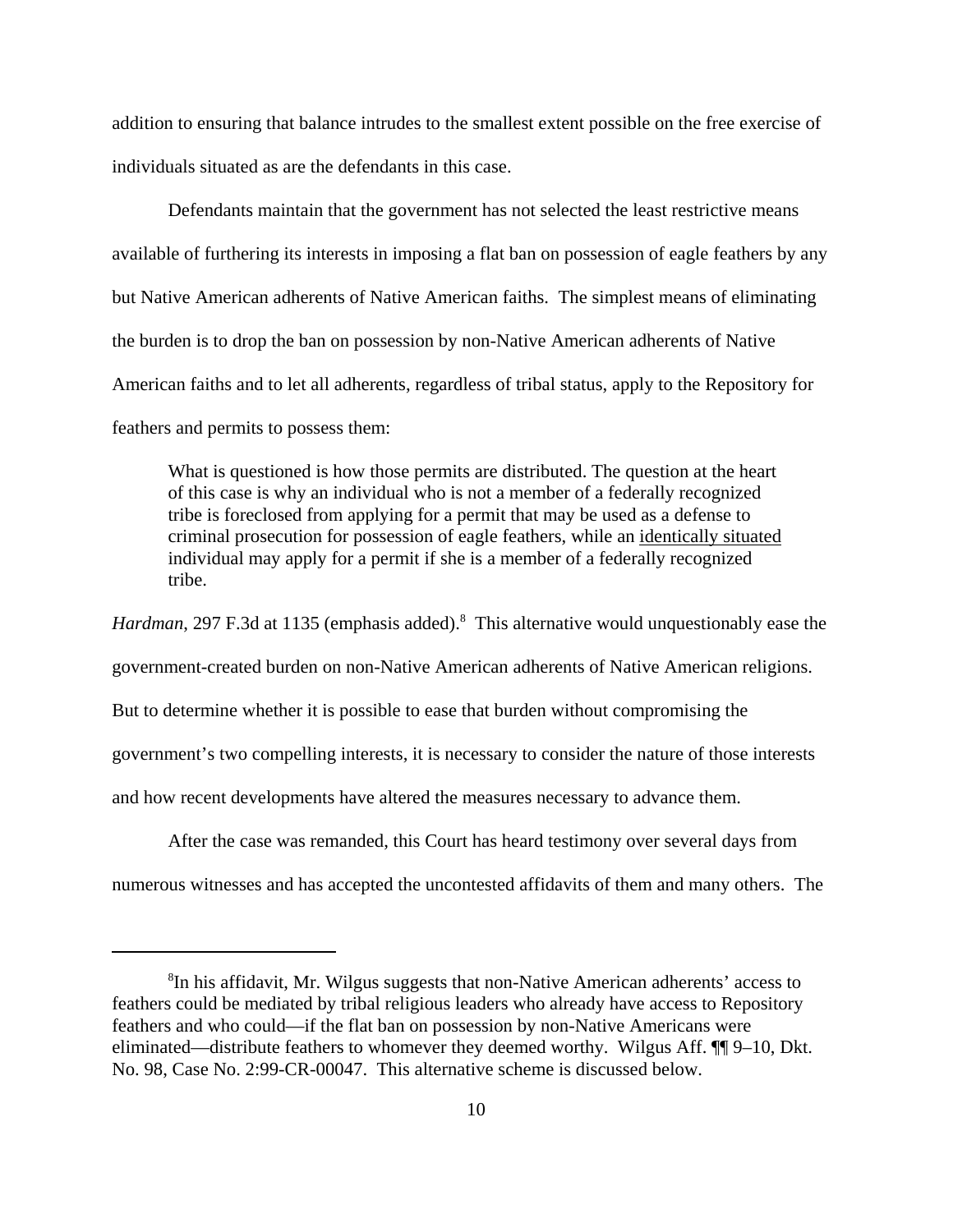parties have twice briefed the question whether the government is employing the least restrictive means in banning possession of eagle feathers by non-Native American adherents to Native American religions. The Court has also conducted a variety of hearings setting procedure and resolving procedural and other legal questions.

#### *Promoting Native American Religion and Culture*

The Tenth Circuit Court of Appeals had "little trouble finding a compelling interest in protecting Indian cultures from extinction, growing from government's historical obligation to respect Native American sovereignty and to protect Native American culture." *Hardman*, 297 F.3d at 1128. The contours of that interest, however, are rather more complex. The en banc majority recognized that "Native American religions are rich in variety" and that the dispute in this case is directly relevant only to those tribal religions holding eagle feathers to be sacred. The chief effect of alternatives to the current permitting scheme appeared (in light of the factual record as it then stood) to be increased wait times to receive feathers from the Repository. *Hardman*, 297 F.3d at 1127, n.17. The evidence now before the Court, however, demonstrates that the interests of the groups holding eagle feathers sacred are varied, often contradictory, and not limited to the problem of (possible) increases in wait times.

Native American religions are neither hierarchical nor homogenous, and there is considerable disagreement among tribes holding eagle feathers sacred regarding the appropriate role—if any—of persons who are not tribal members in tribal worship. The stakes for Native Americans—and for the government's interest in preserving their culture—appear significant, since the practice of traditional religions by Native Americans has increased since the 1960s as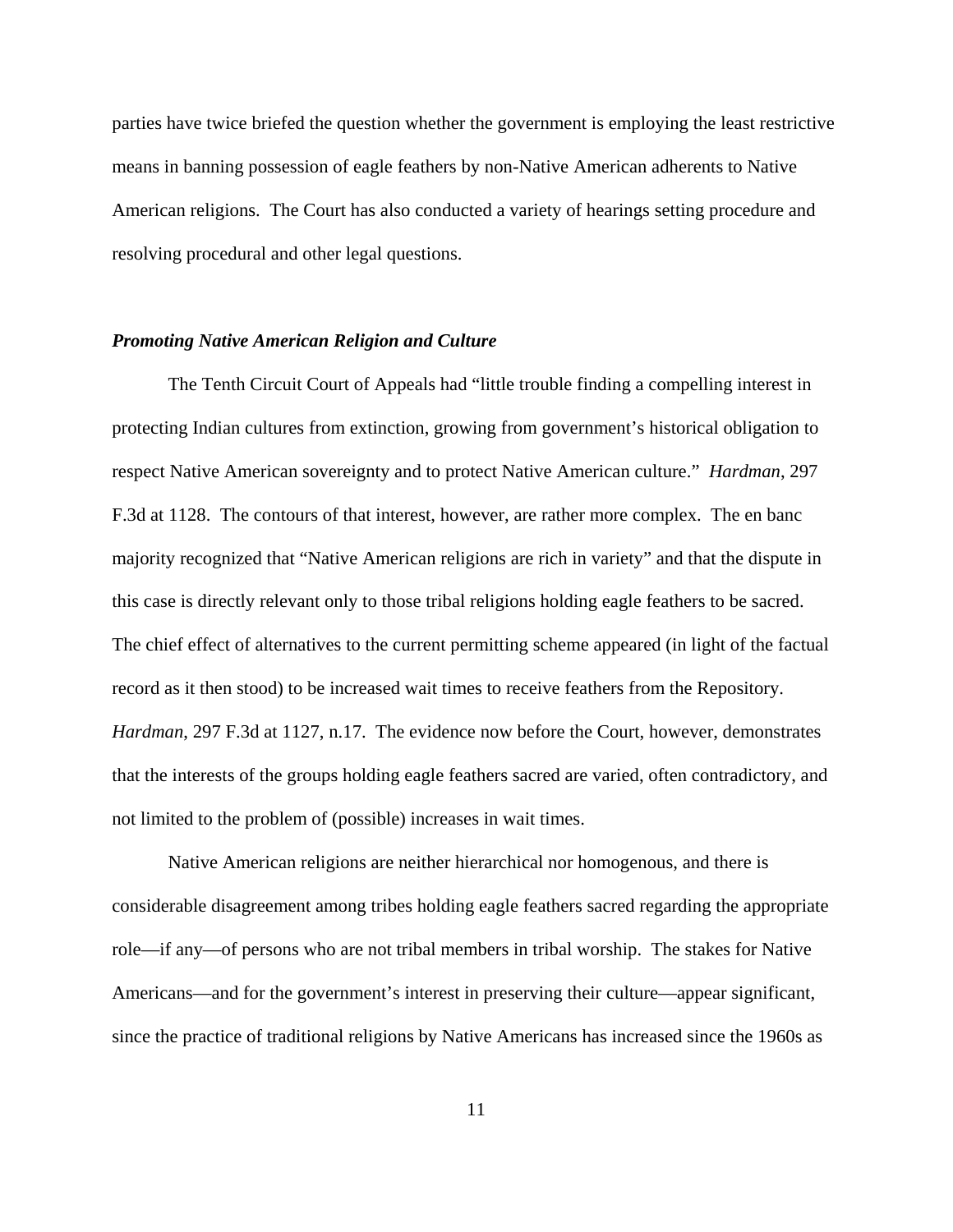part of an effort to "maintain, strengthen, and in certain instances re-establish, their cultural identity." Aff. of Dr. Raymond Bucko ¶ 3, Dkt. No. 68-6, Case No. 2:99-CR-00047. According to Dr. Bucko, "Native religion [is] the single primary focus around which Native peoples maintain and strengthen their cultural identity," *id*., and is "according to Native reckoning, the last unique cultural attribute possessed by many tribes," *id*. ¶ 10. But while the record speaks with one voice as to the importance of traditional religious practices to tribes, there is no single answer as to whether permitting non-Native American adherents to practice Native American religions furthers or frustrates the government's interest.

There is abundant evidence in the record that some tribes do not welcome the participation of non-Native Americans in traditional Native American religious practices. A spiritual leader of the Lakota tribe, for instance, in conjunction with spiritual leaders from Cheyenne, Arapahoe, Nakota, and Dakota tribes<sup>9</sup> held a meeting in March 2003 to discuss the "protection from the abuse and exploitation of our ceremonies." Statement of Chief Arvol Looking Horse, Appx. 1, Aff. of Dr. Raymond Bucko, Dkt. No. 68-6, Case No. 2:99-CR-00047. The result of that meeting was an uncompromising statement on the importance of restricting participation in the most sacred Native American religious rituals to Native Americans:

It was decided, from March 9th, 2003 and forward, there will be no non-Natives allowed in our sacred Ho-c o-ka (our sacred altars) where it involves our Seven Sacred Rites. The only protection with this decision in Government law; is that only enrolled members can carry an eagle feather. . . . The eagle feather stands for Indigenous knowledge and guidance in our spiritual ways . . . The only participants allowed in the center [for the Sundance Ceremony] will be Native People. The non-Native people need to understand and respect our decision . . .

<sup>&</sup>lt;sup>9</sup>It is not clear from the record whether only leaders from these tribes agreed with the statement issued by Chief Arvol Looking Horse or whether the leaders from the Ogallala and Cree tribes in attendance were in agreement as well.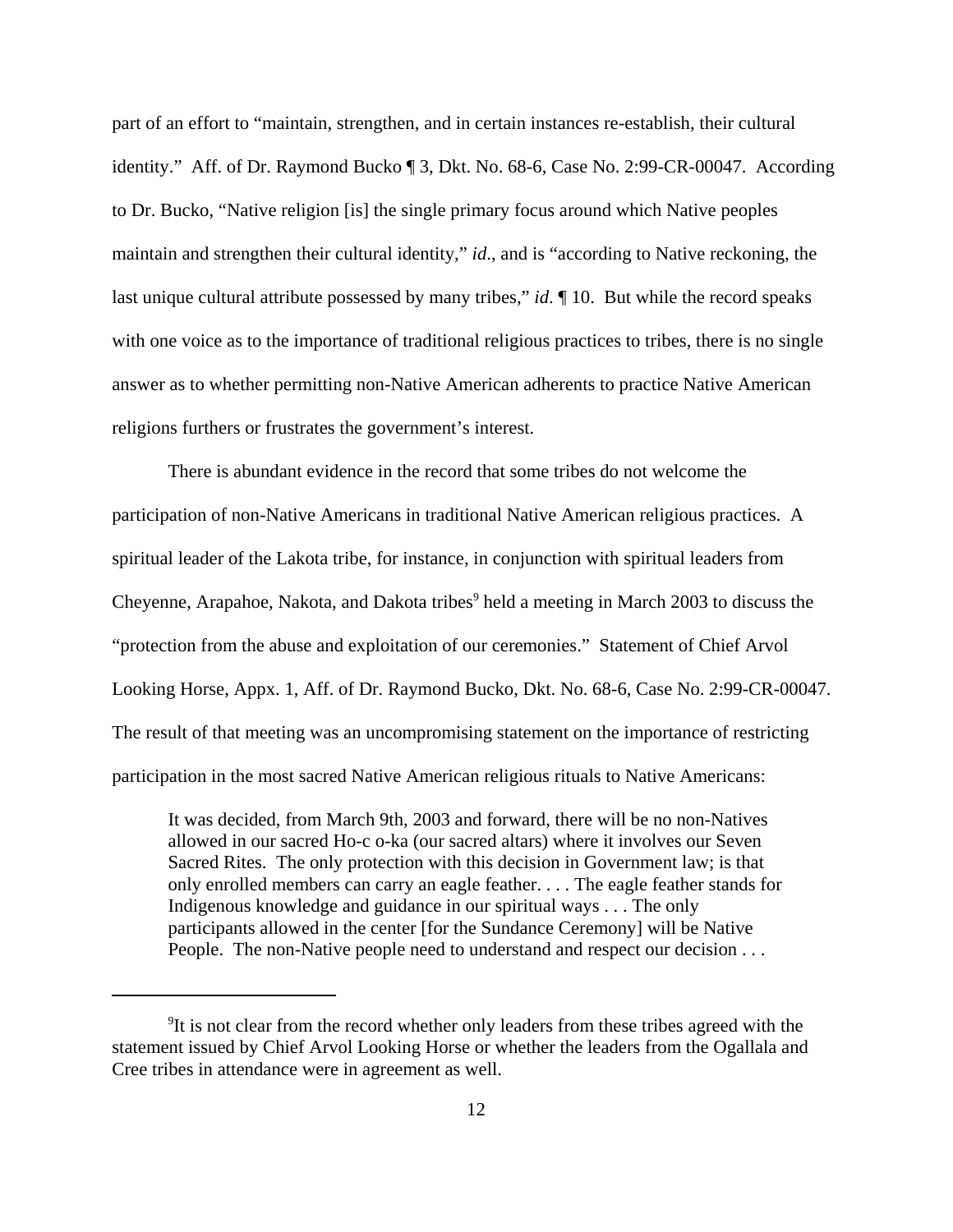Our purpose for the Sundance is for the survival of the future generations to come, first and foremost. If the non-Natives truly understand this purpose, they will also understand this decision and know that by their departure from this Ho-c o-ka is their sincere contribution to the survival of our future generations.

*Id.* At least some tribal leaders perceive the ban on possession of eagle feathers by non-Native Americans as directly advancing their efforts to survive: "Native people consistently point to the laws restricting the possession of protected bird species parts solely to Native people as an instance of Government protection of the integrity of Native religions." Aff. of Dr. Raymond Bucko ¶ 9, Dkt. No. 68-6, Case No. 2:99-CR-00047. Indeed, one Cherokee author treats the restriction of Native American cultural practices to Native Americans as essential to the survival

of Native American culture:

It may be too hard to face the consequences of history; it may even be harder to change them. As long as the substitute impersonation works to shield from the truth, playing Indian serves its deadly purpose, and, as I have said elsewhere, Indians are in effect, loved to death through playing Indian, while despised when they want to act out their real traditional roles on the American Landscape. For Indians to be Indians, or rather to be Indian in their some 200 distinct tribal roles, to be Indian in the historical future, non-Indians must give up the role.

Rayna Green, "The Tribe Called Wannabe," Folklore 99(1): 30–55 (1988), *quoted in* Aff. of Dr.

Raymond Bucko ¶ 9, Dkt. No. 68-6, Case No. 2:99-CR-00047. The efforts of non-Native

American adherents to adopt Indian religions become in this analysis an extension of

imperialism:

While New Agers may think that they are escaping white racism by becoming 'Indian,' they are in fact continuing the same genocidal practices of their forebears. The one thing that has maintained the survival of Indian people through 500 years of colonialism has been the spiritual bonds that keep us together. . . . Many white New Agers continue this practice of destroying Indian spirituality. They trivialize Native American practices so that these practices lose their spiritual force, and they have the white privilege and power to make themselves heard at the expense of native Americans. Our voices are silenced, and consequently the younger generation of Indians who are trying to find their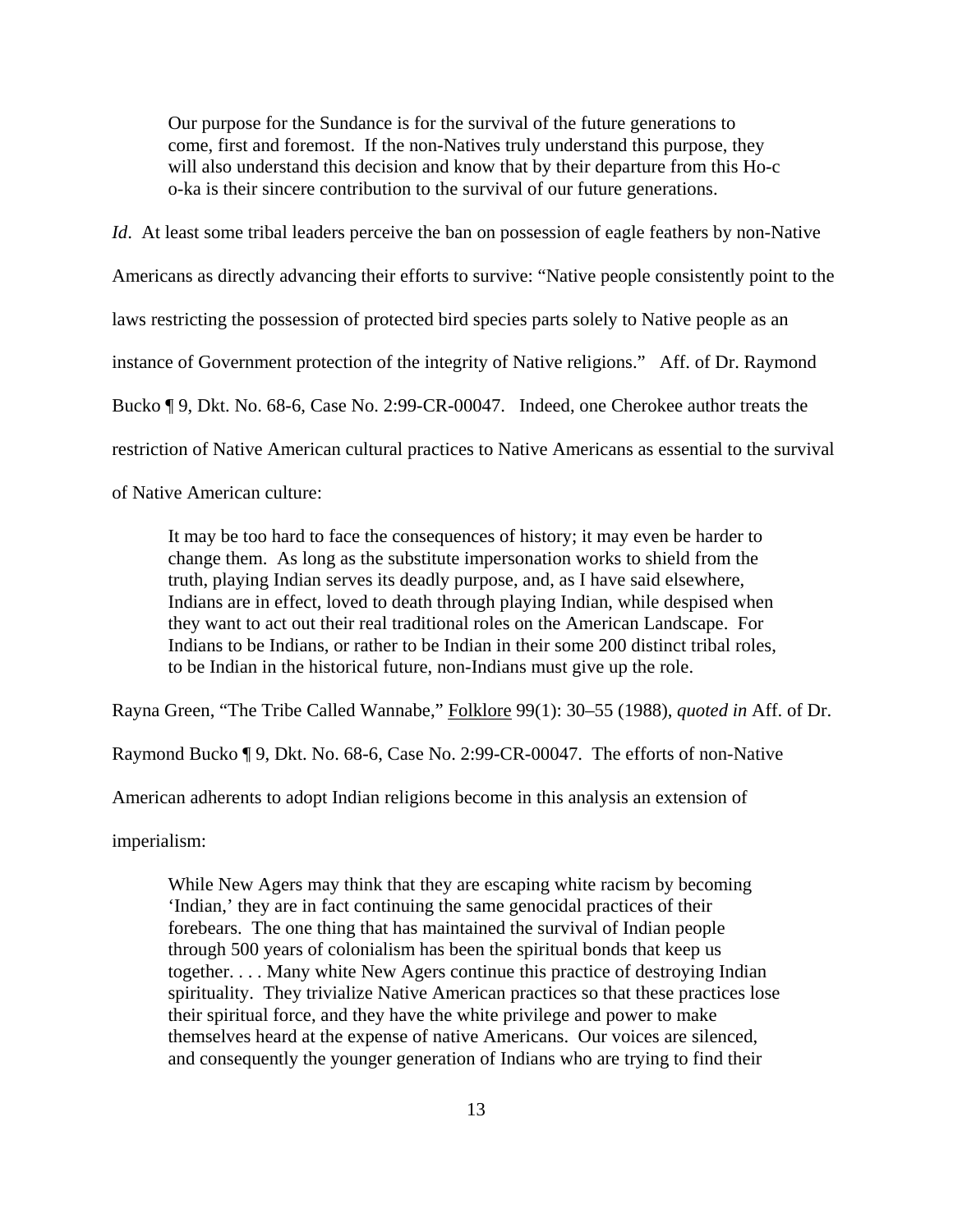way back to the Old Ways becomes hopelessly lost in this morass of consumerist spirituality.

Appx. 9, Aff. of Dr. Raymond Bucko, Dkt. No. 68-6, Case No. 2:99-CR-00047.

But against these passionate denunciations of the efforts of non-Native American

adherents to "play Indian" must be set the equally vehement conviction of other individuals and

tribes that individual belief is enough to warrant inclusion in Native American religious rituals:

Having put our minds together, we respectfully submit that the purpose and extent of our prayers can not always be limited by the color of skin nor national origin. The important thing, we find, is intent and the strength of commitment and the history of relations with each and every individual family that our elders host in our annual Sun Dance in the Black Hills. This is the paramount importance to us. Rather than deny or separate our peoples from the range of relatives who pray with us, we say that our prayers and our people are best served by the extension of reverence and goodwill to the Four Directions.

Elders of the Afraid of Bear/American Horse Sun Dance, Response to the Looking Horse

Proclamation, Appx. 12, Aff. of Dr. Raymond Bucko, Dkt. No. 68-6, Case No. 2:99-CR-00047.

There is no single Native American response to the question whether the participation of

non-Native American adherents in Native American rituals fosters or diminishes Native

American religions. Because Native American social, political, and religious structures are not

hierarchical, there is variation between tribes and even among them:

Lakota, of all of the plains tribes, would be the most democratic in the sense that different spiritual leaders will make up their minds about important spiritual issues, including whether or not to follow other Lakota leaders . . .such as Arvol Looking Horse.... What [Arvol Looking Horse] is saying ... is that he does not have centralized authority to govern the choices of other spiritual leaders. . . . Also individuals will choose which spiritual leader they will follow, and there is a wide variety of opinion on who is or is not a credible leader or who does or does not do their ceremonies appropriately. All religious leaders are not followed equally.

Testimony of Dr. Raymond Bucko, Tr. 268, 270, 285. Although the federal government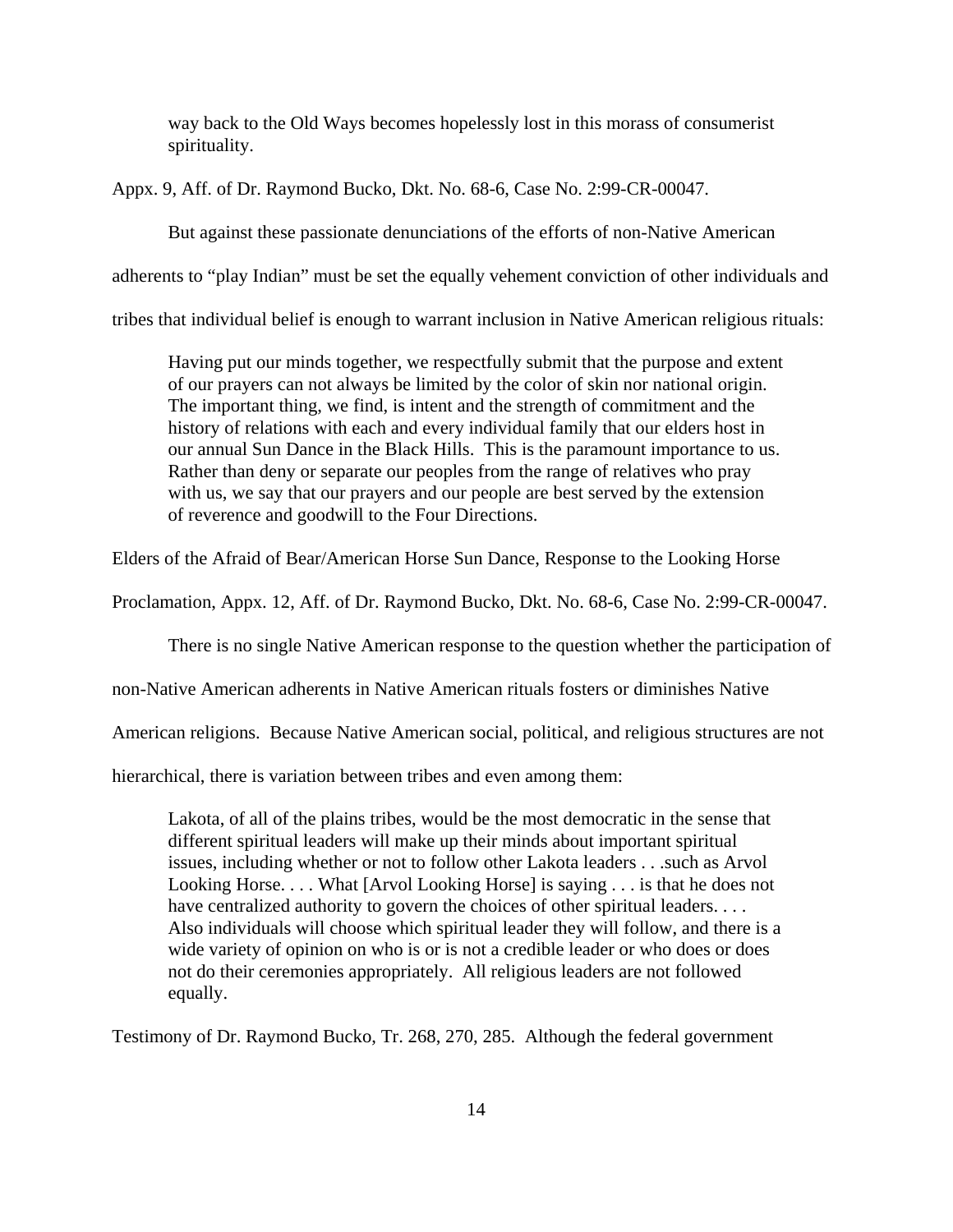historically exerted considerable pressures on various tribes toward centralization of political structures, Dr. Bucko testified that a resurgence of interest in a return to traditional forms of social organization would lead to increasing decentralization:

Today on Pine Ridge you have the [Bureau of Indian Affairs] government—I'm sorry, the Collier Indian reorganization government from the 1930s. However, you also have what people refer to as the grassroots people. They will say that the Lakota, or really many inhabitants of Pine Ridge, really need to go back to the traditional form of government which is based in kinship and in familial religions. So there is a movement also to say we need to further decentralize this.

Testimony of Dr. Raymond Bucko, Tr. 286–87. There is no single, coherent approach even within a particular tribe as to whether non-Native American adherents should be permitted to participate in Native American religions and possess the eagle feathers necessary to do so fully.

The en banc majority pointed to the absence of evidence in the record on the "threshold question of whether allowing [non-Native American adherents] to possess feathers . . . truly threatens Native American culture. Allowing a wider variety of people to participate in Native American religion could just as easily foster Native American culture and religion by exposing it to a wider array of persons." *Hardman*, 297 F.3d at 1133 (emphasis in original). Additional evidence has made this threshold question more difficult rather than less difficult to answer, since the variety of inter- and intra-tribal beliefs and the absence of a hierarchical religious structure that would determine doctrine makes characterization of any single unified and somehow definitively Native American position on the distribution of feathers impossible.

It is no simple matter for the government to fulfill its trust obligations to groups animated by differing beliefs regarding the authentic practice of their religions. Mr. Hardman and Mr. Wilgus appear to have developed their religious beliefs and practices with the assistance of Native Americans who perceived no political or theological difficulties in sharing their religious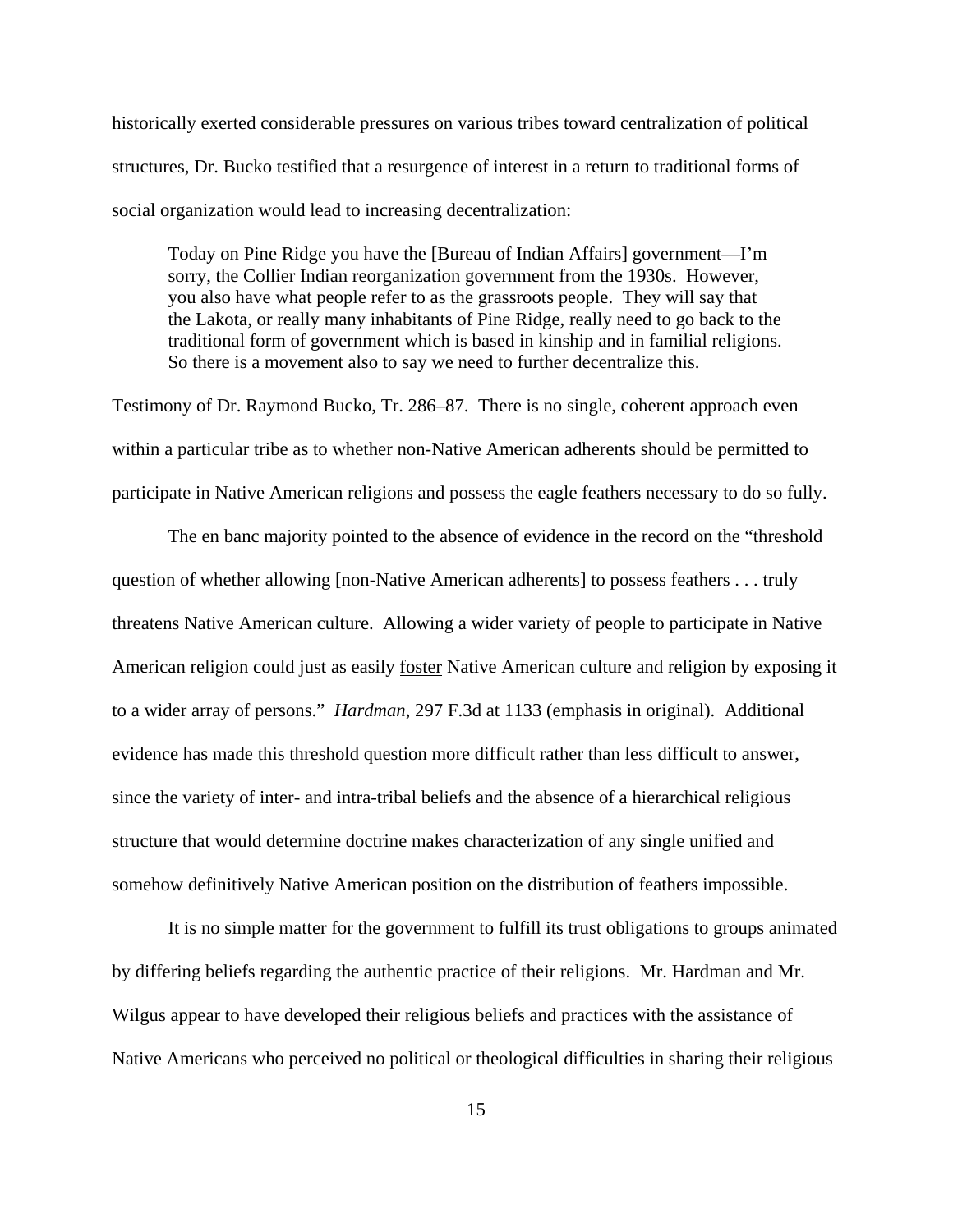beliefs and practices—and the accoutrements, including feathers, that accompany them—with non-Native American persons. The Paiutes of Cedar City and the Hopi Tribe in Arizona who gave feathers to Mr. Wilgus and Mr. Hardman<sup>10</sup> would presumably feel that a permitting system that allowed them to transfer feathers to those they deemed worthy protected and promoted their culture and religious beliefs. These tribes might even support a system of regulation that would allow non-Native American adherents to apply to the Repository directly. Other tribes would no doubt feel their interests harmed by any alteration to the existing permitting system. The difficulty with any alteration to the current permitting system is not only that increasing the number of persons eligible to apply would inevitably increase wait times at the Repository, but that any permitting system (including the existing one) privileges the interests of some individuals and tribes over the interests of others. The current system favors those tribes which oppose the participation of non-Native American adherents in Native American religions. Alterations along the lines recommended by the defendants or recognized by the en banc court will promote the interests of those tribes and individuals who wish to permit the participation of non-Native American adherents in Native American religions. Whatever policy it chooses, the government will have furthered its compelling interest with regard to some tribes and frustrated it with regard to others.

### *Number of Non-Native American Adherents*

 $10$ It is, of course, possible that there is dissent within these tribes as to the appropriateness of giving feathers to non-Native American adherents or dispute as to whether the people who gave these feathers to these defendants were authorized by the tribe to do so. The government's task of fostering Native American culture is a perilous one.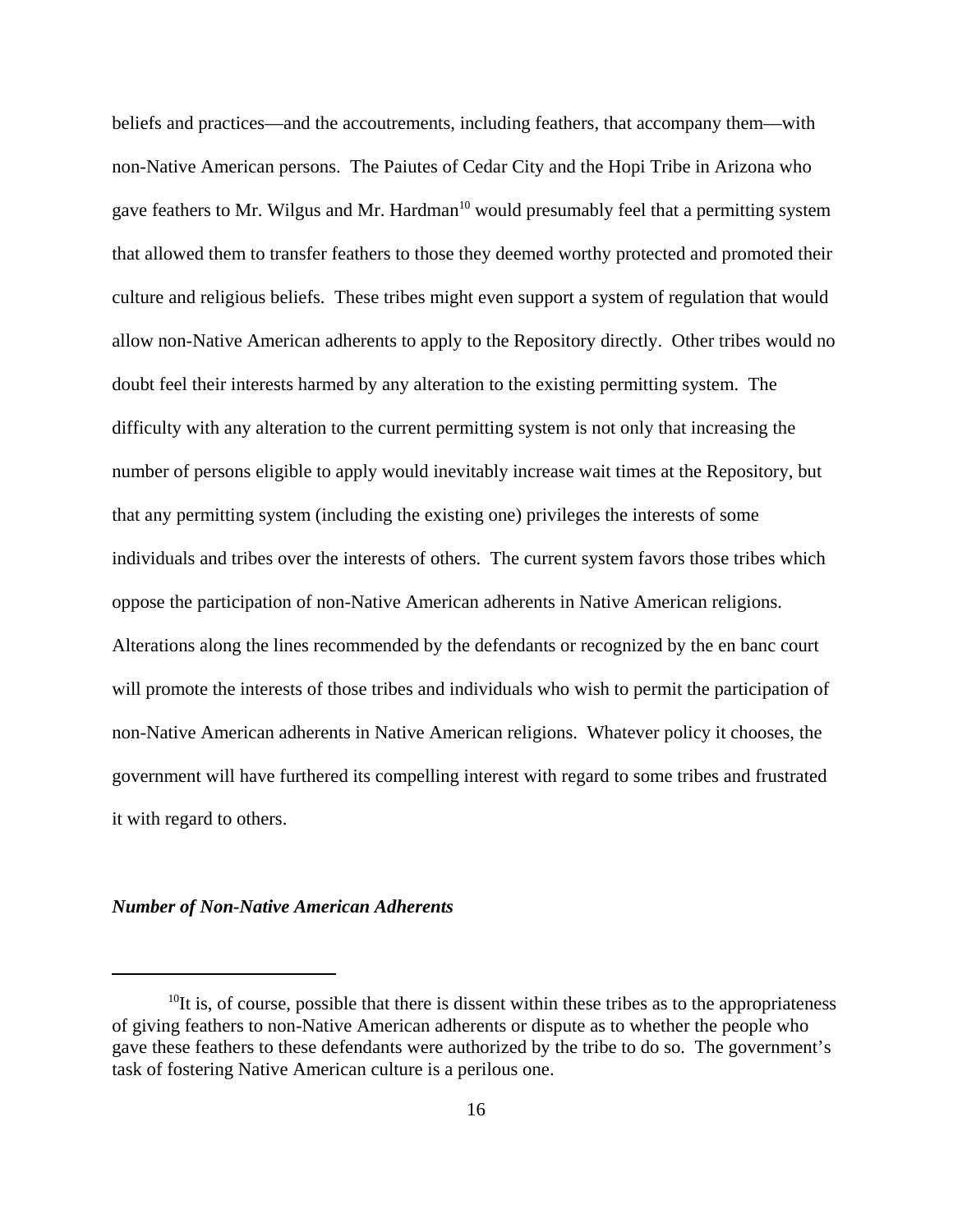The differing theological and political interests of different Native American individuals and groups are not the only variable in determining how burdens on religious practice ought to be distributed. Obviously, the number of non-Native American adherents of Native American religions who would apply for permits to possess eagle feathers if permitted to do so is an important part of the discussion. In support of its contention that there are large numbers of non-Native American adherents who would seek to possess eagle feathers if allowed to do so, the government offers the extrapolations of its expert in sociology, Dr. Darren Sherkat. Dr. Sherkat's predictions are based on a combination of census data and data from the General Social Survey (G.S.S.). Until recently, neither source of data was designed to capture associations between race and religion; even now, neither is especially well adapted to provide the precise numbers required here. Prior to the 2000 Census, respondents were forced to selfidentify as one race only; the 2000 Census permitted respondents to select multiple ethnic identities. But the greater flexibility for respondents in the 2000 Census is not intended to—and does not—generate the data necessary to correlate with confidence ethnic identity and denominational preference. We know, for example, that point nine percent (0.9%) of the United States population in 2000 claimed Native American as their sole ethnic identification and that another point six percent (0.6%) claimed Native American in addition to some other ethnic identification. Testimony of Dr. Darren Sherkat, Tr. 224. But we know nothing about the percentage of those self-reports that are associated with enrolled membership in a federally recognized tribe, *id*., which is essential to a determination of how many people are currently eligible to receive feathers from the Repository. Moreover, the Census does not collect information regarding respondents' religious affiliations. *Id*. at 225.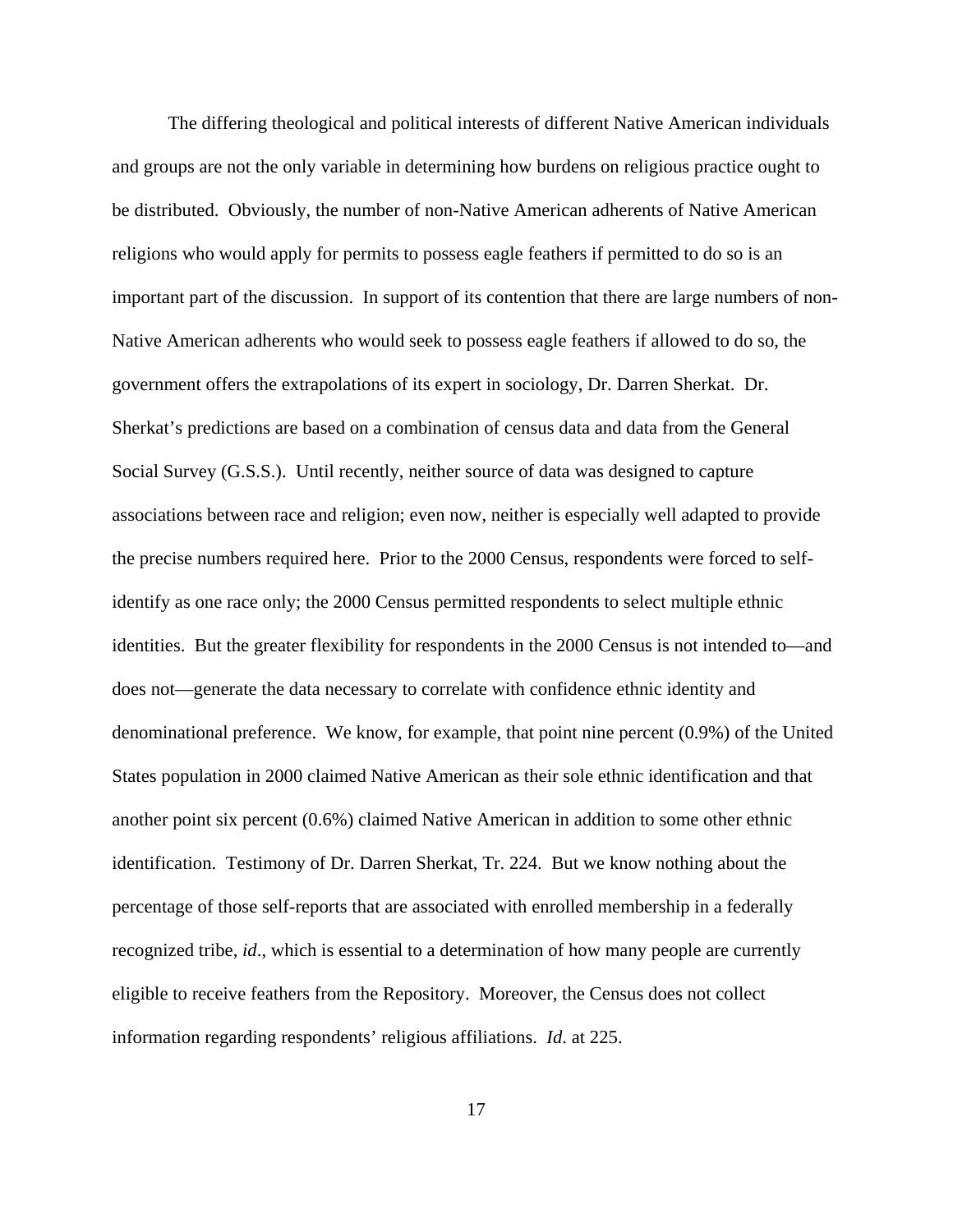Unlike the Census, the G.S.S. operates by statistical sampling and some individual interviews to create "a nationally representative survey of the American population, a representative sample of non-institutionalized English speaking populations." Testimony of Dr. Darren Sherkat, Tr. 222. Since 1998, the G.S.S. has collected data on religion, permitting a comparison of racial to religious identification. *Id*. at 226. Comparing these figures, Dr. Sherkat found that sixty-six percent of those who claimed an indigenous religion also claimed indigenous ethnicity. *Id*. at 227. On subsequent analysis, Dr. Sherkat found that thirty-three percent of those claiming indigenous religions were white. *Id*. Dr. Sherkat then extrapolated from the number of people claiming indigenous religions on the G.S.S. to the number of people in the general population (based on 2006 Census data) who would claim an indigenous religion and arrived at a total of 284,433 practitioners (of various ethnicities) of indigenous religions. *Id*. To determine how many of those practitioners of indigenous religions were enrolled members of federally recognized tribes, Dr. Sherkat used Bureau of Indian Affairs data on numbers of enrolled members and G.S.S. data on the percentage of those who identify as indigenous and who also practice indigenous religions. *Id*. at 230. Based on G.S.S. data, Dr. Sherkat concluded that one point six percent (1.6%) was a "fairly conservative estimate" of the number of people who claim Native American ethnicity and a Native American religious faith. *Id*. at 231. That figure, however, would include individuals who have some Native American ancestry but who are not—and could not be—enrolled members of federally recognized tribes. Dr. Sherkat then multiplied that number by the 1.9 million enrolled members calculated by the Bureau of Indian Affairs and arrived at the conclusion that 30,590 enrolled members of federally recognized tribes who practice Native American religions could apply for feathers from the Repository. *Id*. at 234.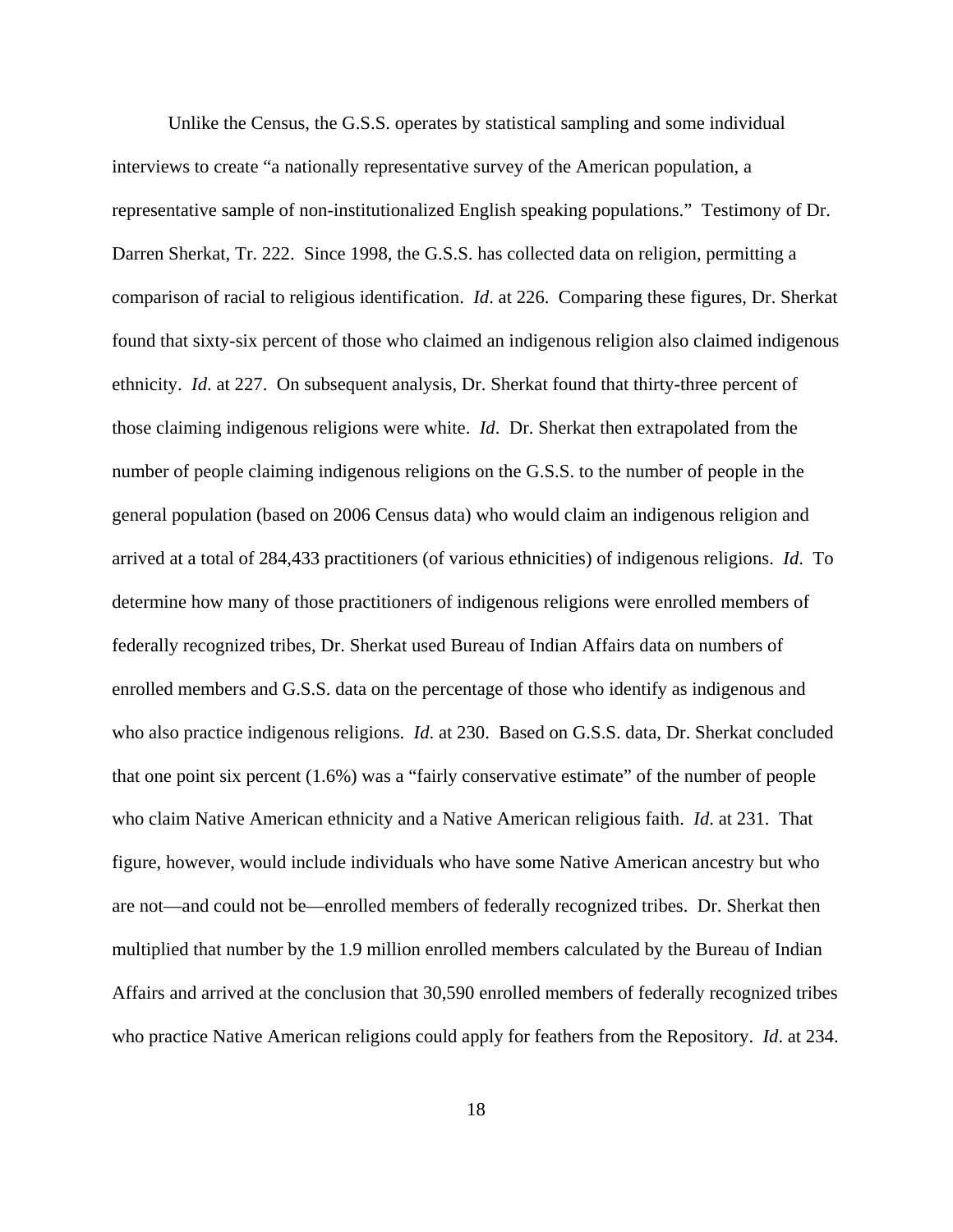Dr. Sherkat thus predicts a demand for eagle feathers substantially greater than the supply of them. If enrolled members of federally recognized tribes applied to the Repository in the numbers Dr. Sherkat projects as being eligible and reasonably likely to apply, the Repository's resources would quickly be overwhelmed.

To drive the numbers even higher, the government suggests that increased demand could come not only from non-Native American adherents, but from practitioners of Afro-Caribbean religions as well. According to Rafael Martinez, who has conducted research on Afro-Caribbean religions practiced in Florida, practitioners of Santeria, Palo Mayombe and other Afro-Caribbean religions require eagle parts for their religious practices. Aff. of Rafael Martinez ¶¶ 5–6, Dkt. 68-9, Case No. 2:99-CR-00047. According to Mr. Martinez, the number of practitioners of these religions is increasing as syncretic practices become part of a "resurgence in new age, nontraditional beliefs in the past 25 years." *Id*. ¶ 7. While hard numbers are difficult to ascertain "as the US Census does not capture such religious affiliation," Mr. Martinez cites studies that "conservatively estimate[]" that over 1,000,000 people in this country practice a form of Santeria. *Id*.

To complicate predictions of demand still further, the religious beliefs and practices of many Americans have developed a certain fluidity in recent years, introducing yet another unpredictable element into the calculus. Summarizing recent research on the tendency of many Americans toward eclectic religions, combining elements of various faiths into idiosyncratic and ever-changing personal religious practices, Dr. Bucko observed that there is evidence of "relative trends toward religious eclecticism such as Native American religions or hybrids thereof that could possibly entail the use of such feathers. Fundamentally, it is not a static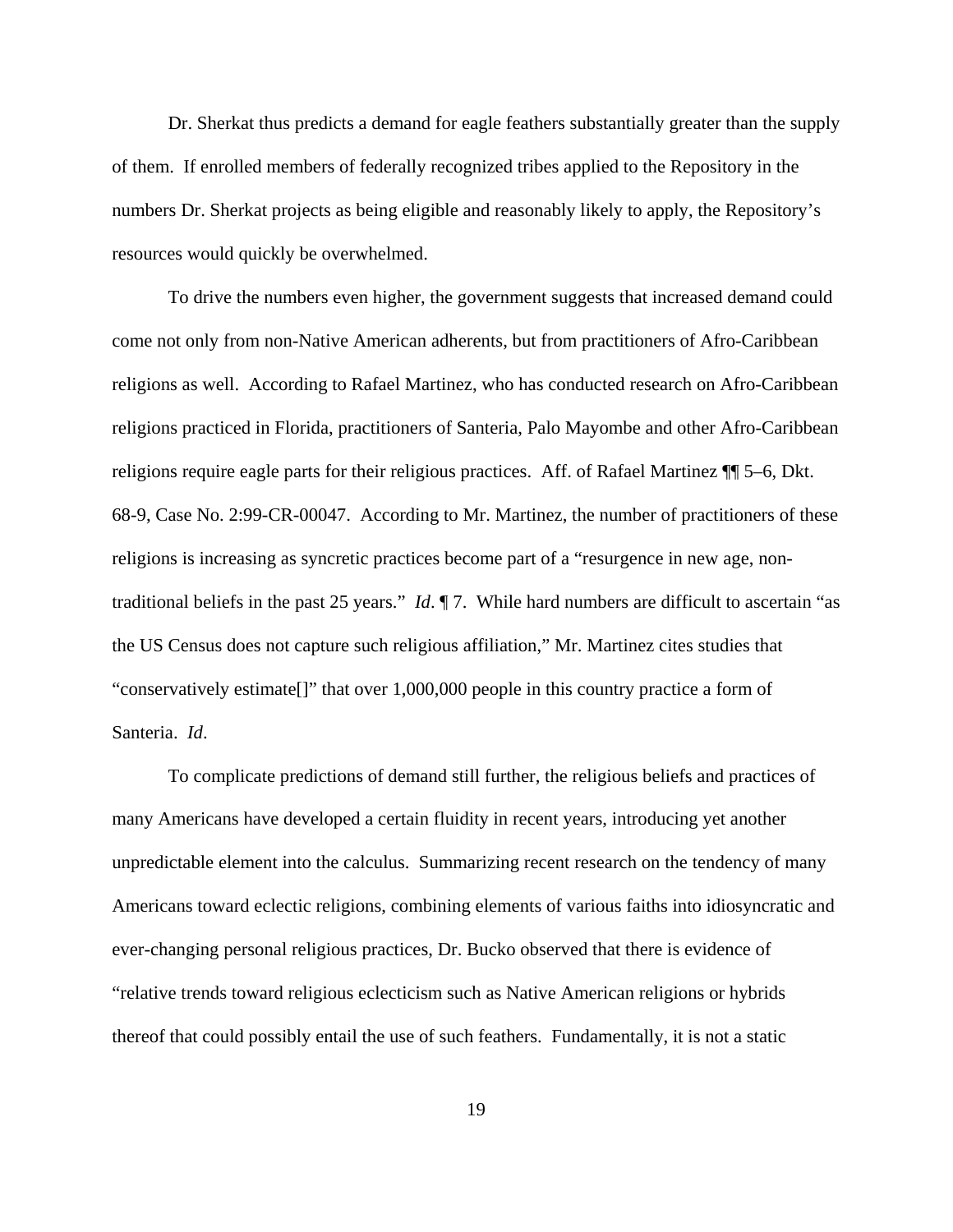situation, and all indications are that the pool of religious eclectics is trending upwards." Aff. of Dr. Raymond Bucko ¶ 7(c), Dkt. No. 68-6,Case No. 2:99-CR-00047. An application of even a fraction of the number of Native Americans Dr. Sherkat estimates are already eligible and likely to apply would overwhelm the resources of the Repository. If non-Native American adherents were permitted to possess feathers as well, and if Dr. Sherkat's projections are to be credited, the increased demand on the Repository would be substantial to the point of completely overwhelming supply. Adding practitioners of Afro-Caribbean religions without number and a growing population of religious eclectics of all sorts would only compound the catastrophe.

### *Feathers and Eagles*

The government's task in furthering Native American cultures would be delicate and complex enough even if it were the only goal the government were pursuing. It is not. That interest, whatever its contours, must also be balanced against the government's concern for maintaining healthy eagle populations. This half of the balance has changed significantly, even in the time between the lengthy evidentiary hearings conducted by this Court on remand.

In 2004, the Repository received 1,822 new requests for eagles and eagle parts: 349 requests for bald eagles and 842 for golden eagles. Gov. Exh. 1 to Testimony of Beverly Golec, Evidentiary Hearing Transcript, Vol. I, 84–102. In the same period the Repository received 1,647 eagles: 1,142 bald eagles and 505 golden eagles. *Id*. The Repository does not match the eagles received in a particular year to the new recipients of the same year, since there is always a substantial backlog of applicants from previous years. Nevertheless, the evidence provided by Ms. Golec, Ms. Downey, and Ms. Atencio make it abundantly clear that supply is far from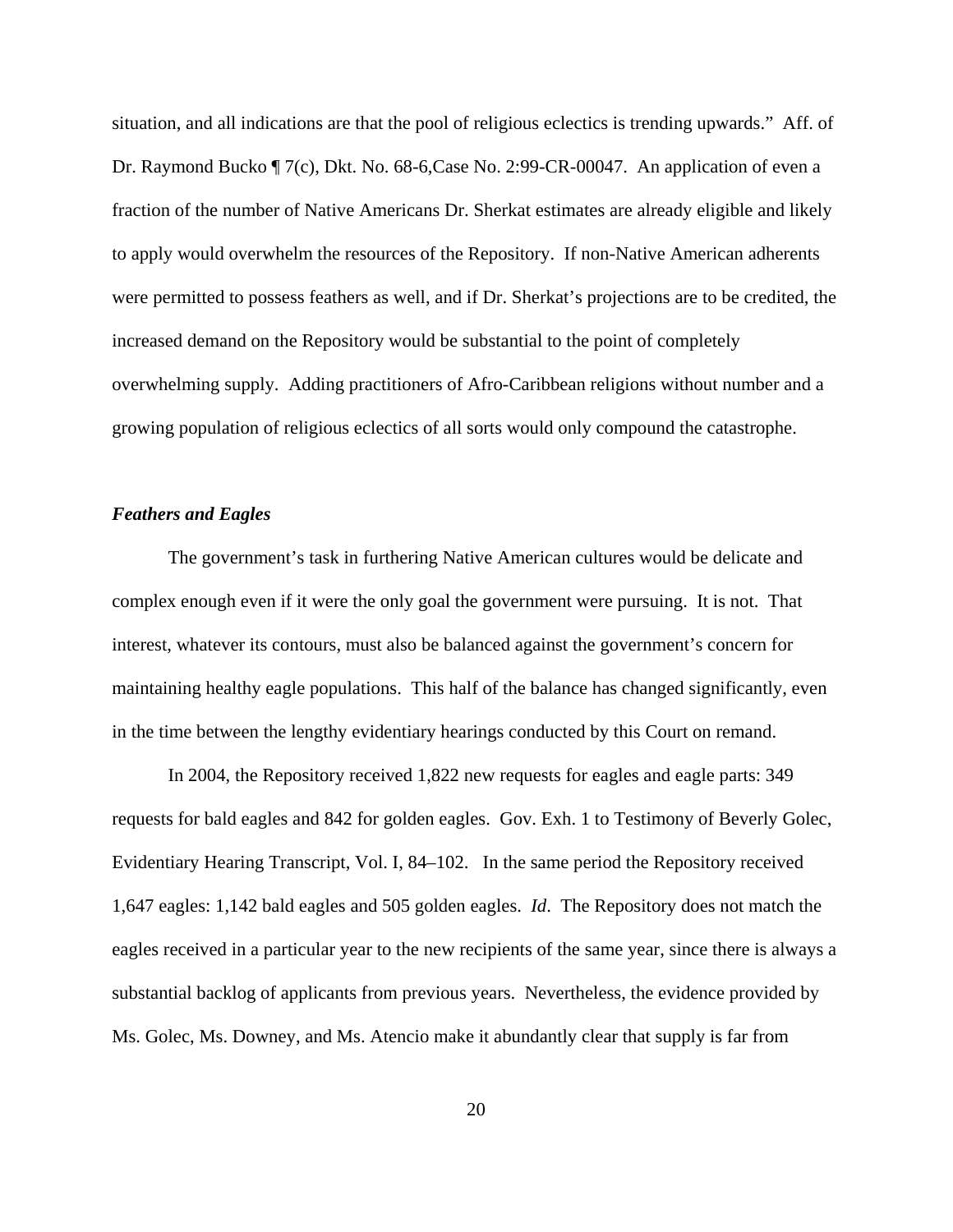timely meeting demand at the Repository. Bernadette Atencio, who manages the Repository, testified that the waiting period to receive a whole bald eagle is currently approximately two and one-half years. Testimony of Bernadette Atencio, Tr. 180. The wait time for golden eagles is even longer: for an adult golden eagle the wait is three and one-half to four years, and for an immature golden eagle the wait is nearer to four to four and one-half years. *Id*. Orders for loose feathers can be filled more quickly: an order for ten matched higher-quality loose feathers is approximately six months, and the wait for twenty miscellaneous lower-quality feathers is only ninety days. *Id*. at 179–80. Based on the evidence it is clear the Repository system is already vulnerable to any significant increase in demand.

The protections of the Bald and Golden Eagle Protection Act and the Migratory Bird Treaty Act were established in response to dramatic declines in eagle populations in the first three-quarters of the twentieth century. Dr. James Fraser, the government's bald eagle expert, dated the decline in bald eagle populations to the European settlement of North America and indicated that this trend was reversed only in the mid-1970s by efforts to protect eagle habitat, eliminate particularly damaging pesticides, and enforce bans on taking eagles. Aff. of Dr. James Fraser ¶¶ 4, 6, Dkt. No 68-3, Case No. 2:99-CR-00047. Several features of eagle biology have made eagle populations slow to rebound from their earlier losses. Bald eagles do not breed until they are six years old or older, and produce on average only two eggs per pair per year, of which only one will ultimately leave the nest, or fledge. Aff. of Jody Gustitus Millar ¶ 10, Dkt. No. 68- 8, Case No. 2:99-CR- 47. Of those birds successfully fledged, only 50% may survive to maturity. *Id*. Both the male and female eagle participate in raising young, so the loss of one member of a breeding pair makes the survival of any chicks unlikely. Aff. of Karen Steenhof ¶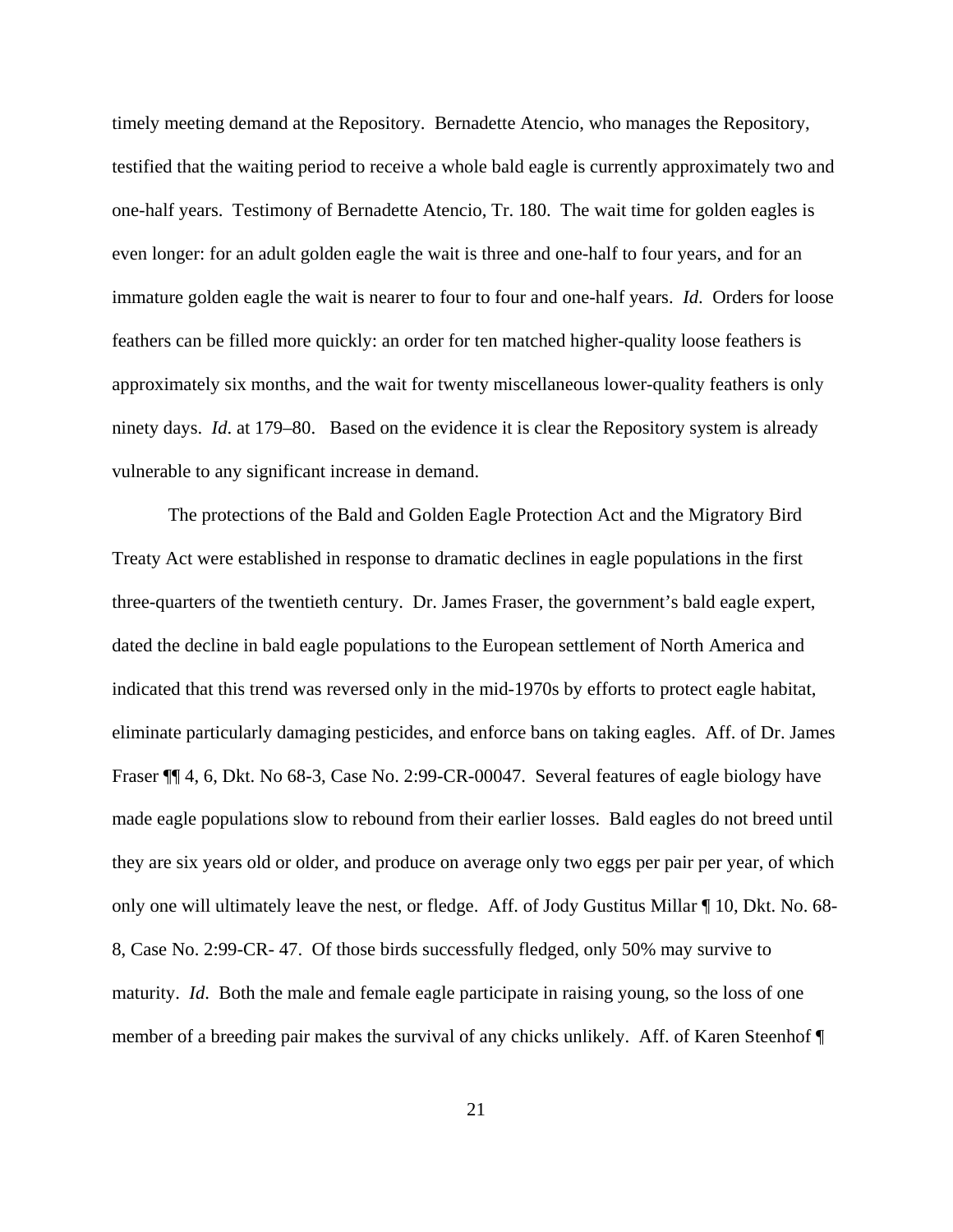3, Dkt. No. 68-8, Case No. 2:99-CR-47. All of these factors combine to make bald eagle populations very sensitive to reductions in adult survival.<sup>11</sup> Fraser Aff.  $\P$  4; Millar Aff.  $\P$  12. Species which reproduce early and abundantly will be unaffected by the loss of adult birds relative to bald eagles: "because of their natural history, specifically long life and low reproductive rate, [bald eagles] are sensitive to induced forms of mortality, be it from shooting or by trapping or by running into power lines that were not here in prehistoric times. That will always be the case. That is a part of their natural history." Testimony of Dr. James Fraser, Evidentiary Hearing Transcript, Vol. II, 295. An increased take of adult bald eagles will thus have a disproportionate effect on populations of eagles overall:

The loss of an adult breeding pair may be equivalent to the loss of 10–15 fledgling eagles due to the long-term loss of reproductive capability. On an annual basis, that would be the entire reproductive capacity of 10 to 15 pairs of bald eagles or all the reproduction of bald eagles for the State of Kansas for a year. Certainly, the population can withstand some individual mortality without depressing population numbers. But on a long-term or widespread basis, unregulated take of mature bald eagles can depress, and potentially endanger the population.

Millar Aff. ¶ 14.

The uncontradicted evidence in the record is that a relatively small increase in the mortality of adult eagles, from whatever cause, could quickly erase the gains achieved by recent conservation measures. But the evidence as to what increase in adult mortality would tip the balance is, of necessity, vague: "right now the populations are still increasing and an increase in take would reduce the rate of recovery, and at some point the population will stabilize with

 $11$ Golden eagle populations are similarly sensitive to adult mortality as they, too, are long-lived birds producing small numbers of offspring. Testimony of Kevin Ellis, Evidentiary Hearing Transcript, Vol. I, 136–37.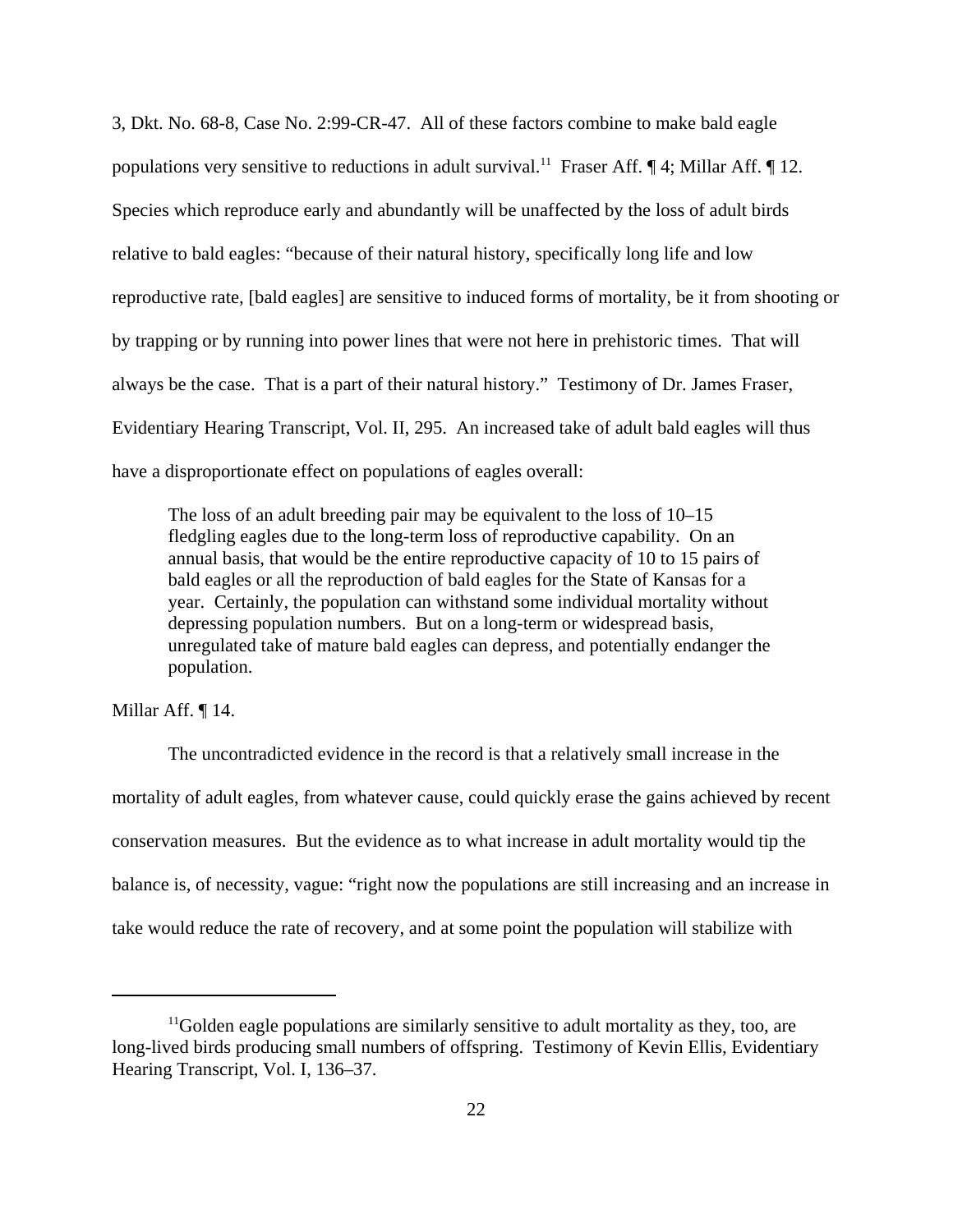respect to the habitat, and that increase in take would in all likelihood take the population into decline." Testimony of Dr. James Fraser, Evidentiary Hearing Transcript, Vol. II, 296.

Despite these formidable difficulties, conservation efforts have led to a recovery in eagle populations so pronounced that on June 28, 2007, then Secretary of the Interior Dirk Kempthorne announced the removal of the bald eagle from the list of threatened species protected under the Endangered Species Act, 16 U.S.C. § 1531 *et seq*. The Secretary described the bald eagle's recovery in glowing terms: "After nearly disappearing from most of the United States decades ago, the bald eagle is now flourishing across the nation and no longer needs the protection of the Endangered Species Act." June 28, 2007 United States Fish and Wildlife Service News Release,

http://www.fws.gov/news/NewsReleases/showNews.cfm?newsId=72A15E1E-F69D-06E2-5C7B 052DB01FD002, accessed July 25, 2007. The bald eagle has "soar[ed] off the endangered species list," so that even without the protections of the Endangered Species Act the Secretary remains "confident in the future security of the American Bald Eagle." *Id*.

#### *Supply and Quality of Feathers*

The recovery of eagle populations, while sufficient to justify delisting, does not ease the constraints under which the Repository operates; more eagles in the wild will not immediately translate into more feathers available for distribution at the Repository. In the ordinary course, more wild eagles should lead to the availability of more eagle bits and pieces for distribution. *See Hardman*, 297 F.3d at 1133 ("The government gives no consideration to any offsetting increase in available parts from any recovery of bald and golden eagle population.") But that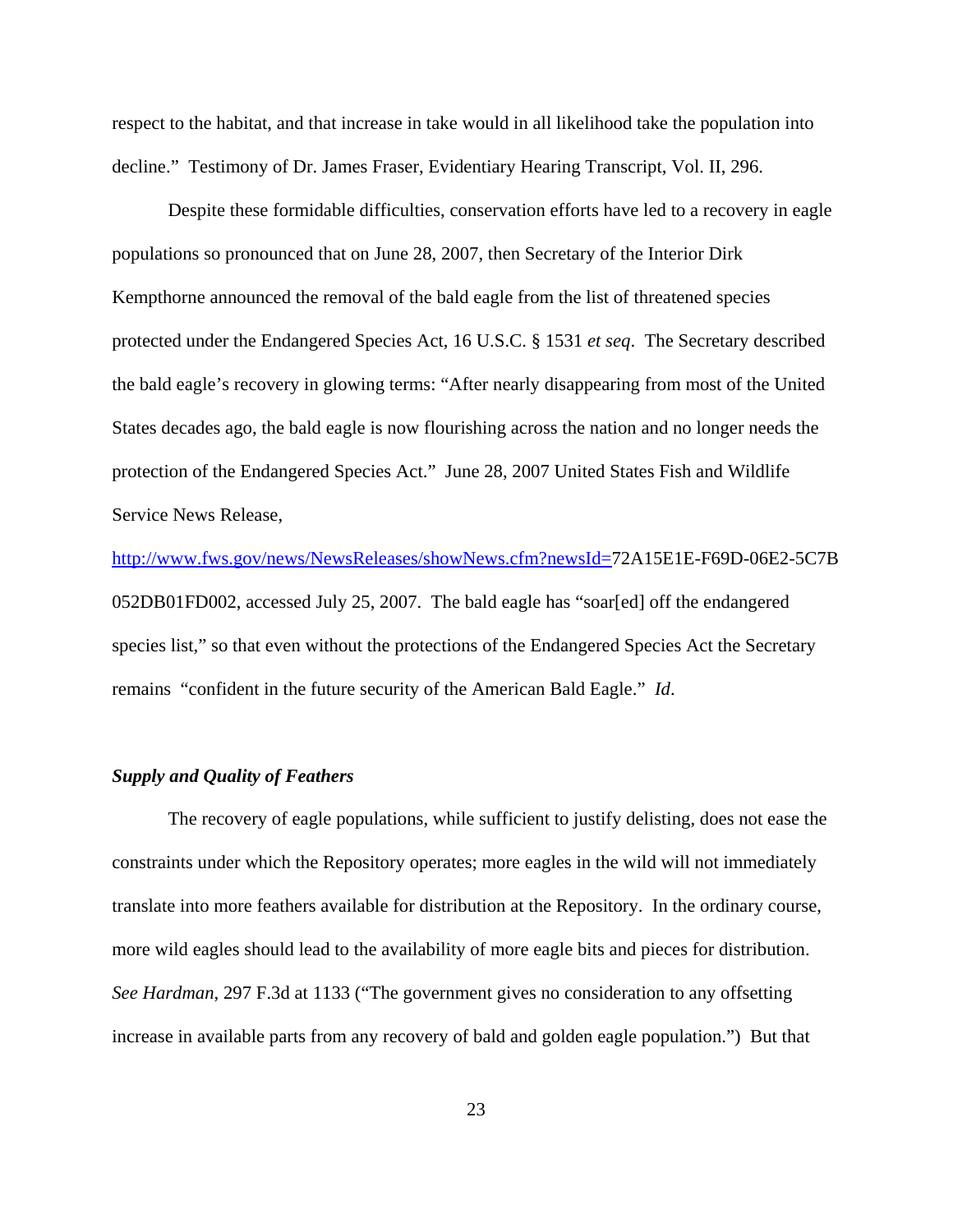assumption depends on an increased number of living eagles becoming, in the fulness of time, an increased number of dead eagles whose carcases are likely to be found, and found in useable condition. But the likelihood that an eagle carcase will be found depends on the cause of mortality; and efforts to ameliorate obvious causes of eagle mortality have led to some decline in the types of death most likely to lead to a recoverable carcass. Kevin Ellis, a special agent for the Fish and Wildlife Service specializing in enforcement of migratory bird laws, testified that "probably 98 percent of the birds that are turned in or more," are those readily available to the public. Testimony of Kevin Ellis, Evidentiary Hearing Transcript, Vol. I, 142, 125. Those generally available to the public are those killed in places likely to be noticed by a person, that is, "hit by a car [or] found under a power pole." *Id*. But the more easily recognized causes of eagle mortality are the very causes fish and game officers have made some progress in diminishing:

over the last 20 years the number of eagles electrocuted went way up. The Fish and Wildlife Service has recognized that and the states have recognized that. We have instituted measures through the power companies to alleviate a lot of that mortality.

So if the population numbers increase, you would expect to see more bald eagles in the numbers that I collect. However, we have been offsetting some of that mortality by correcting the problem. We strictly enforce poisoning laws. The poisoning of eagles, primarily for livestock control, over the last 20 or 30 years was devastating to populations in certain areas. We have enforced those laws and I think poisoning is on the decline.

Testimony of Kevin Ellis, Evidentiary Hearing Transcript, Vol. I, 124–25; *see also* Testimony of

Dr. James Fraser, Evidentiary Hearing Transcript, Vol. II, 303.

The staff of the Repository has also made efforts to ensure that those who find eagle

carcasses know where to send them, preparing training materials and giving presentations to

federal and state fish and wildlife staff. Aff. of Bernadette Atencio, June 18, 2003, ¶ 12, Dkt.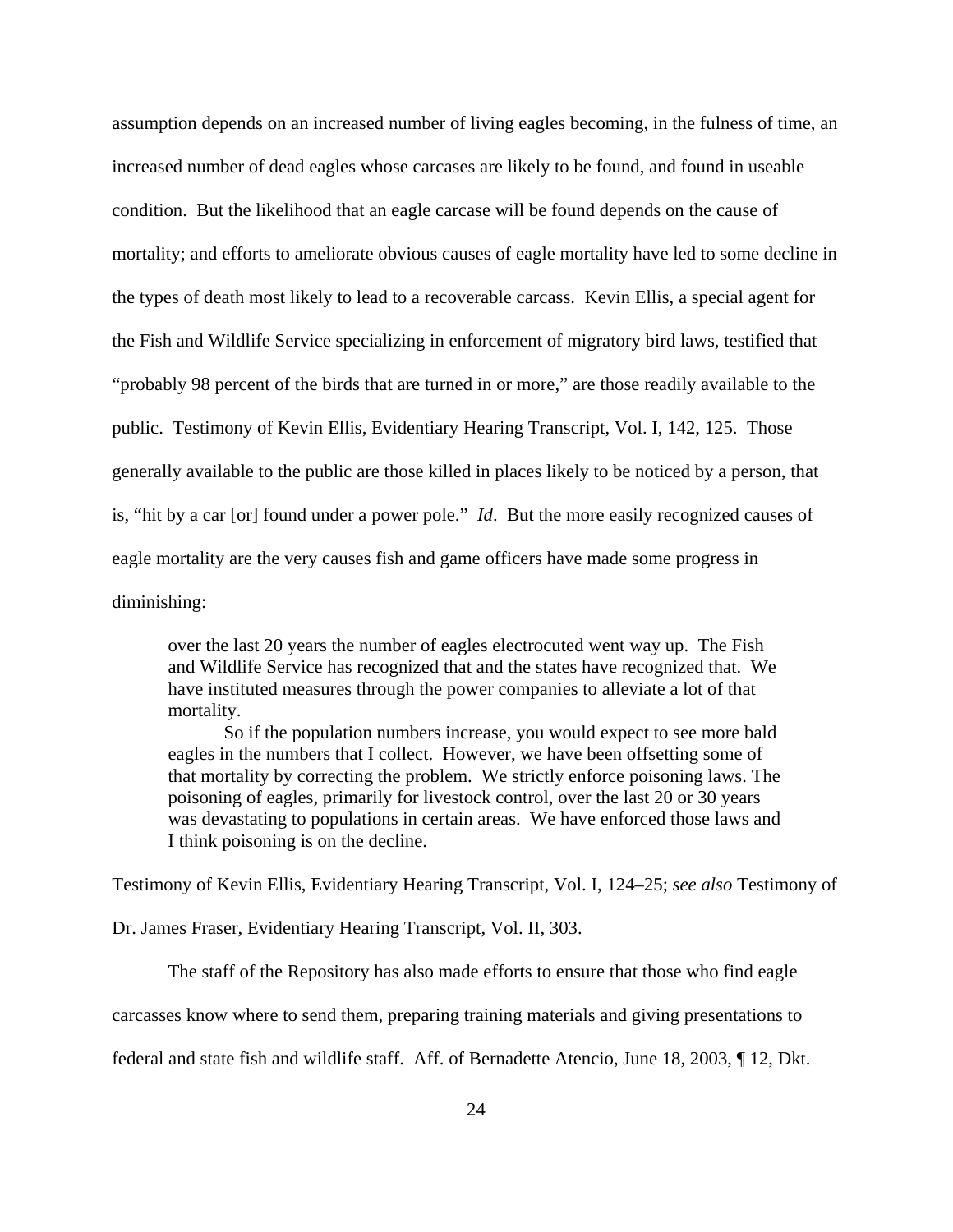No. 68-9, Case No. 2:99-CR-47. Repository staff have also made efforts at "outreach" to the Native American community and the public in an effort to increase the number of eagles recovered and sent to the Repository. *Id*. The Repository's outreach program has taught people not only where to send eagles they have found but also where to apply for eagle feathers if they are entitled to them. And the Repository's program has been successful on both fronts, so that the increased number of eagles sent to the Repository has been offset by an increase in applications. *Id*. ¶ 13. *See also* Testimony of Bernadette Atencio, Tr. 184 ("The increase in the eagles that we're getting kind of correlates equally to the number of applications that are increasing every year.").

The record shows that there is no "significant untapped source of birds" not already being sent to the Repository. Testimony of Kevin Ellis, Tr. 129. If eagle populations continue to increase at the rate they are currently, there will presumably come a time when there are more feathers available and wait lists at the Repository will be correspondingly shorter (assuming there are no offsetting increase in numbers of applications), but the undisputed evidence at this point is that that time has not yet arrived.

Moreover, not all the eagles sent to the Repository are in useable condition: "Many times only loose feathers are salvageable from badly decomposed or damaged carcasses." Aff. of Bernadette Atencio, June 18, 2003, ¶ 6, Dkt. No. 68-9, Case No. 2:99-CR-00047. This admission is echoed in the frustration of some recipients of eagles from the Repository. *See United States v. Oliver*, 2000 WL 34030990, \* 4 (N.D. Iowa 2000) (unpublished) ("The defendant testified that he did not always get what he requested from the Wildlife repository, and that he was not always satisfied with the quality of the eagles he received, describing one of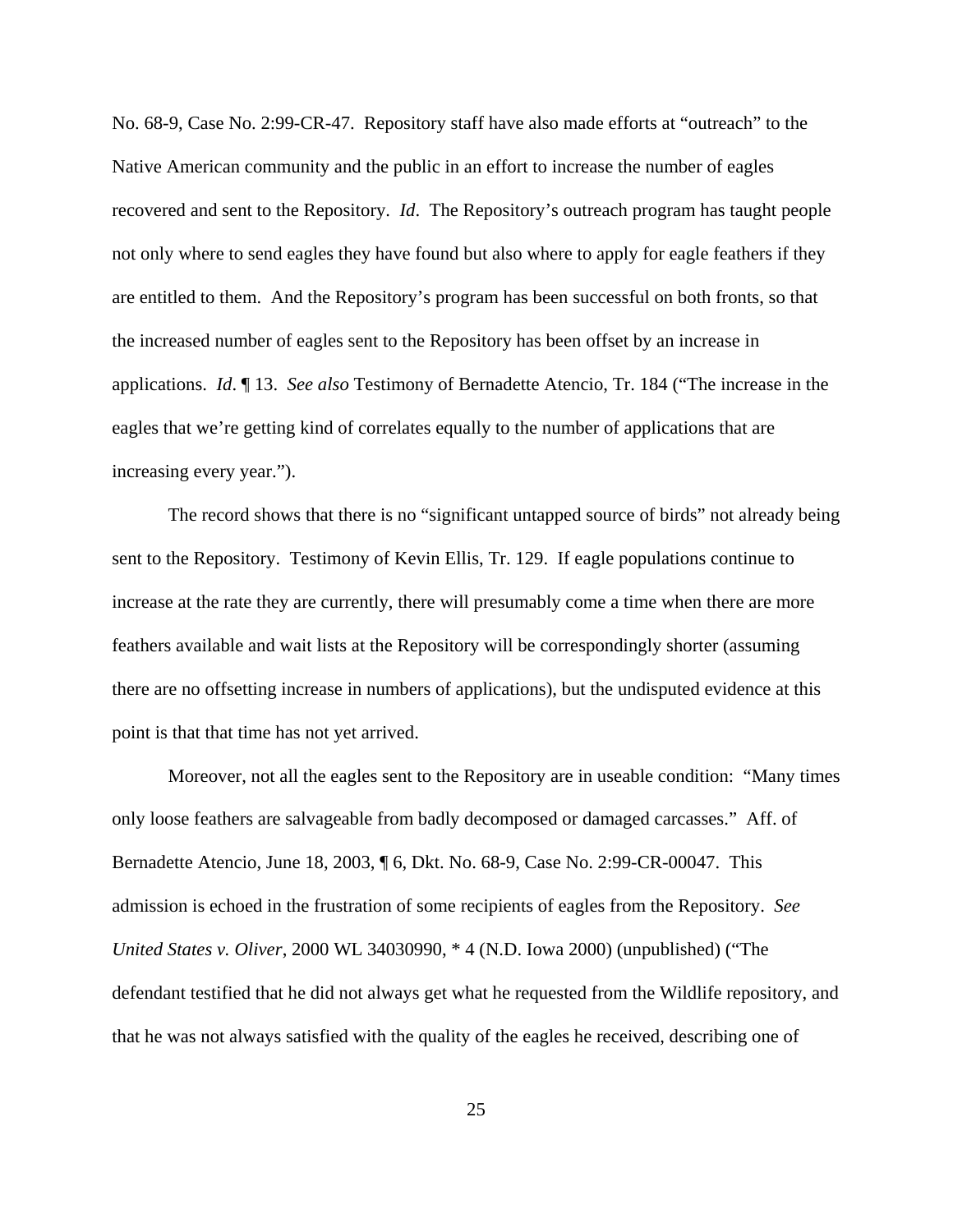them as 'rotted,' 'eaten' or 'frayed.'"). The fact that eagle populations are recovering has not thus far meant that more eagles are dying in manners and locations that add their feathers to the Repository's supplies.

Even when an eagle feather would appear to a biologist to be in good condition, there may be theological reasons peculiar to a tribal sect that make the feather unacceptable for religious uses. Mr. Ellis testified that any effort to mark feathers so as to be able to identify them after distribution could also make them unsuitable for distribution for religious reasons:

I think also you have to consider that there will be an impact to the people that obtain these feathers, and that may influence whether they want the feathers if they have been marked or changed in some way. There are significant amount of Native Americans that have certain beliefs about the condition of the feathers and a number of other issues.

Testimony of Kevin Ellis, Tr. 139. *See also United States v. Friday*, 2006 WL 3592952, \*1 (D. Wyo. Oct. 13, 2006), *rev'd on other grounds*, 525 F.3d 938 (10<sup>th</sup> Cir. 2008) ("Defendant and [Northern Arapaho Tribe] assert that 'clean' eagles are required for their ceremonies; eagles that have died as a result of electrocution, vehicle collision, unlawful shooting or trapping, poisoning or from natural causes are unacceptable for ceremonial sacrifice. The Tribe contends that the actual hunting and taking of an eagle is an act of religious belief and is itself entitled to protection under the free exercise clause."); Aff. of Dr. Raymond Bucko ¶ 4, Dkt. 68-6, Case No. 2:99-cr-00047 ("The importance of the feathers is demonstrated not only in the wide variety of their uses but also in how they are handled. For example, in Lakota tradition, if a feather falls to the ground, only certain people such as veterans may retrieve it. When not in use they are carefully wrapped and stored in a proper container. Tribes have strong philosophical opinions as to who should possess feathers and when, how, where and by whom they should be used.").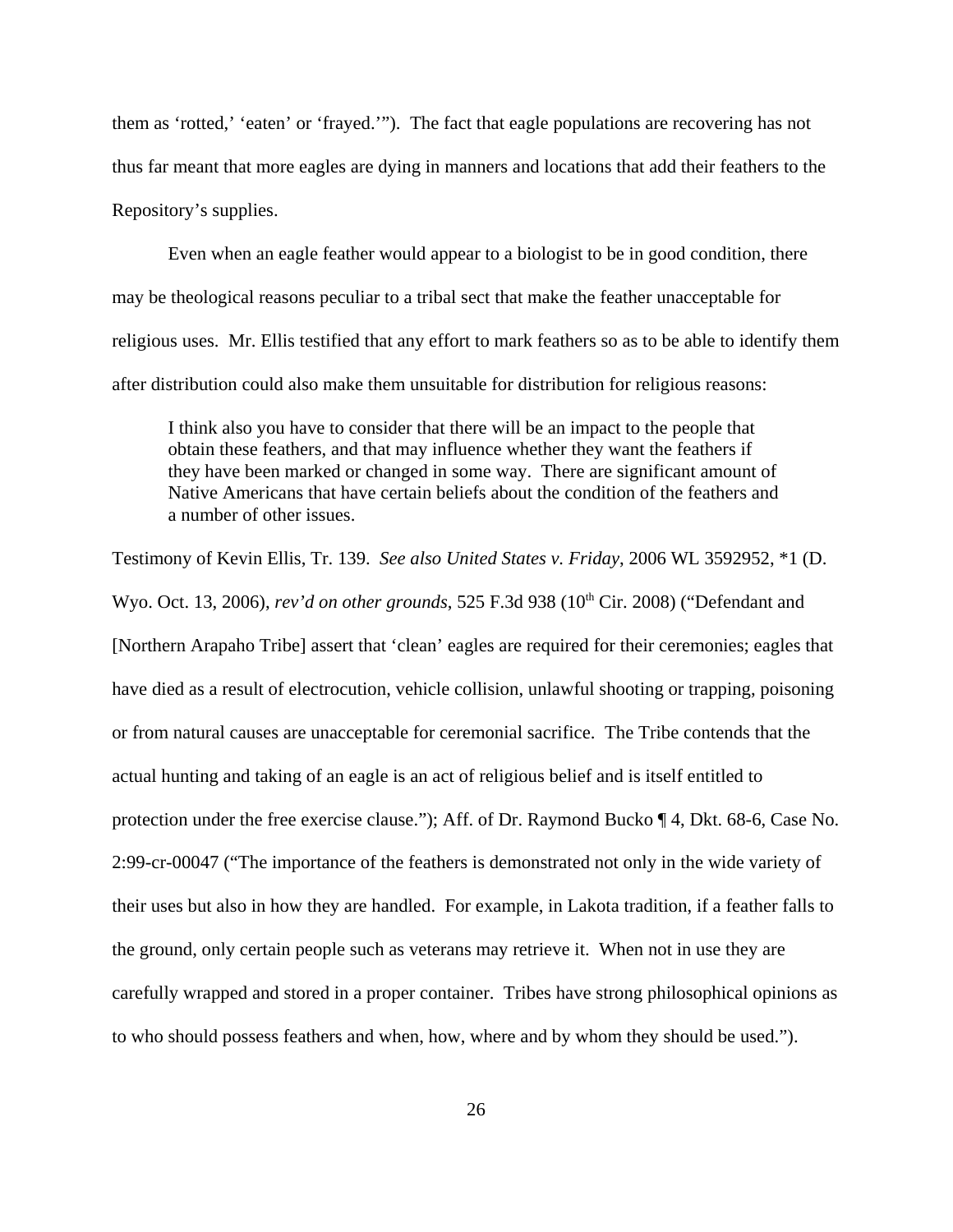As Dr. Fraser pointed out, more living eagles means more feathers only if you can find all the dead eagles—and North America is a big place. Testimony of Dr. James Fraser, Evidentiary Hearing Transcript, Vol. II, 300. While more nesting pairs undoubtedly means more feathers on more birds alive and dead, the uncontradicted evidence in the record is that more nesting pairs does not—in the short term at least—mean more feathers available for distribution through the Repository and shorter wait times. Thus the fact that policies promoting one of the government's compelling interests—eagle protection—have met with some success does not mean that the strains on the system intended to further the government's other compelling interest have eased.

#### *Limitations on Enforcement Resources*

The government argues that dropping the ban on non-Native American possession of eagle feathers will make enforcement of any restrictions on possession well-nigh impossible. At present, Fish and Wildlife Service agents can be fairly certain that a person who is not Native American who possesses eagle feathers does so illegally.<sup>12</sup> The distinction, for law-enforcement purposes, between possession by Native Americans and non-Native Americans is embodied in the Morton Policy, a policy promulgated by the Secretary of the Interior in 1975 directing agents not to investigate possession of migratory bird parts by Native Americans. Morton Policy, Attch. 1., Aff. of Kevin R. Garlick, Dkt. No. 79-2, Case No. 2:99-CR-00047. Without a simple

 $12$ This easy distinction can be disrupted, though, by a claim that the feathers possessed are pre-Act feathers. It is legal to possess bald eagle feathers acquired prior to the passage of the Bald Eagle Protection Act in 1940 and golden eagle feathers acquired prior to inclusion of golden eagles in the protections of the Bald and Golden Eagle Act in 1962.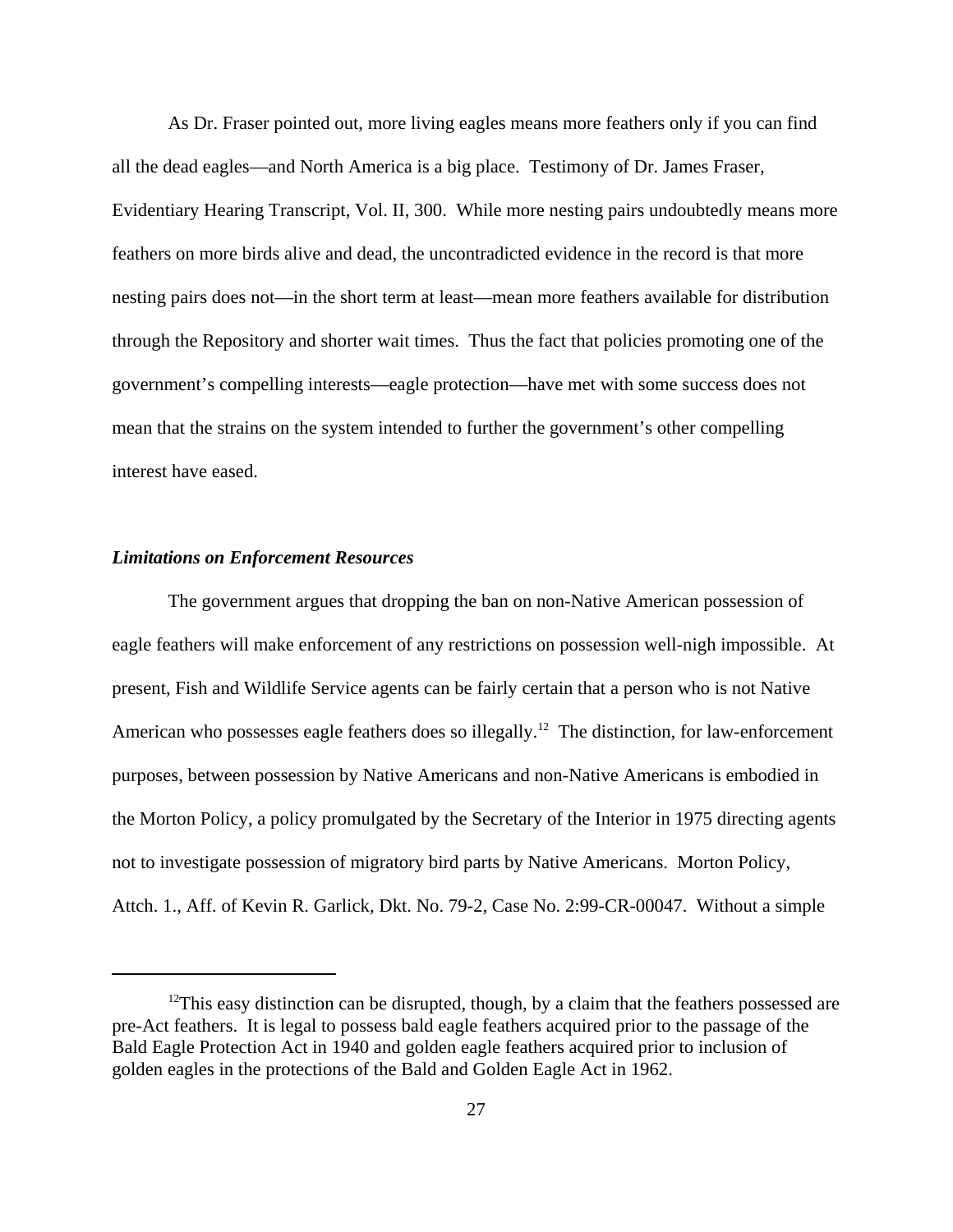method of detecting—or, at least, creating a strong suspicion of—illegal possession, Fish and Wildlife Service agents predict that it would be virtually impossible to investigate anyone's possession of eagle feathers. *See*, *e.g.*, Aff. of Lucinda Schroeder ¶¶ 8–14, Dkt. No. 68-2, Case No. 2:99-CR-00047. In the ensuing law enforcement vacuum, the government predicts, a flourishing black market trade in eagle feathers will spring up, and enterprising suppliers will begin to kill eagles to satisfy the growing demand.

Even with the current bright-line rules determining whose possession will be investigated, the evidence suggests that the Fish and Wildlife Service already has some difficulty monitoring feathers distributed through the Repository:

I believe that eagle feathers and parts enter the black market after the birds are lawfully obtained from the USFWS Eagle Repository under permits issued to Native Americans. On at least three occasions during undercover operations, myself or other agents have been told about, or purchased eagle parts, which subjects indicated were obtained in this manner. Further, I have learned from Native American informants in the past that this practice is not uncommon as the Government does not have the manpower, the means, or the political fortitude to attempt to have it's [sic] agents verify any of the applications made for eagle permits, or the accompanying claims as to why a person is requesting a [sic] eagle or eagle feathers.

Affidavit of Kevin Ellis ¶ 6b, Dkt. No. 68-5, Case No. 2:99-CR-47. The distinction between Native American and non-Native American possession appears to be a far from perfect law enforcement tool, since it excludes from investigation an entire category of persons who might request, possess, and transfer feathers for commercial rather than religious purposes.

# *Analysis: Least Restrictive Means*

Whether the government has employed the least restrictive means to further its compelling interests is a question of law. *United States v. Friday*, 525 F.3d 938, 949-50 (10th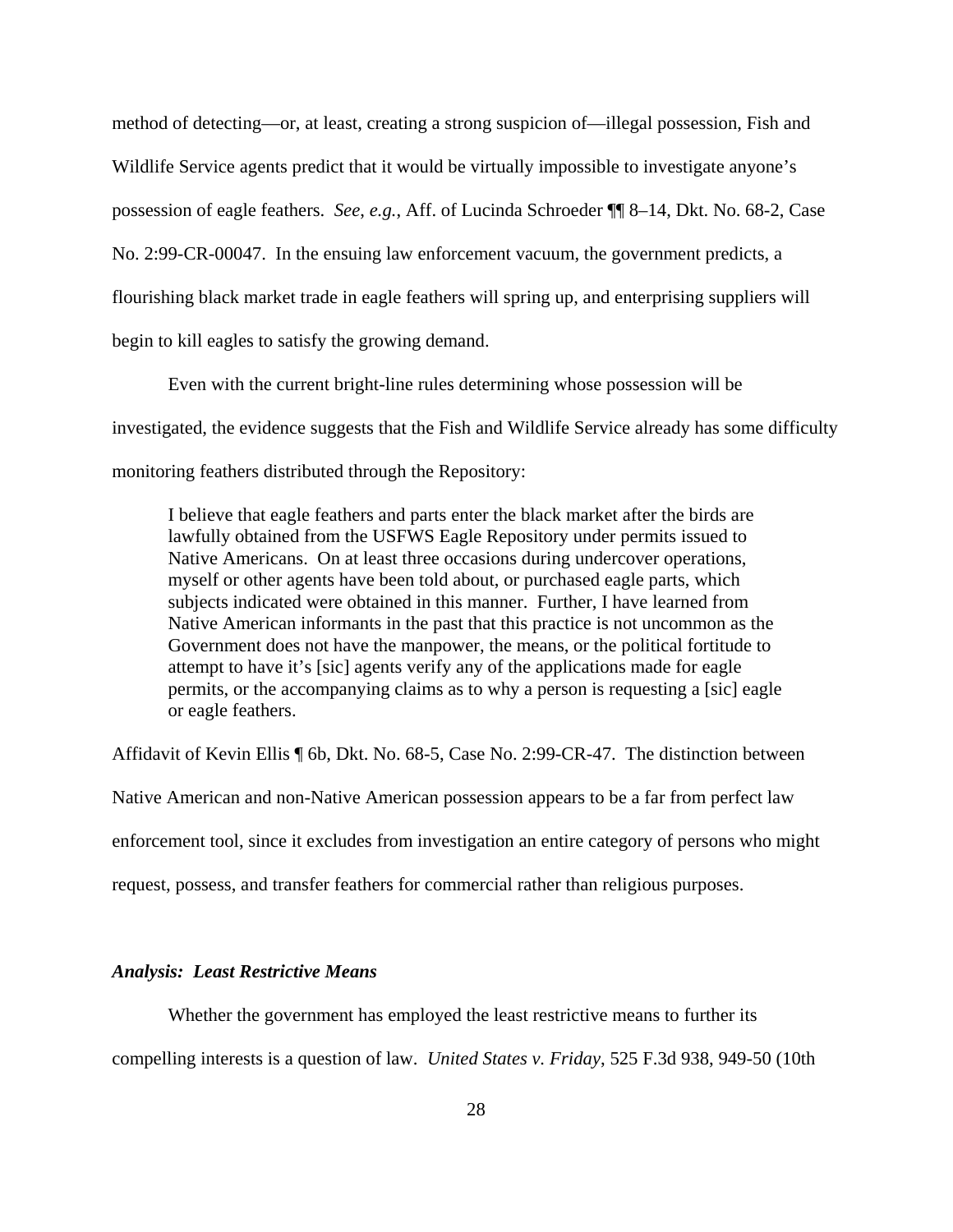Cir. 2008). The state of the evidence, then, with regard to the interests the government must properly set in equipoise is this. Eagle populations have recovered to so great an extent that the government has delisted them from the Endangered Species Act. What effect the delisting will have on the recovery of eagle populations will become apparent only with the passage of time. The number of enrolled members of federally registered tribes eligible to receive feathers from the Repository might already be sufficient to overwhelm current (and reasonably foreseeable) resources if only they applied. Moreover, there might be thousands of non-Native American adherents of Native American religions whose religious practices are substantially burdened by the existing permitting scheme. In addition, there may be a million practitioners of Afro-Caribbean religions in this country who require eagle feathers to perform their religious rituals. Adding a significant number of applications to the Repository would lengthen wait times exponentially, thereby probably defeating both the government's compelling interest in protecting Native American religions by giving Native American persons some access to the raw materials necessary for their traditional worship, and in protecting eagles from an insatiable demand likely to lead to poaching and a burgeoning black market. It is the government's formidable task, in light of all these facts, to set its compelling interests in equipoise so as to protect Native American culture and eagles in the manner least restrictive of the RFRA right to free exercise of the defendants, and the Court's task to assess whether the government has done so. *See United States v. Hardman*, 297 F.3d 1116, 1135 (10th Cir. 2002) (en banc). Neither the government's nor the Court's task is made easier by the fact that the point at which two interests balance will shift when the weight of either side—or both—changes.

It is much to be doubted whether a court is the ideal venue in which to address an ever-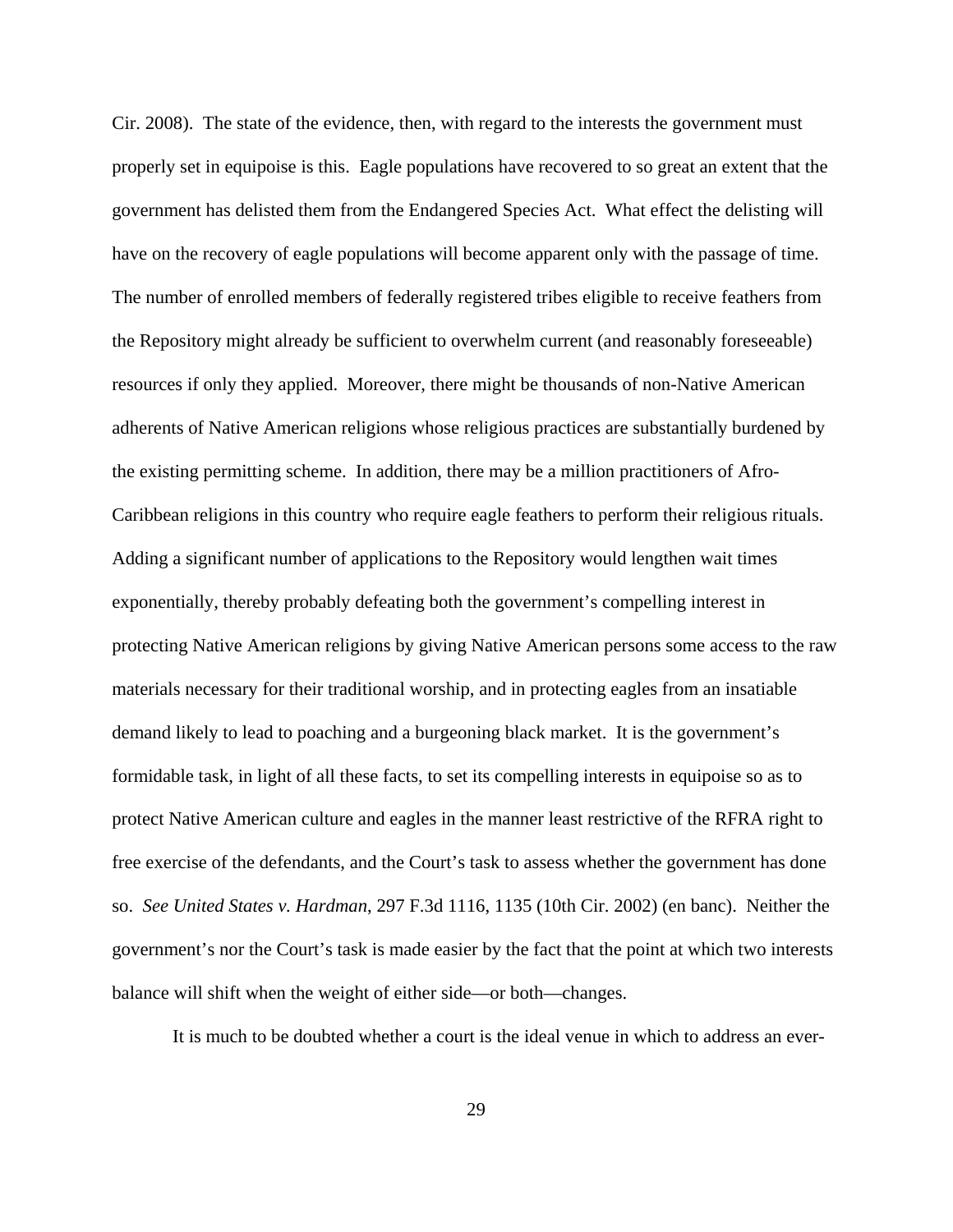shifting balance among competing interests. In the first place, case-by-case adjudication is a poor manner in which to allocate a scarce resource, particularly when neither the supply of nor the demand for that resource is stable or readily quantified. Moreover, case-by-case adjudication places only the parties to the lawsuit before the court, who are very far from being the only parties who would wish to claim a share in the resource being allocated. Geographic variations in supply and demand for eagle feathers also make case-by-case adjudication a dubious means of arriving at a single national result. It is all very well that eagle populations are thriving in Wisconsin and Minnesota, but the southwestern United States is another matter: the best current estimate is that there are nine nesting pairs of eagles in Utah, three in Nevada, four in New Mexico. It could be argued—and with some justice—that Congress and administrative agencies with expertise in monitoring eagle populations and applications to the Repository are much better suited to determine how to allocate the limited resource of eagle feathers. Nevertheless, the very task RFRA imposes on the courts is that of making refinements on general statutory schemes to accommodate the religious practices of the parties who come before them: "Whatever our justifiably low opinion of our own competence, we are not free to decline to enforce the statute, which necessarily puts courts in the position of crafting religious exemptions to federal laws that burden religious exercise without sufficient justification." *O Centro Espirita Beneficiente Uniao do Vegetal v. Ashcroft*, 389 F.3d 973, 1020 (10th Cir. 2004) (en banc) (McConnell, J. concurring), *aff'd sub nom. Gonzales v. O Centro Espirita Beneficente Uniao do Vegetal,* 546 U.S. 418 (2006).

As the government has recently demonstrated by delisting the bald eagle, at least one side of the balance has changed. Delisting is the government's own acknowledgment that eagle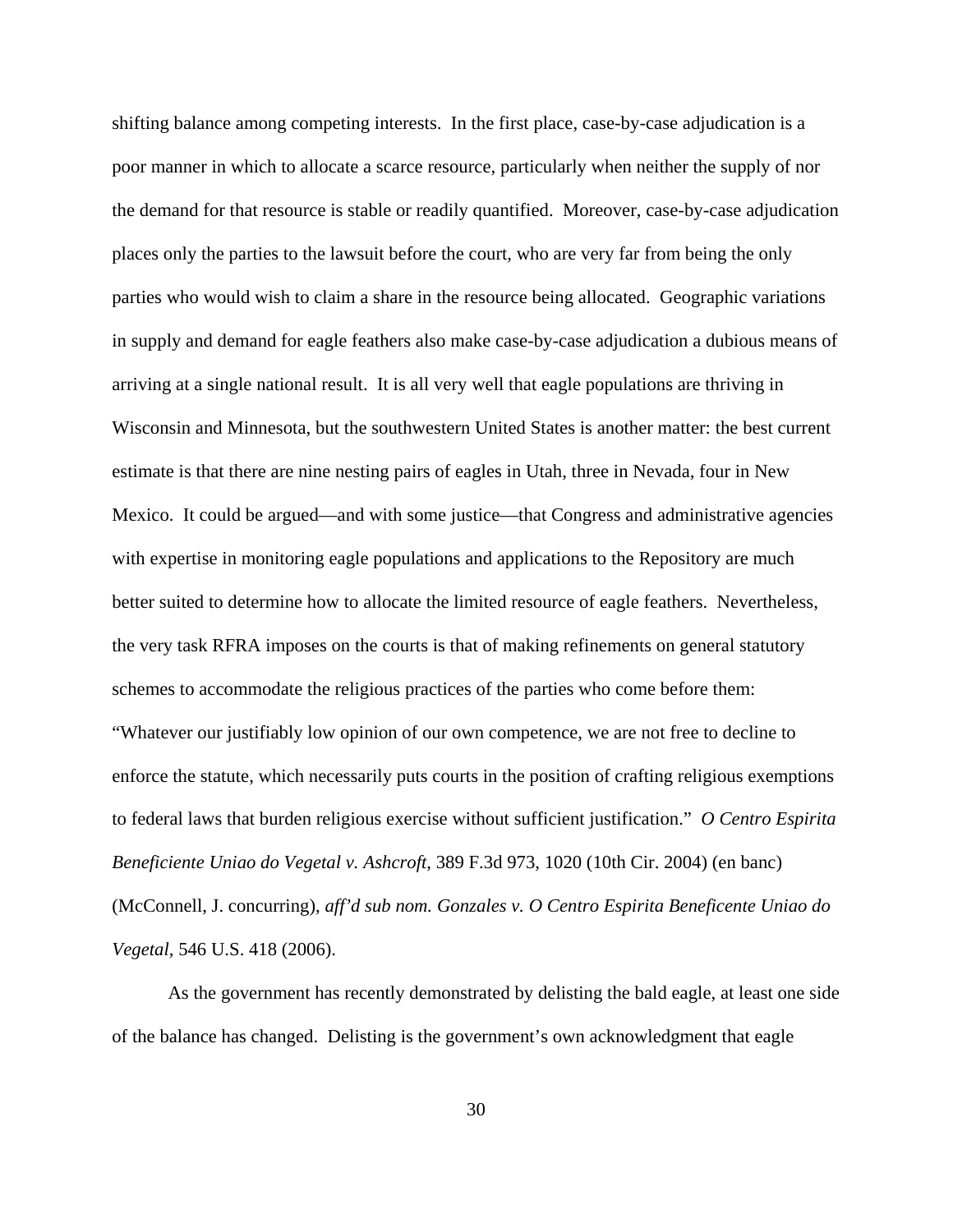populations require fewer government protections in order to continue to recover, and that shift

alters the proper balance point:

The bald eagle would remain our national symbol whether there were 100 eagles or 100,000 eagles. The government's interest in preserving the species remains compelling in either situation. What might change depending on the number of birds existing is the scope of a program that we would accept as being narrowly tailored as the least restrictive means of achieving its interest.

*United States v. Hardman*, 297 F.3d 1116, 1128 (10th Cir. 2002). In other words, the delisting

of the bald eagle makes it more difficult to show that measures impinging on religious practices

which are justified—at least in part—as essential to the protection of eagles are the least

restrictive means of achieving the goal of protecting eagles.<sup>13</sup>

<sup>13</sup>Other Circuit Courts of Appeal have treated possible delisting as relevant to whether the government retains a compelling interest in the preservation of bald eagles:

The delisting proposal concededly provides some support for [Defendant's] argument that the eagle-protection interest is weaker than [formerly]. And changed circumstances may, in theory, transform a compelling interest into a less than compelling one. . . . Nonetheless, the government cannot reasonably be expected to relitigate the issue with every increase in the eagle population. Such an approach would plague our circuit law with inconsistency and uncertainty. A party claiming that time has transformed a once-valid application of a statute into an invalid one must adduce evidence sufficient to convince us that a substantial change in relevant circumstances has occurred. The proposal to delist does not meet this standard.

*United States v. Antoine*, 318 F.3d 919, 921–22 (9th Cir. 2003) (emphasis added); *see also United States v. Oliver*, 255 F.3d 588, 589 (8th Cir. 2001) (dismissing defendant's argument that the proposed delisting rendered the government's interest less than compelling because the "bald eagle has not been removed from the endangered species lists as of this date, therefore, sufficient evidence demonstrating the removal of the compelling governmental interest has not been presented"). Whether delisting is relevant to the compelling nature of the government's interest or to the least restrictive means analysis, delisting remains an event of significance, an event requiring the government to demonstrate why changed circumstances should not alter the status quo of the government's efforts to protect eagles.

Since deciding *Antoine*, another Ninth Circuit panel has determined that the government's interest in eagle protection remains compelling despite the fact that the bald eagle has now been delisted. *See United States v. Vasquez-Ramos*, 531 F.3d 987 (9th Cir. 2008). This determination is not relevant to the analysis in this case for two reasons. To begin with, the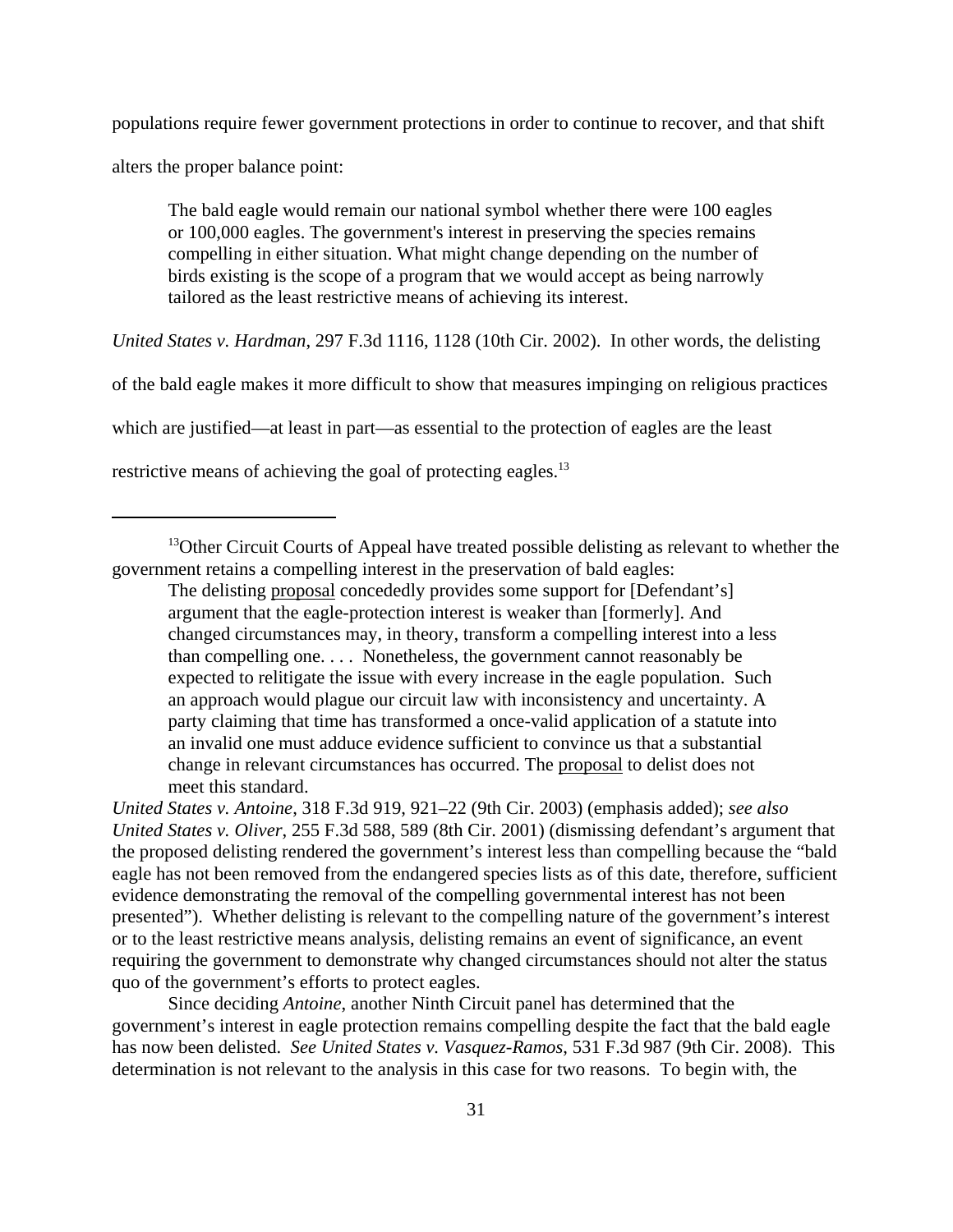But the government argues that its other compelling interest has changed as well, and changed in such a way as to jeopardize both of its compelling interests if eligibility for permits were expanded. The government seeks to minimize the significance of delisting by arguing that the increase in eagle populations has been more than offset by the increase in numbers of three groups of people who would wish access—or greater access—to eagle feathers for religious purposes: enrolled members of federally recognized tribes who already are eligible to apply for feathers but have to wait for them, non-Native American adherents to Native American religions, and practitioners of Afro-Caribbean religions. If all these persons—in the numbers the government's experts claimed—were in a position to demand access to eagle feathers, Native Americans' access to feathers would indeed be disastrously diminished. But the government's evidence as to the numbers of the first two groups is based largely on expert testimony the Court finds unpersuasive and the claims of the third group, for reasons discussed below, form no part of this lawsuit.

Tenth Circuit Court of Appeals has already held that the government's interest in eagle protection remains compelling whether eagle populations are threatened or not. *See Hardman*, 297 F.3d at 1128. Moreover, *Vasquez-Ramos* applies a different legal standard than that at issue here, and does so in light of a record with significant factual and legal differences. Bound by *Antoine*, as this Court is not, the *Vasquez-Ramos* panel could only arrive at a different result if there "has been a substantial change in relevant circumstances or a subsequent en banc or Supreme Court decision that is clearly irreconcilable with our prior holding." *Vasquez-Ramos*, 531 F.3d at 991. The panel's conclusion that the legal standard for diverging from binding Ninth Circuit precedent was not met on the facts of that case provides no insight into the question posed in this one. The defendants in *Vasquez-Ramos* also limited their argument to whether the government's interest in eagle protection remained compelling after delisting, whereas this Court's inquiry is whether the government employs the least restrictive means in pursuing that interest. Finally, the factual record in *Vasquez-Ramos* provided evidence only of the burden increased demands on the repository would place on Native-American practitioners, and is silent with regard to the diverse opinions held among the tribes regarding the means by which their religious practices are best advanced. *See Vasquez-Ramos*, 531 F.3d at 992.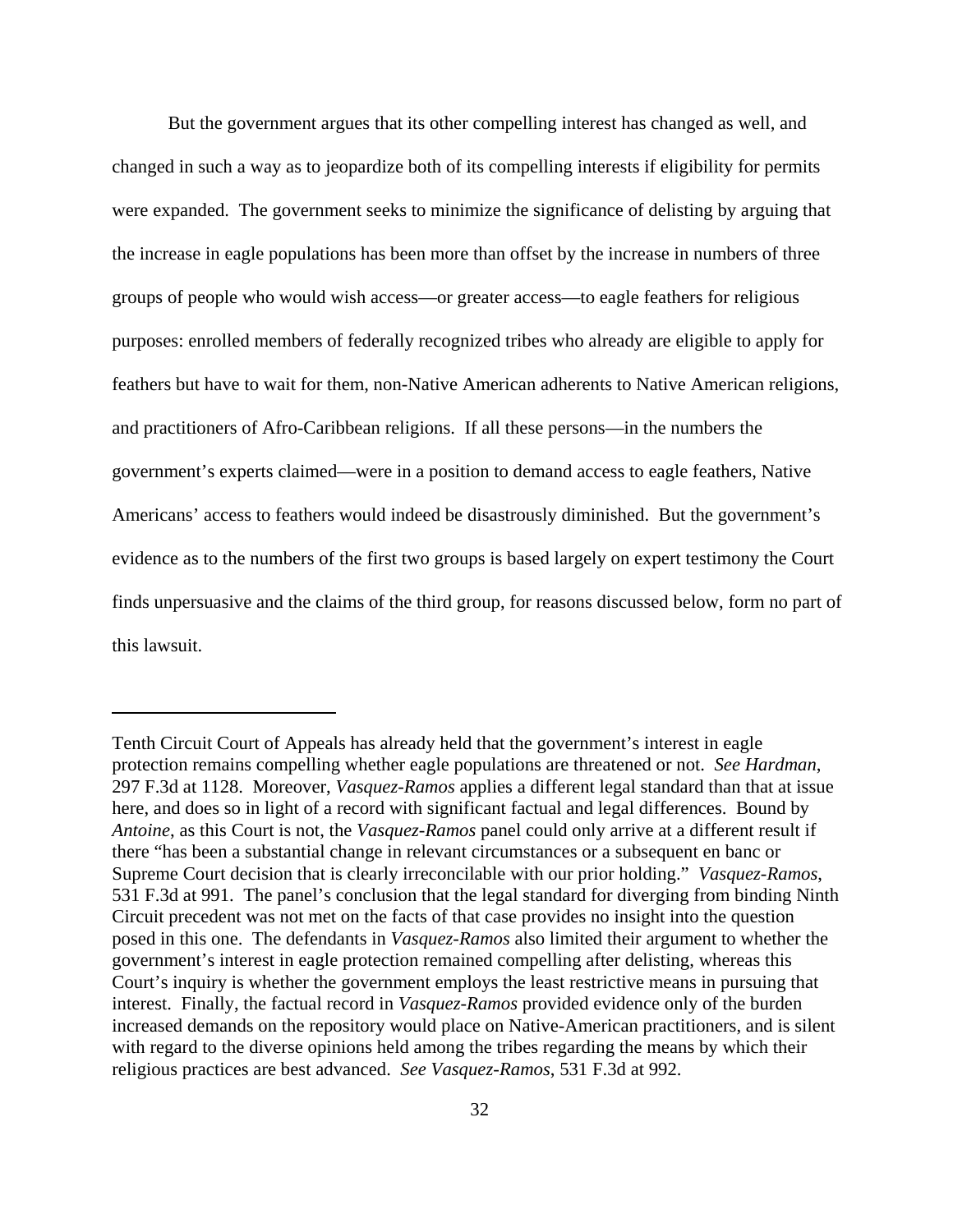First, Dr. Sherkat projects very large numbers of Native American and non-Native American practitioners of Native American religions from very small sample sizes. As a general rule, the smaller the sample size, the less reliable the projections based on it. Moreover, for want of better sources, Dr. Sherkat was forced to rely exclusively on sources of data that were not designed to capture the information he was seeking. The problems implicit in small sample sizes were thus compounded by the difficulties of inferring answers to questions never asked. These difficulties were not of Dr. Sherkat's making, but they are difficulties that must undermine the Court's confidence in his conclusions. And the Court is not alone in these doubts; another of the government's witnesses, Dr. Raymond Bucko, after conducting "extensive research" in an effort to determine how many non-Native American adherents there are concluded that "specific hard numbers do not exist" because "no one has studied this question using a reliable statistical methodology." Aff. of Dr. Raymond Bucko ¶ 5, Dkt. No. 68-6, Case No. 2:99-CR-00047. As Dr. Bucko observes, "hard numbers are elusive at best." *Id*. ¶ 11.

But perhaps the best reason to distrust Dr. Sherkat's projected numbers is the numbers themselves. Dr. Sherkat projected that there are 30,590 enrolled members of federally recognized tribes who practice Native American religions. Testimony of Dr. Darren Sherkat, Evidentiary Hearing Transcript at 234. That is, among all the enrolled members of federally recognized tribes already eligible to request feathers from the Repository, there are 30,590 people whose religious affiliation makes them likely to do so. And yet they do not. The Repository received only 1,822 new requests for eagles and eagle parts in 2004; actual demand is significantly lower than Dr.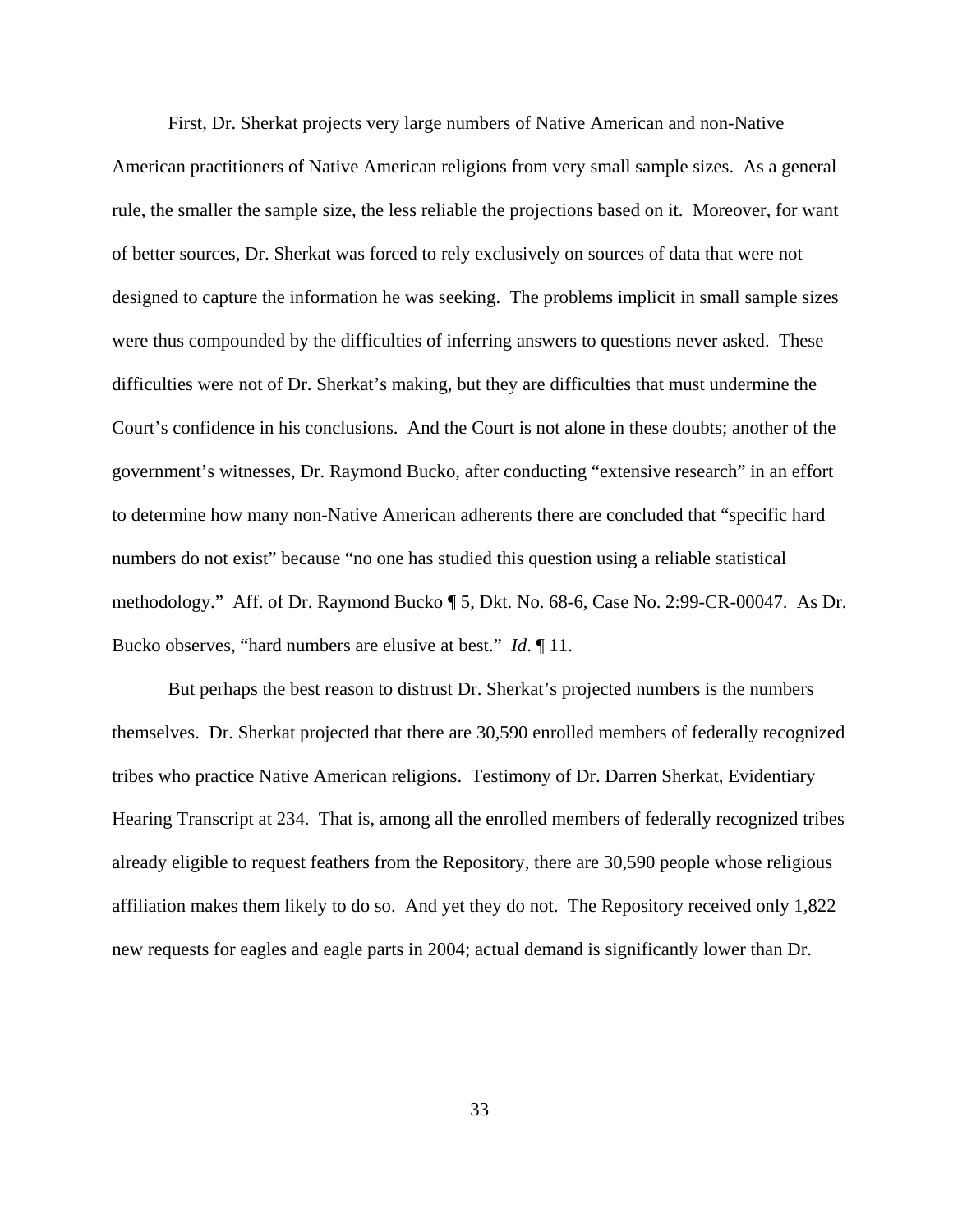Sherkat's calculations would suggest.<sup>14</sup> There are many possible partial explanations for these discrepancies. It could be that anticipated delays keep some eligible persons from applying. An unwillingness to use Repository feathers could lead others to poach or obtain feathers on the black market. And it is likely that Native American practitioners of Native American religions sometimes do not practice their faiths with that punctilious attention to detail that their denominations may, in theory, require. Not every self-described Catholic turns up for mass each and every Sunday, and some self-described Native American adherents to Native American religions may have no real need for eagle feathers at all. And perhaps the limitations of the data from which Dr. Sherkat worked makes his other predictions regarding the number of non-Native American practitioners of Native-American religions likely to require feathers as unreliable a predictor of demand for feathers as his predictions regarding the number of Native American practitioners likely to apply for feathers.

The second reason the Court is unwilling to put much confidence in Dr. Sherkat's estimates is attributable to Dr. Sherkat himself: Dr. Sherkat's remarkable misreading of an opinion in a 1997 District of New Mexico case holding that the then-current D.S. Fish and Wildlife Service form, which required Native American applicants to state the name of the religious ceremony for which they were requesting feathers violated the least restrictive means requirement of RFRA. *United States v. Gonzales*, 957 F.Supp. 1225 (D.N.M. 1997). Based on

 $14$ Because there is a waiting period of several years for whole eagles, the number of persons with pending applications at any given time is higher than the number of new applications, but the number of pending applications is well under two thousand, and thus does nothing to explain the discrepancy between the number of applicants Dr. Sherkat projects and the actual number of applicants. *See* Aff. of Linda Downey at 21.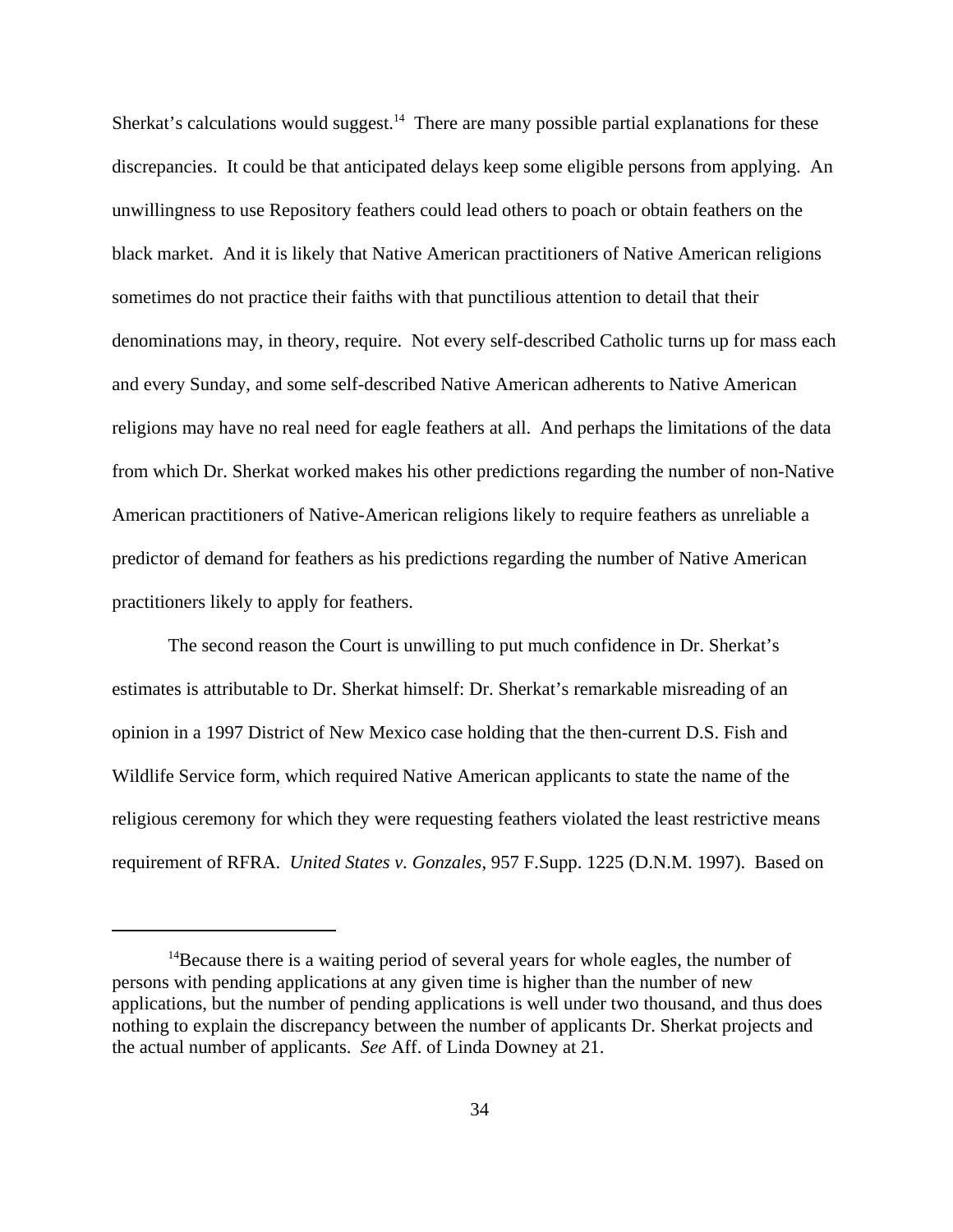the holding in *Gonzales*, the question regarding the name of the particular ceremony was dropped from the application. Paragraph fifteen of Dr. Sherkat's affidavit conveys Dr. Sherkat's opinion that the case was wrongly decided. But it was not just the outcome of *Gonzales* that Dr. Sherkat found objectionable; Dr. Sherkat objected—at considerable length and with considerable asperity—to the New Mexico judge's reasoning that he "need only look at Mr. Gonzales" in reaching his decision. Dr. Sherkat inferred from this remark that the judge in *Gonzales* based his decision on some species of racial prejudice:

I have read the decision rendered in [*Gonzales*] and I find its determinations at odds with sociological reasoning. The Federal Government used to require the approval of a religious elite (medicine man, tribal chief, or the like) and a statement of the ceremony for which an eagle was needed before eagle parts could be obtained. Apparently, these simple criteria were done away with under the argument that religion can be determined by a more obvious and less intrusive manner. Indeed, the judge stated in his decision, "I need only look at Mr. Gonzales." As a sociologist, I find such a statement professionally irresponsible and the result of ignorance and prejudice on the part of the judge. Indeed, the judge in *Gonzales* invokes an almost textbook definition of prejudice in his closing statements. If someone was to use this "just look at him" reasoning in another manner, and against another group, there would be a firestorm of controversy. No judge or government administrator can determine religiosity by a person's skin color or perceived ethnicity. Personally I cannot imagine a scientific justification for rejecting the previous criteria for eligibility. . . .

Aff. of Dr. Darren Sherkat ¶ 15, Dkt. 68-8, Case No. 2:99-CR-00047.

In the context of the opinion in *Gonzales*, however, it is singularly clear that the district judge's conclusion that he "need only look at Mr. Gonzales" represented a rejection of the government's argument that Ninth Circuit precedent required a court conducting a least restrictive means analysis to "look at the impact on the government's compelling interest that would follow from excepting all Native Americans from the application/permit process." *Gonzales*, 957 F. Supp. at 1229. Despite this argument, the district court concluded that the Ninth Circuit case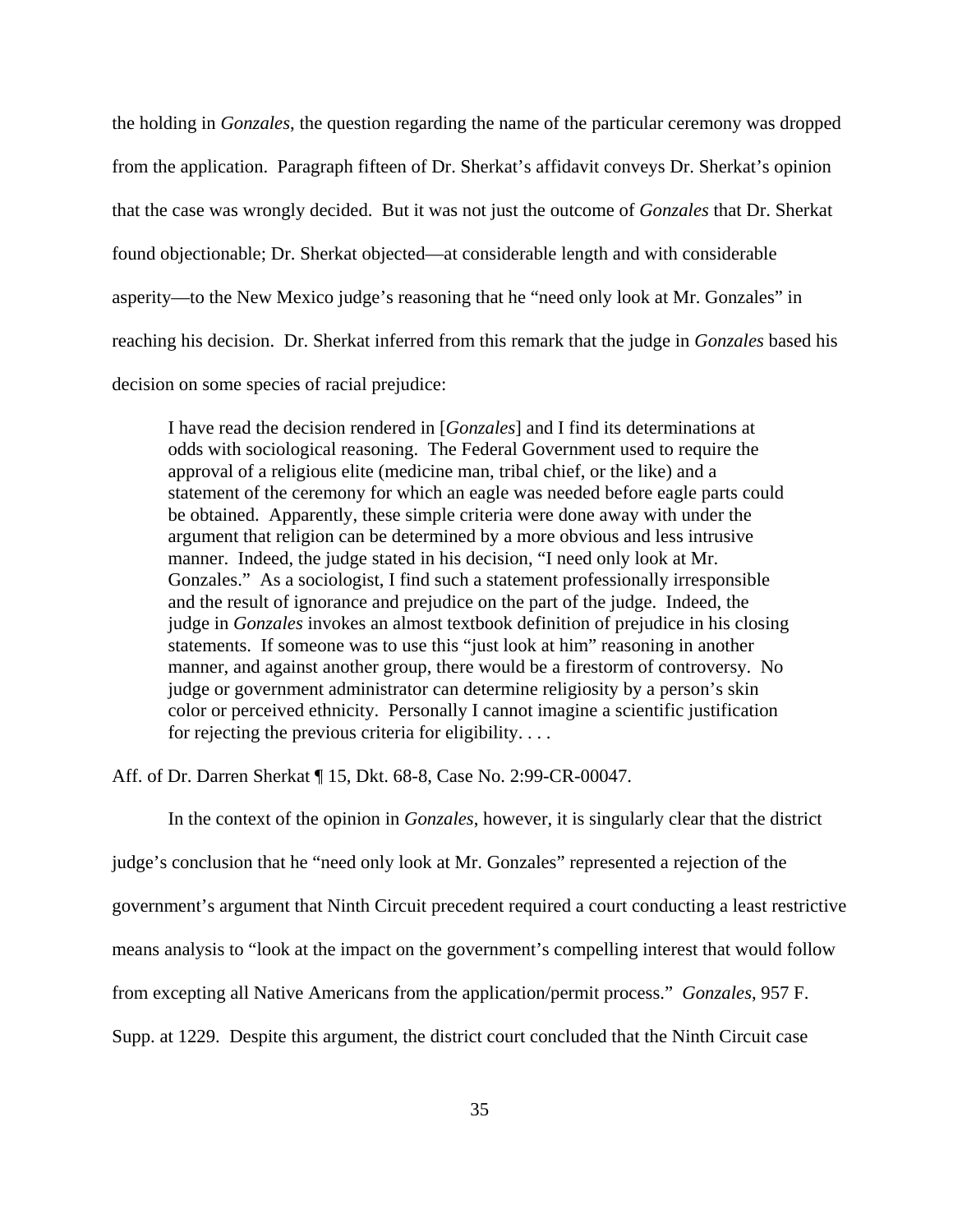introduced no such requirement and that the court need only consider the impact of exempting the defendant before the court, that is, Mr. Gonzales.

The urge to essay authoritative explanation of matters understood but imperfectly is perhaps universal, but succumbing to the urge under oath and when purporting to speak as an expert is not. Dr. Sherkat's overconfidence, coupled with his failure to understand the extent of his expertise, is particularly damaging when the reliability of his other testimony regarding numbers of likely applicants for feathers rests so heavily on his professional judgment. In other words, Dr. Sherkat has not just performed mechanical calculations on data whose relevance and accuracy have been verified by others. Dr. Sherkat has rather made extrapolations from various sources he admits are not especially well adapted to supply answers to the questions he is asking. Dr. Sherkat's remarkable failure in professional judgment makes the Court unable to rely on his judgment in making those extrapolations, leaving the Court a result with very little credible evidence as to the numbers of both types of adherents to Native American religions. And such evidence is absolutely necessary if the government is to carry its burden of showing that its restrictions are the least restrictive means of pursuing its legitimate goals.

The government has been on notice that the Court had found Dr. Sherkat to be a less than credible expert witness: $15$ 

<sup>&</sup>lt;sup>15</sup>Counsel for the government apologized for paragraph 15 of Dr. Sherkat's affidavit and for neglecting to supervise its expert witnesses more closely, and expressed an intention of filing an amended affidavit redacting the offending paragraph. The amended affidavit which deletes paragraph 15, was filed as an attachment to the government's post-hearing brief. The redacted version is an improvement: the government is no longer offering as evidence a wholly unsupported accusation of racial prejudice directed at a United States District Judge. But redacting the paragraph does not have the effect of removing its only relevant effect: casting doubt on Dr. Sherkat's professional judgment.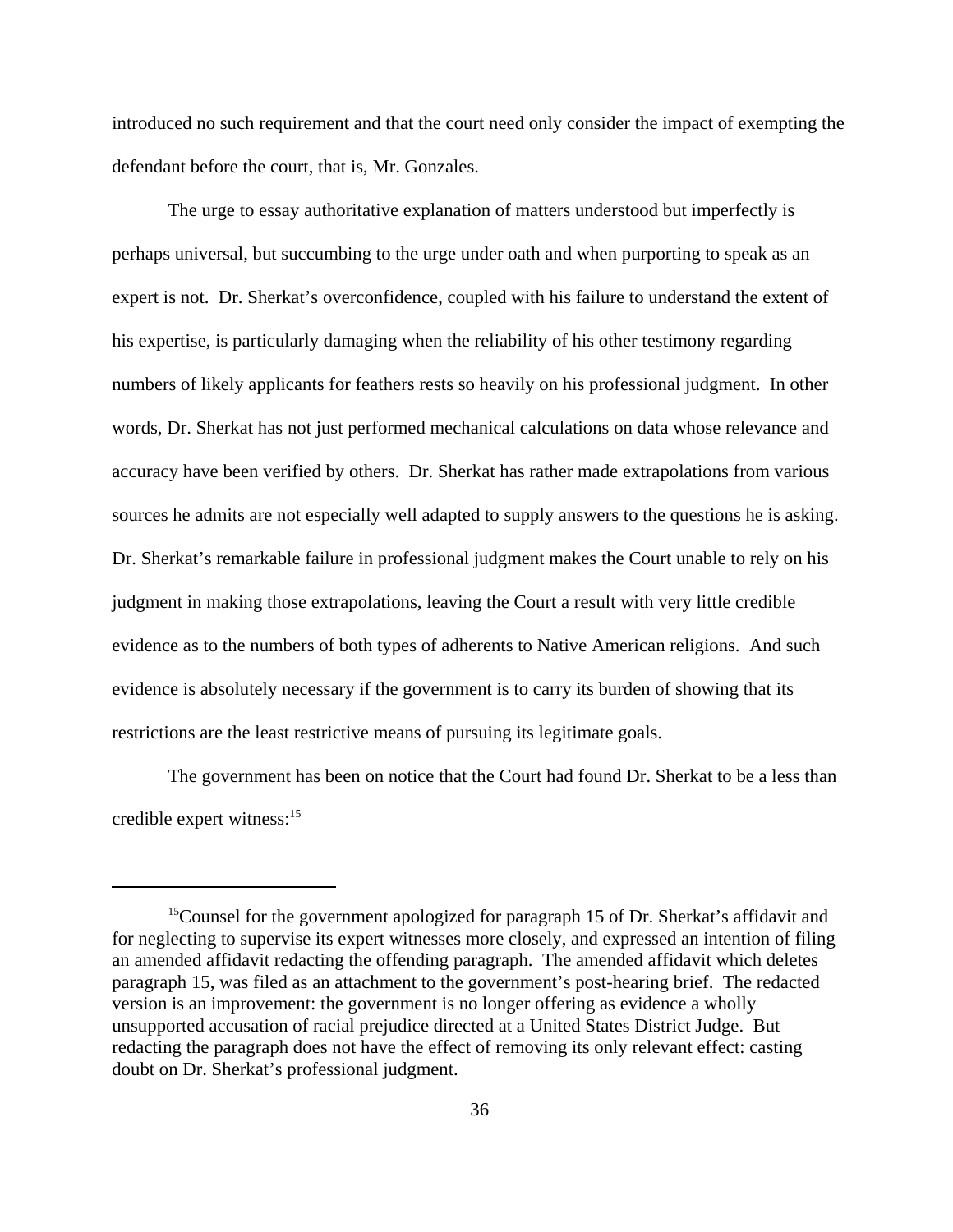The sentence [from J. Parker's opinion, discussed in paragraph 15 of Dr. Sherkat's affidavit] actually makes everything even worse. In context that sentence in no way, in no way can be read the way the witness read it. [Judge Parker] is very clearly saying that I only need to look at Mr. Gonzales' case. It does make me wonder, and you can tell your witness this, if he wants to submit some kind of a new affidavit, it makes me wonder about the entirety of his testimony, frankly, that he can so completely misread a judge's opinion and attack him in such a cruel way, actually, when you read his paragraph 15. I invite all of you to read Judge Parker's opinion and read the witness's attack on it and tell me if I am missing something.

Tr. at 277. It is the government's burden to show that its preferred solution is the least restrictive one possible, and this burden cannot be carried by predicting dire results based solely on the highly dubious speculations of an expert whose blunders cast doubt on his entire testimony.

But it is not just the Native American and non-Native American practitioners of Native American religions whose numbers may be increasing. The government has also offered evidence that there are large numbers of practitioners of Afro-Caribbean religions who also have need of eagle parts in order to perform religious ceremonies. Mr. Rafael Martinez testified that there may be a million practitioners of Afro-Caribbean religions in this country who require eagle parts for their religious ceremonies. Aff. of Rafael Martinez ¶ 7, Dkt. No. 68-9, Case No. 2:99- CR-00047. The government implies that opening the permitting process to non-Native American adherents such as Mr. Hardman and Mr. Wilgus will result in an insatiable religious need for eagle feathers: after us, the deluge. But this implication is at odds with the manner in which the en banc court framed the legal issue on remand: central to the disposition of this case is the problem that an adherent who is not a member of a federally recognized tribe cannot apply for feathers from the Repository when an "identically situated" person may apply if a member of a federally recognized tribe. *Hardman*, 297 F.3d at 1135. But for tribal membership, Mr. Hardman and Mr. Wilgus are identically situated to members of enrolled tribes who can apply for feathers: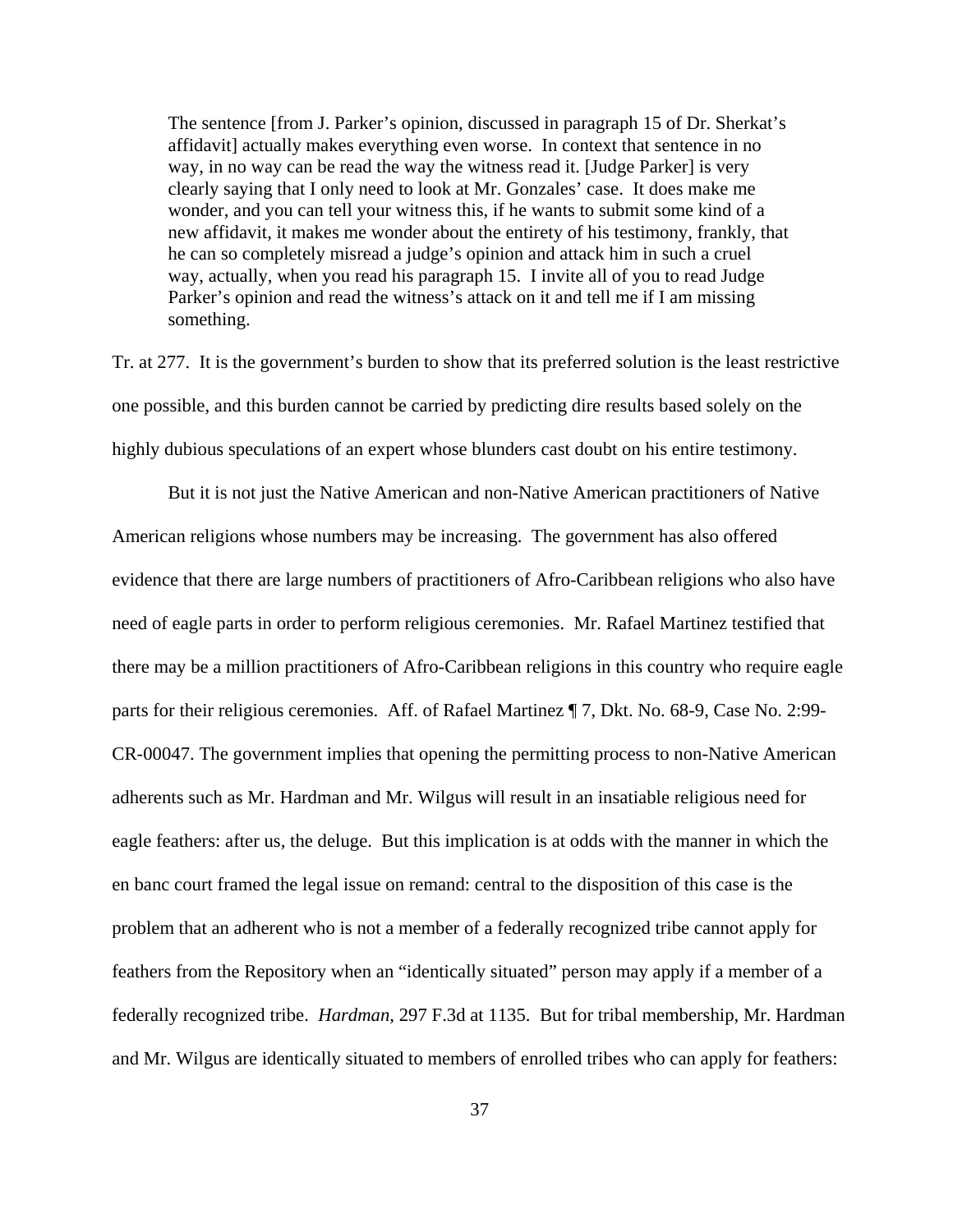two groups practicing exactly the same religion obtain or are denied access to the required raw materials for their religious practice on the basis of tribal membership alone. It is the distinction between those who are and are not permitted to practice the very same religion that is before the Court at present. Neither the Bald and Golden Eagle Protection Act nor the Migratory Bird Treaty Act authorize anyone—including enrolled members of federally recognized tribes—to possess eagle feathers for Afro-Caribbean religious purposes. *See* 50 C.F.R. 22.22(a) & (a)(4) ("How do I apply if I want a permit for Indian religious purposes?"; the applicant must provide the "name of tribal religious ceremony(ies) for which required.") Practitioners of Afro-Caribbean religions are identically situated to neither of the parties to this lawsuit and for that reason alone are not relevant to the present inquiry.

There is another reason to distinguish between non-Native American adherents who practice Native American religions and those who practice Afro-Caribbean religions. As this Court has had occasion to observe, any government policy regarding distribution of eagle feathers to non-Native American adherents will privilege one group of Native Americans over another, since Native American opinions differ as to the proper role of non-Native American adherents. Expanding the permitting scheme to include non-Native American adherents will privilege the theology and politics of those individuals and tribes who favor expanding their religious traditions beyond tribal boundaries. Retaining the existing permitting scheme privileges those individuals and tribes opposed to non-Native American participation in Native American religious rituals. But either of these alternatives advances the interests of some Native American persons and groups. Expanding the right to possess eagle feathers to the innumerable practitioners of other religious traditions burdens all Native American adherents with increased wait times without any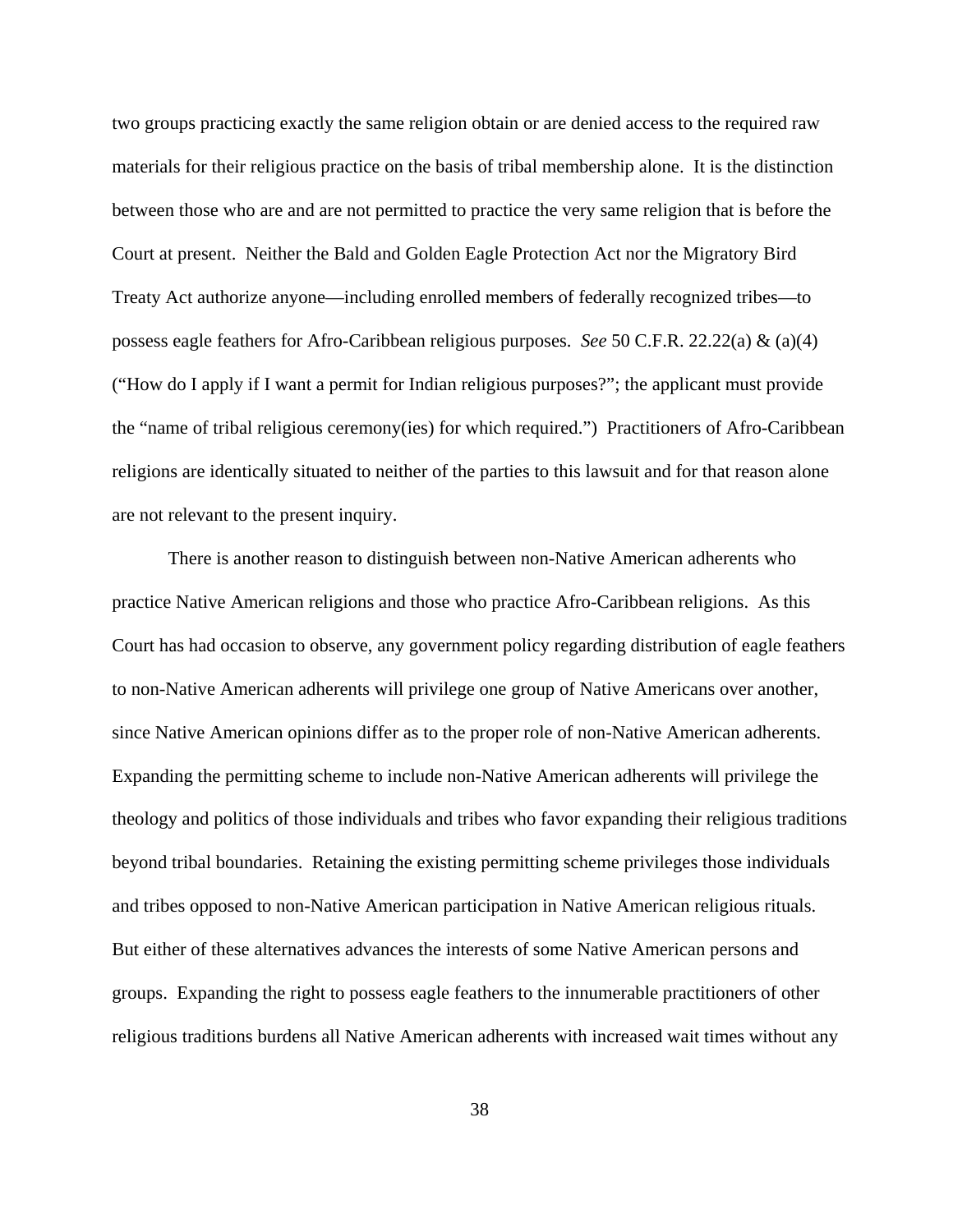corresponding benefit of increasing the number of non-Native American adherents to Native American religions.

The more convincing the government's evidence that there are very large numbers of persons who practice Afro-Caribbean religions and who require access to eagle feathers to practice their religion, the more the situation of these worshipers becomes radically different from that of the defendants currently before this Court. Numbers matter in RFRA challenges. That is, what divergence from a government policy protecting a compelling interest is possible without disastrous effects on that policy varies with the size of the divergence required. *See O Centro*, 389 F.3d at 1020 ( McConnell, J., concurring) (contrasting the pre- and post-RFRA routine rejection of requests for religious exemptions to permit continuous religious use of a drug in widespread illegal use—marijuana—and the successful claim for an exemption for the circumscribed use of a drug not commonly diverted to illegal uses).

Unquestionably uncertainties remain as to how many non-Native American adherents there are and how many there will be in the future. But by delisting the bald eagle the government has recently demonstrated that uncertainties need not preclude taking action that may affect eagles. Delisting will affect a number of variables that will in turn affect eagle protection. For example, Dr. Fraser indicated that an aspect of eagle protection in which "we could do a much better job would be in habitat protection. We are not doing a great job there." Testimony of Dr. James Fraser, Evidentiary Hearing Transcript, Vol. II, 302. The problem of inadequate habitat protection can only be exacerbated, if to a degree as yet unknown, now that eagles have lost the habitat protections of the Endangered Species Act. The growth in human populations in the western United States will no doubt also impinge on the populations of eagles there. Urban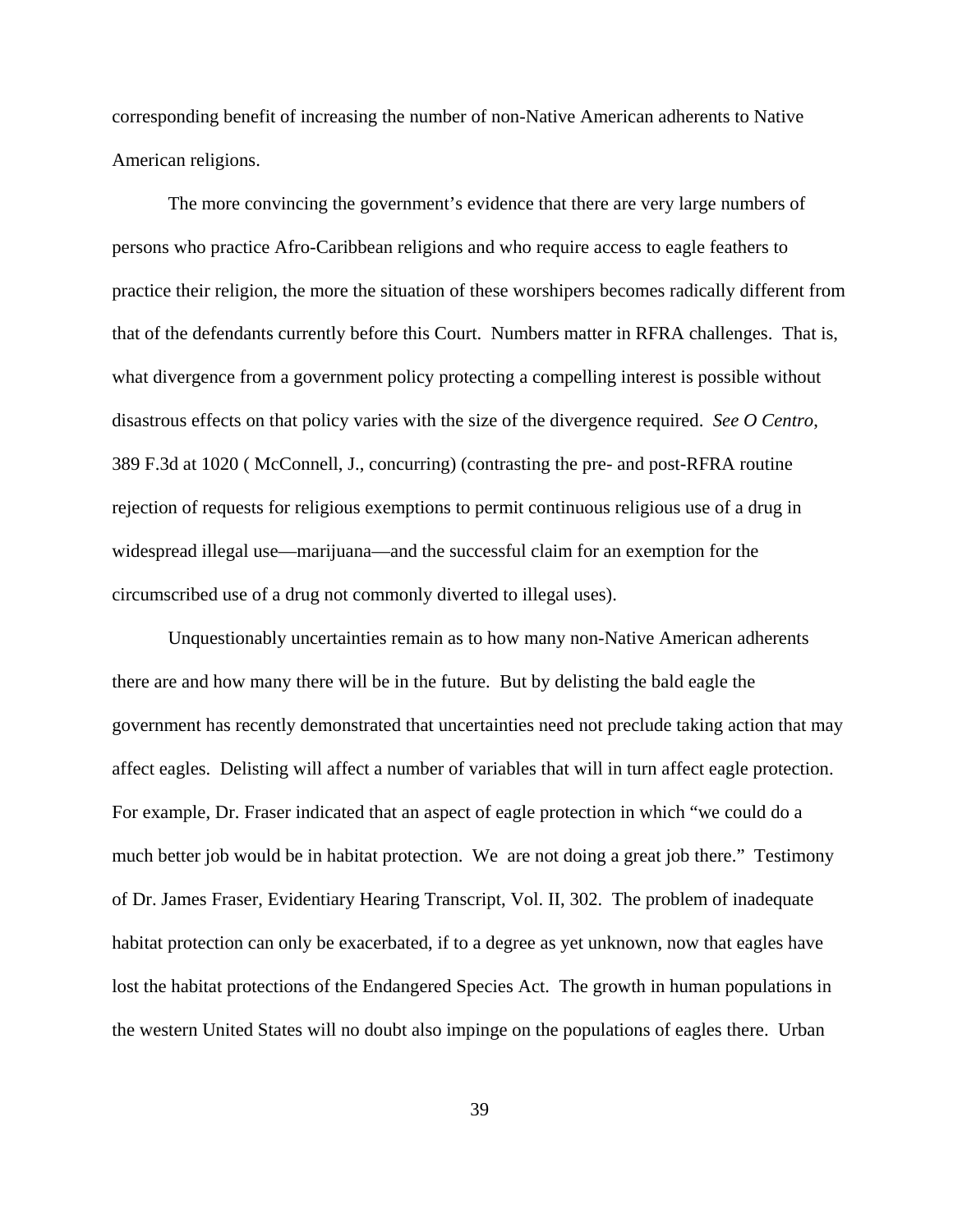sprawl in the west will have predictable effects on eagle habitats; and more humans in the areas where there are eagles will inevitably result in some interactions less predictable; two of a set of golden eagle triplets were shot and killed in their nest in Iron County, Utah, in June 2007. Nathan C. Gonzalez, Two Golden Eagles Found Killed in Iron County Nest, Salt Lake Tribune, June 16, 2007. And practices as well as populations are changing in ways that could have substantial effects on eagle populations. Eagle predation on livestock can create significant economic hardship for owners, and the intersection of increased eagle populations and increasingly popular free-range farming techniques will increase livestock losses to eagles. No regulatory framework could or should take account of variables as wildly divergent and unpredictable as these; the point is rather that the government, despite the manifest and manifold uncertainties implicit in changing patterns of human behavior and demography, is sufficiently confident in the recovery of eagle populations to deprive bald eagles of the protections of the Endangered Species Act.

But in order to reject the current permitting scheme, whatever its faults, there must be less restrictive alternatives available to the government that will still further the its two compelling interests. Two alternative schemes have been discussed by the parties: allowing enrolled members of federally recognized tribes to give their feathers to whomever they like, and allowing non-Native American adherents to apply directly to the Repository. For reasons both practical and theoretical, the first of these alternatives is unworkable. Tethering the free exercise rights of non-Native American adherents to the vagaries of tribal—or even individual—willingness to distribute feathers to non-Native American adherents would leave in place a substantial, government-created hurdle in the way of non-Native American adherents to possessing the raw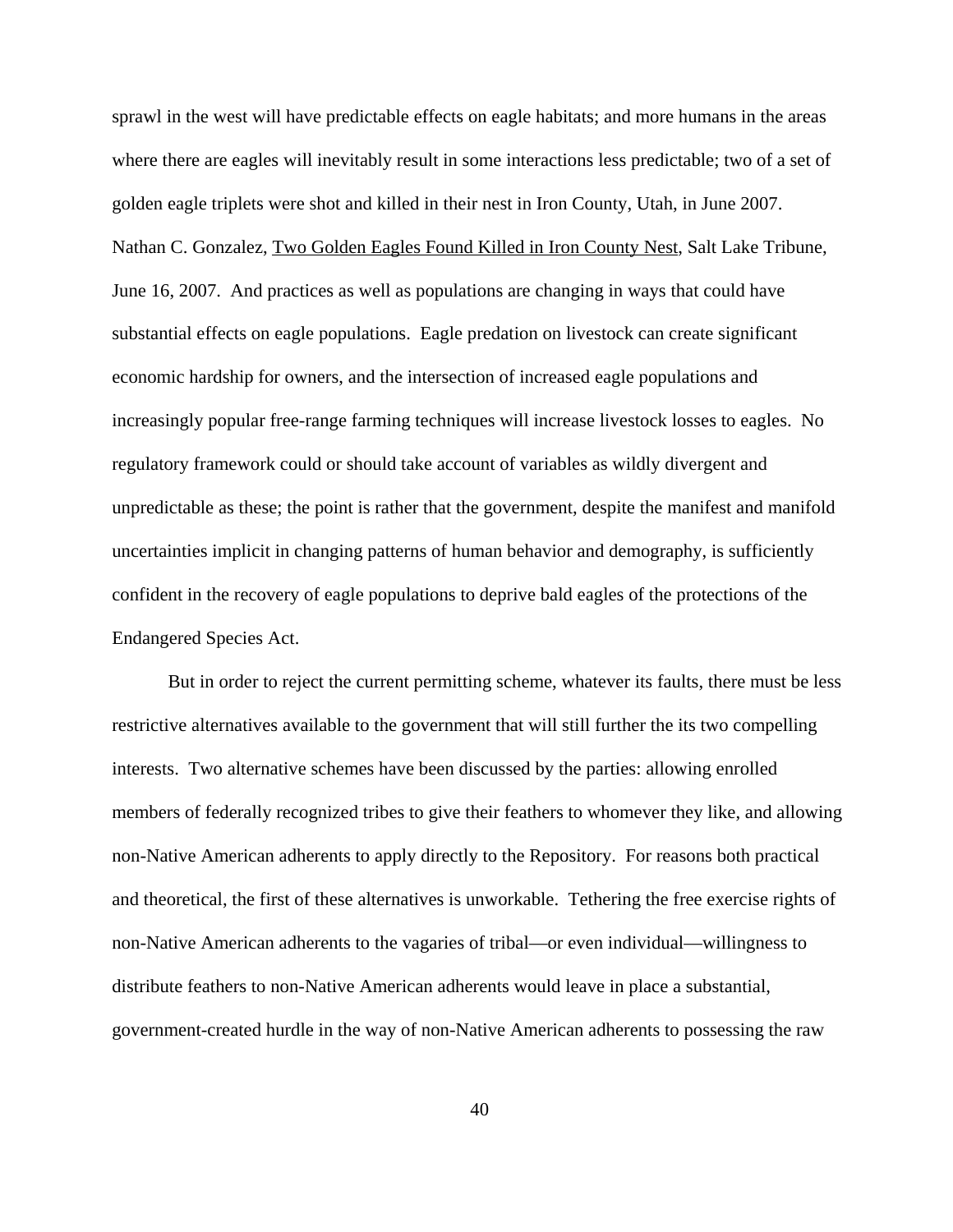materials requisite to their religious practice. In other words, Mr. Wilgus's proposed solution would mean that the federal government has created only the possibility of free exercise; if an individual adherent did not happen to encounter an individual both authorized and willing to distribute feathers to him, the full force of the government's prohibition would remain in effect and prevent him from practicing his religion.

As a practical matter, Mr. Wilgus's solution would also create well-nigh insuperable obstacles to enforcement of any restrictions on possession of eagle feathers. When the Repository distributes an eagle feather, it also issues a permit that documents the distribution, a system that makes it a relatively simple matter (at least in theory) to verify that a particular person possesses a feather lawfully. In order to preserve the ability to determine whether a feather has been lawfully transferred, Mr. Wilgus's system would require each tribal leader who wished to transfer feathers to create and maintain records of each and every transfer. Mr. Wilgus's proposal would require the government either to impose a costly record-keeping system on any tribal religious authority who wished to distribute feathers to non-Native American adherents or to abandon attempts at enforcement of any limitation on the possession of eagle feathers.

The second alternative, however, is subject to neither of these infirmities. It would require no great diversion of resources for a Fish and Game investigator to ask a non-Native American person with an eagle feather to produce a permit. Moreover, the fact that anyone may lawfully possess a pre-1940 bald eagle feather or a pre-1962 golden eagle feather already commits the Fish and Wildlife Service to a certain amount of actual investigation. Altering the permitting scheme to allow non-Native American adherents to apply does nothing to alter this scenario. If an investigator sees a non-Native American person with an eagle feather, that investigator would,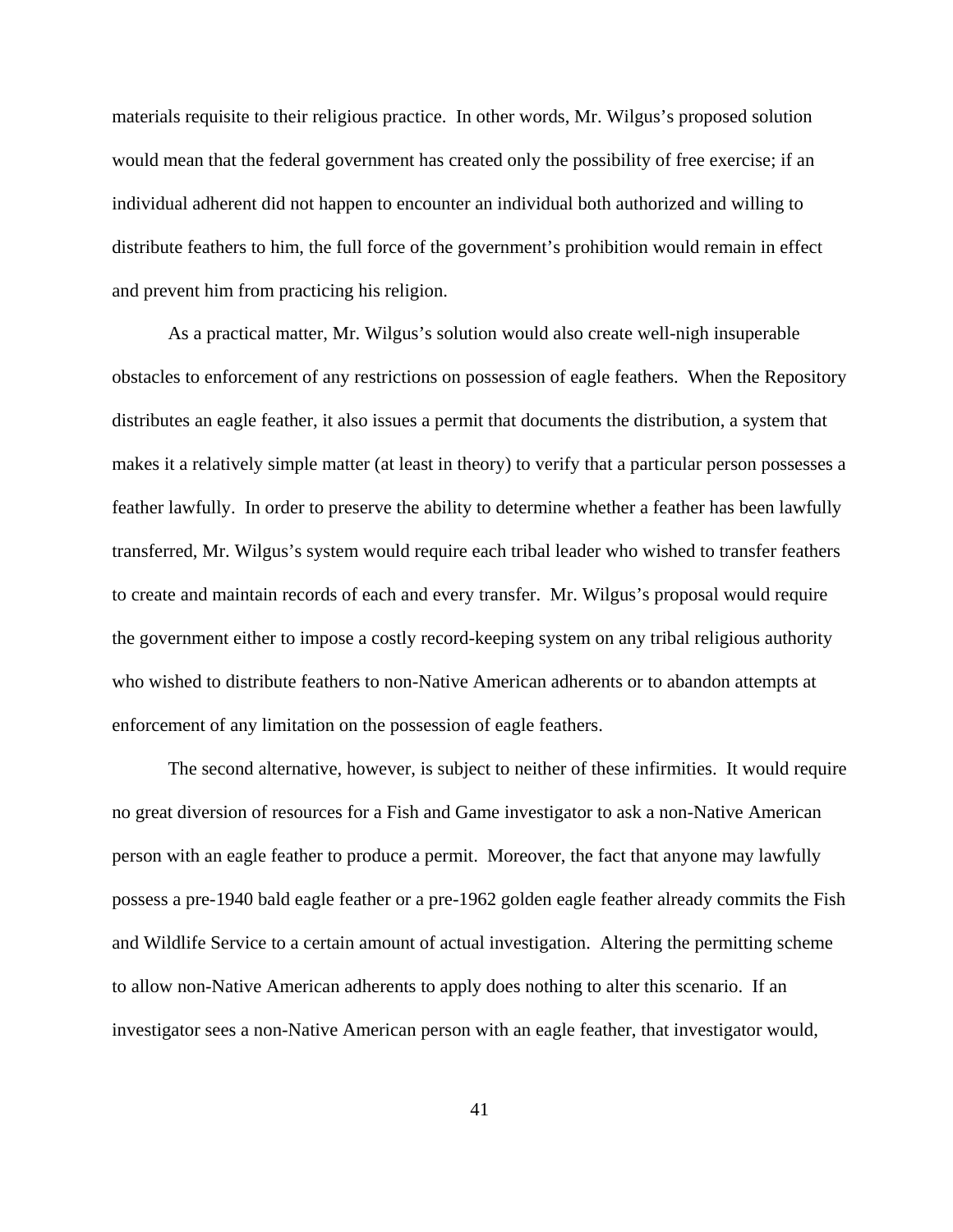under the new scheme, ask the adherent to produce a permit. If the adherent could not produce a permit, the investigator could check the veracity of a claim by contacting the Repository and asking if it has a record of the distribution. If the adherent cannot produce a permit and no record exists of the grant of a permit to that person, the investigator is faced with precisely the same scenario as confronts him now: if the adherent claims that his feathers are pre-Act feathers, the investigator must investigate that claim. It is difficult to see that asking one additional question regarding a permit adds much to the burdens of the Fish and Wildlife Service or makes enforcement significantly more difficult than it is now.

But the government has asserted not only that their enforcement difficulties will be exacerbated, but that a thriving black market will spring up, providing incentives for the illegal take of eagles to supply the market. But in support of this proposition the government has offered only the suspicions of several Fish and Wildlife employees. These suspicions appear to be just that: suspicions based on the employees' perceptions of how black markets function. It is not clear, however, that increasing the number of people who may lawfully possess feathers will lead to an increase in the profitability of supplying feathers illegally. It seems at least as likely that those who now can only obtain feathers illegally will be content to wait their turn when they have the opportunity to obtain them from the Repository. And since those who acquire feathers from the Repository will be able to document that fact with a permit, the government's concern that a thriving black market will spring up in the enforcement vacuum seems overstated. Allowing non-Native American adherents to apply to the Repository directly removes the government-created burden on non-Native American adherents' exercise of religion and creates the records that make enforcement of limitations on possession of feathers possible.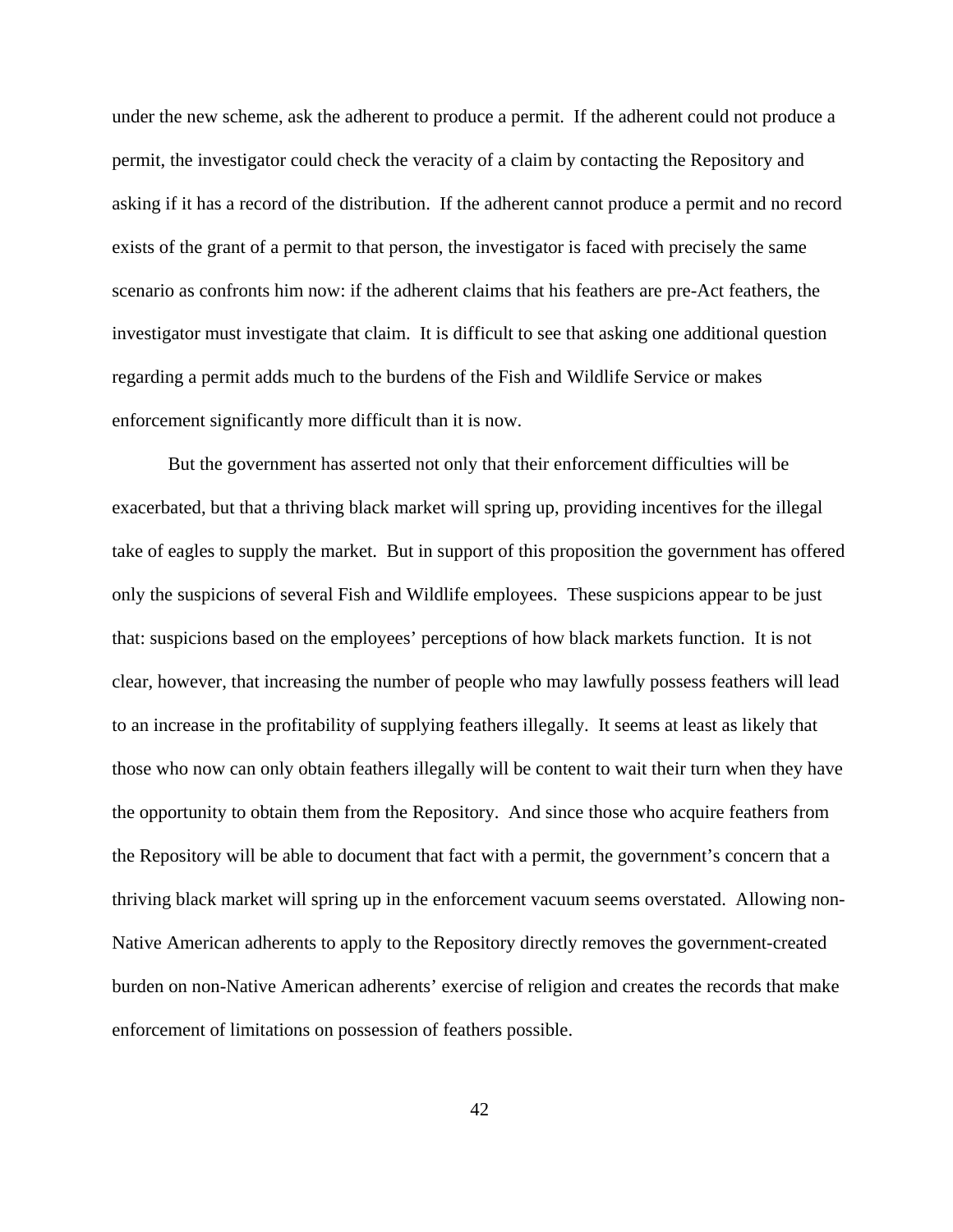It may be that allowing non-Native American adherents to apply to the Repository will, when put into practice, undermine rather than advance one or both the government's compelling interests. It may be that the number of non-Native American adherents will be so large, or grow so rapidly, as to overwhelm the resources available. Lacking the habitat protection provisions of the Endangered Species Act, eagle populations may plummet once again. Should any of those contingencies one day materialize, the government will presumably be able to do what it has not done here: produce evidence that either the protection of eagles or the protection of Native American religions requires a more stringent limitation on the numbers of people who can possess eagle feathers for religious purposes. The government would no doubt maintain that there are risks to an experiment that alters the status quo: risks to eagles, Native Americans, and to non-Native American adherents whose entitlement to eagle feathers may be of only too brief duration. But in an equation in which all the variables are changing and subject to a degree of uncertainty it is unlikely that a court—or legislature or administrative agency—could fashion an adamantine and eternal solution that will allocate scarce resources appropriately for all time. RFRA requires that the government employ the least restrictive means when it substantially burdens a person's free exercise of religion, and the government has not shown that it has employed the least restrictive means at this time.

# **Conclusion**

Under the current system, enrolled members of federally recognized tribes may apply to the Repository for the feathers necessary to perform the rituals that form part of their faiths. While they must wait their turn and eventually receive feathers that may be less than perfect, the government comes at least some of the way toward meeting their religious needs without